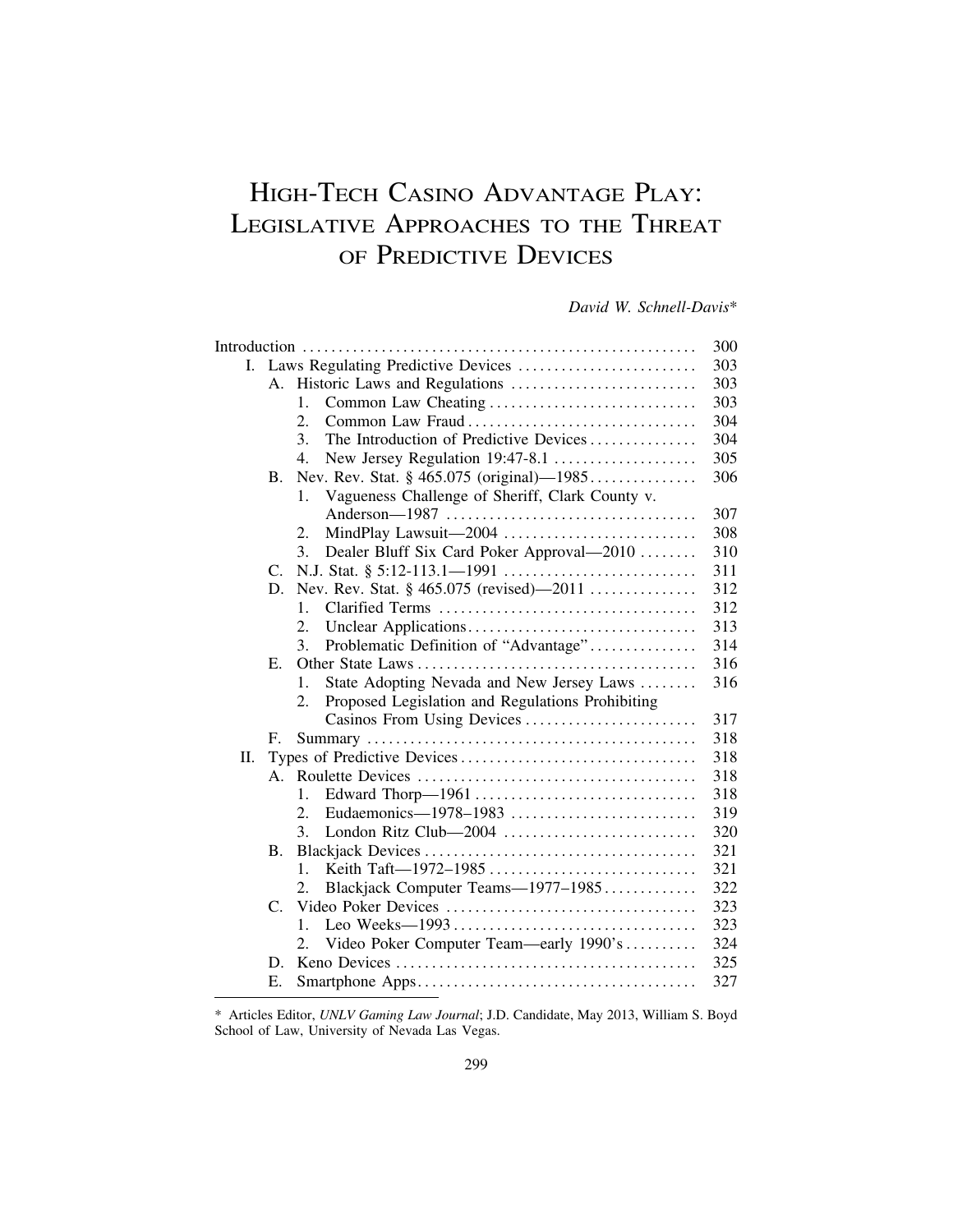300 *UNLV GAMING LAW JOURNAL* [Vol. 3:299

|      | F.             |                                                                                          | 328        |  |
|------|----------------|------------------------------------------------------------------------------------------|------------|--|
|      |                | Development of Casino Devices<br>1.                                                      | 329        |  |
|      |                | Preferential Shuffling<br>2.                                                             | 330        |  |
|      |                | 3.                                                                                       | 332        |  |
|      |                | $\overline{4}$ .                                                                         | 333        |  |
|      |                |                                                                                          |            |  |
|      | G.             |                                                                                          | 335<br>335 |  |
| III. |                |                                                                                          |            |  |
|      | А.             |                                                                                          | 335        |  |
|      | <b>B.</b>      |                                                                                          | 335        |  |
|      | C.             |                                                                                          | 336        |  |
|      |                | Use: intent, confederates, purpose, timing, location,<br>$\mathbf{1}$ .                  |            |  |
|      |                | types of games $\dots \dots \dots \dots \dots \dots \dots \dots \dots \dots \dots \dots$ | 336        |  |
|      |                | Possession with the intent to use: intent, confederates,<br>2.                           |            |  |
|      |                |                                                                                          | 337        |  |
|      |                | Definition of "device": type of device, purpose of<br>3.                                 |            |  |
|      |                |                                                                                          | 338        |  |
|      |                | Definition of "game": predicting sequential games,<br>4.                                 |            |  |
|      |                |                                                                                          | 339        |  |
|      |                | Exceptions: handwritten and printed documents, Board<br>5.                               |            |  |
|      |                | and Commission approved devices                                                          | 340        |  |
|      |                | 6.                                                                                       | 341        |  |
|      | D.             |                                                                                          | 341        |  |
|      |                | Restore ability for Commission to approve any device<br>1.                               |            |  |
|      |                |                                                                                          | 341        |  |
|      |                | Add examples from Nevada's device law<br>2.                                              | 342        |  |
|      |                | Add Notice Requirement from New Jersey's Device<br>3.                                    |            |  |
|      |                |                                                                                          | 342        |  |
|      |                | Remove references to table games<br>4.                                                   | 342        |  |
|      | Е.             |                                                                                          | 343        |  |
| IV.  |                |                                                                                          | 343        |  |
|      | $\mathsf{A}$ . | Potential Threats From New Technologies                                                  | 343        |  |
|      | $\mathbf{B}$ . | 344                                                                                      |            |  |
|      |                |                                                                                          | 346        |  |

## **INTRODUCTION**

On May 11, 1977, casino operators in Lake Tahoe uncovered a problem unlike anything they had ever encountered before.<sup>1</sup> Five big players had arrived in town and were repeatedly winning blackjack games in casinos across the

<sup>&</sup>lt;sup>1</sup> See generally Ray Kennedy, *The Odds Couple*, SPORTS ILLUSTRATED, Apr. 16, 1979, at 66, 79-80, *available at* http://sportsilustrated.cnn.com/vault/article/magazine/MAG1094845/ index.html (click "view this issue" hyperlink to view paginated version); KEN USTON, MIL-LION DOLLAR BLACKJACK 93-96 (1981); Richard W. Munchkin, *Blackjack Wizards: Interview with Keith and Marty Taft: Blackjack Computer Pioneers*, BLACKJACK FORUM, Winter 2003/04, at 18, 26-27, *available at* http://www.blackjackforumonline.com/content/taftint. html.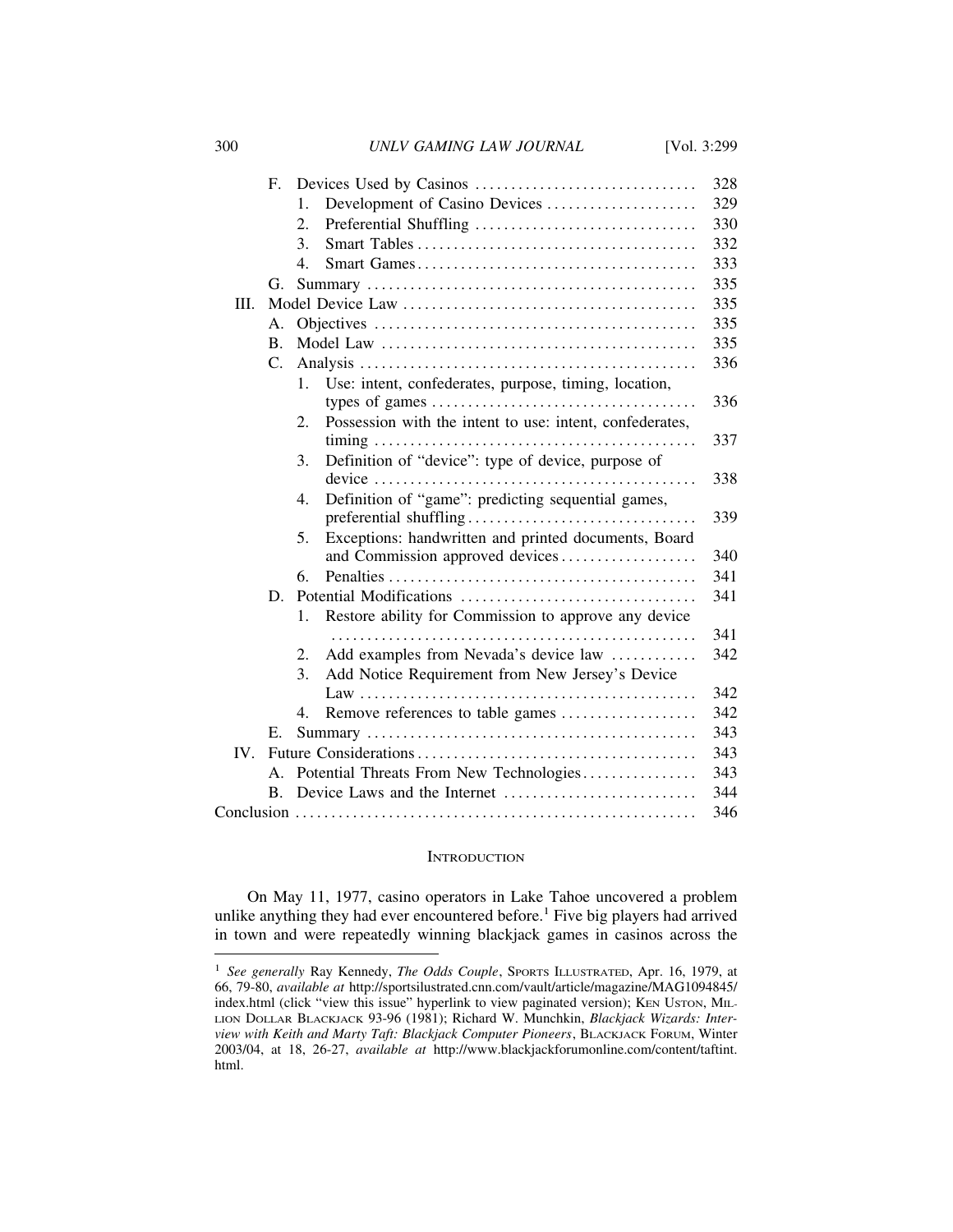city.<sup>2</sup> The players did not play like card counters and did not visibly signal each other. However, they kept consistently winning.<sup>3</sup>

Unlike Las Vegas, where casinos competed fiercely and rarely shared information, the smaller Lake Tahoe casinos regularly warned each other about suspected cheaters and card counters. As a result, word of these players spread quickly.<sup>4</sup> Eventually Harrah's detained one of the players and searched him.<sup>5</sup> The player had an electronic device strapped to his thigh the size of a pack of cigarettes. The device was sealed in epoxy and connected to a small keypad he operated through a hole in his pocket.<sup>6</sup> Unfortunately, no one could tell exactly what the device did.<sup>7</sup>

An hour later, across the street, Harvey's detained another pair of players, a boy named Marty and a young woman named Roxi, who screamed when they took her into the back room.<sup>8</sup> Marty had an identical device strapped to his thigh.<sup>9</sup> At first, Roxi did not appear to have anything, but she finally confessed that she had a radio receiver hidden in the heel of her left shoe.10 The casinos then turned the players and the devices over to the police.<sup>11</sup> The radio receiver explained why the players did not have to signal to each other,<sup>12</sup> but the other devices were still a mystery.<sup>13</sup>

The players were charged with bunco steering<sup>14</sup> but quickly made bail and left town.<sup>15</sup> The police knew that in order to convict the players, they would first have to figure out the purpose of the confiscated devices. Unfortunately, the police had no idea, so they gave the devices to the Nevada Gaming Commission. However, the epoxy made the devices nearly impossible to disassemble without destroying them.16 After a month with no luck, the Commission gave the devices to the FBI.<sup>17</sup> Five months later the FBI finally responded,<sup>18</sup> but they had bad news. The FBI informed the Commission that the devices were simply computers<sup>19</sup> programmed to predict blackjack strategies.<sup>20</sup> Because the computers did not interfere with the game, they were not cheating devices.<sup>21</sup> They were legal.<sup>22</sup>

<sup>&</sup>lt;sup>2</sup> Kennedy, *supra* note 1, at 80.<br>
<sup>3</sup> Id. at 94.<br>
<sup>4</sup> Usroov, *supra* note 1, at 95.<br>
<sup>5</sup> Id.<br>
<sup>6</sup> Munchkin, *supra* note 1, at 23.<br>
<sup>8</sup> *Ree* Usroov, *supra* note 1, at 80.<br>
<sup>9</sup> Id.<br>
<sup>11</sup> Kennedy, *supra* note 1, at 8

of this device.<br> $21$  *Id.* 

<sup>21</sup> *Id.* <sup>22</sup> Kennedy, *supra* note 1, at 80; USTON, *supra* note 1, at 96.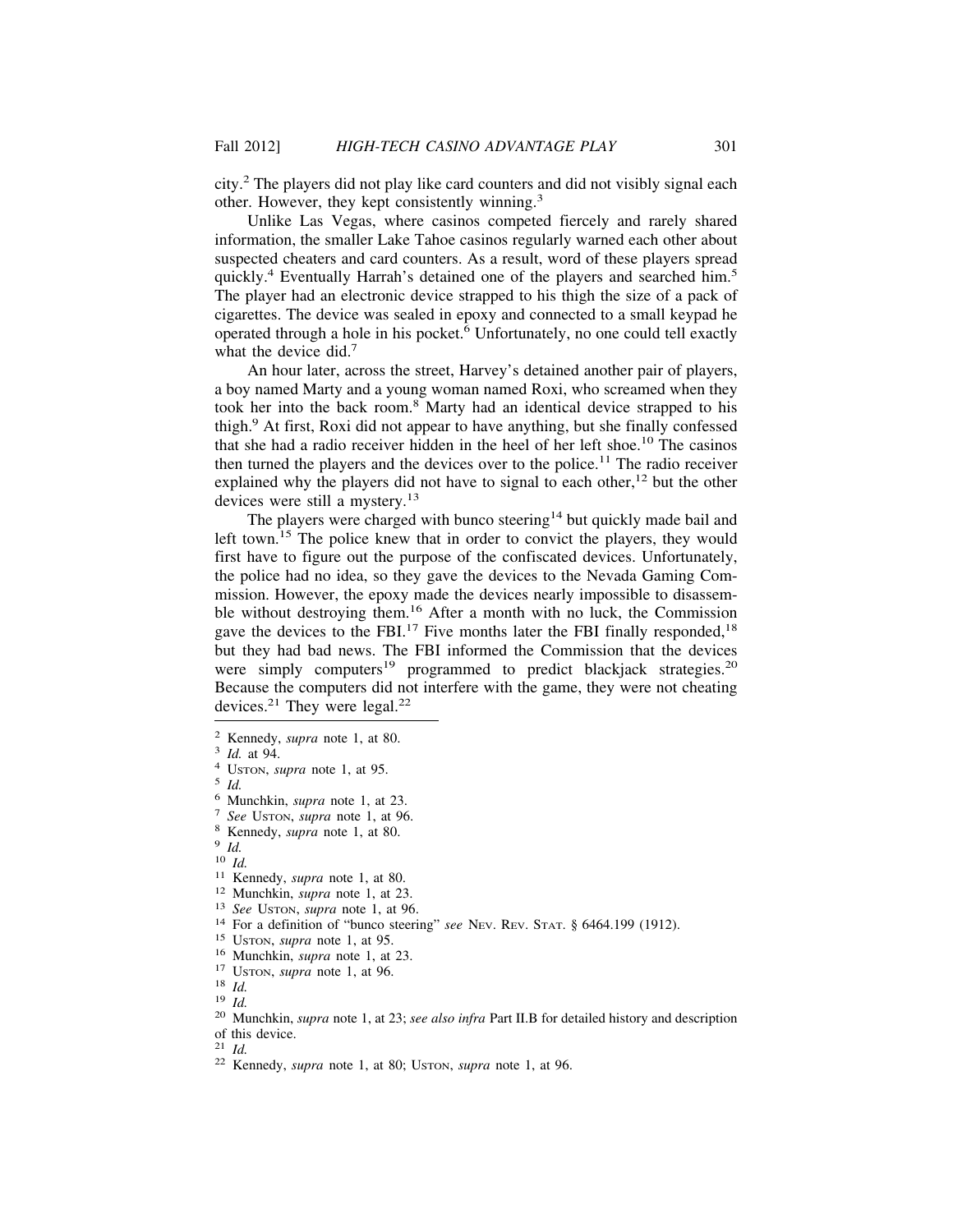Today, advances in technology have created possibilities that even a decade ago would have seemed like science fiction. Computers that can predict the outcome of gambling games have become more powerful and more common. For example, in 2004, the Ritz casino in London lost 1.3 million pounds (two million dollars) to a man with a computer disguised as a cell phone that used a laser to predict roulette.<sup>23</sup> In 2009, the Nevada Gaming Control Board issued a notice warning casinos of an iPhone app available to predict blackjack that included a "stealth mode," enabling it to be used inside a player's pocket entirely by touch.<sup>24</sup>

These computers and programs are examples of "predictive devices" – devices that can predict the outcome of gambling games. Until recently, these devices were legal.25 Moreover, predictive devices have generally been found legal under common law26 because, when those laws were written, no one anticipated that such devices would ever exist.27 Sometimes these devices have been described as illegal according to common law cheating or fraud,<sup>28</sup> but in practice courts have held that those doctrines do not apply.29 Consequently, jurisdictions have had to write new laws to specifically outlaw these devices.<sup>30</sup> These new laws are often referred to as simply "device laws."<sup>31</sup>

Device laws are important to jurisdictions with legal gambling, but the evolution of device laws also provides an interesting example of how laws respond to unanticipated technological advancements. The basic concept of a device law is simple, but implementing one correctly is more complex than it first appears.<sup>32</sup> Thus, device laws demonstrate many hazards common to lawmaking as our use of technology continues to evolve.

This paper examines how device laws in the United States have dealt with predictive devices over the years and how device laws can be improved. Part I of this paper looks at how different laws address predictive devices. In addition, Part I examines three device laws in depth and compares their effectiveness. Part II discusses the history and evolution of several types of predictive devices, and how the laws in Part I have been applied. Part III proposes a model device law designed to address the shortcomings of current laws.

<sup>23</sup> *See generally* RICHARD MARCUS, WORLD'S GREATEST GAMBLING SCAMS 238–59 (2007); RICHARD A. EPSTEIN, THE THEORY OF GAMBLING AND STATISTICAL LOGIC 152 (2d ed. 2009).

<sup>&</sup>lt;sup>24</sup> Letter from Randall E. Sayre, Bd. Member, Nev. Gaming Control Bd., to All Nonrestricted Licensees and Interested Parties, Card Counting Program (Feb. 5, 2009) *avail-*

*able at* http://www.gaming.nv.gov/documents/pdf/industry\_ltr\_201.pdf. <sup>25</sup> *See, e.g.,* Kennedy, *supra* note 1, at 80 (in 1979, Oscar Goodman said in relation to Keith Tage and Ken Uston, "there's nothing illegal about using computers"). <sup>26</sup> See, e.g., infra Part II.A.3; infra Part II.B.1.

<sup>&</sup>lt;sup>27</sup> *See infra* Part I.A.<br><sup>28</sup> *See Sheriff, Clark Cnty, Nev. v. Anderson, 746 P.2d 643, 644 (1987) (where a player* using a blackjack computer was charged with "possession of a cheating device").<br><sup>29</sup> See infra Part I.A.1 & Part I.A.2.

<sup>&</sup>lt;sup>30</sup> *See I. Nelson Rose, Gambling & the Law: Card Counting Devices made Criminal, GAM-BLING TIMES, Oct. 1985, at 22.* 

<sup>&</sup>lt;sup>31</sup> They are also sometimes referred to as "antidevice statutes." *See* Adam J. Kolber, *Criminalizing Cognitive Enhancement at the Blackjack Table*, MEMORY & L., Aug. 29, 2012, at 307, *available at* http://ssrn.com/abstract=2138358. <sup>32</sup> *See infra* Part I, Part III.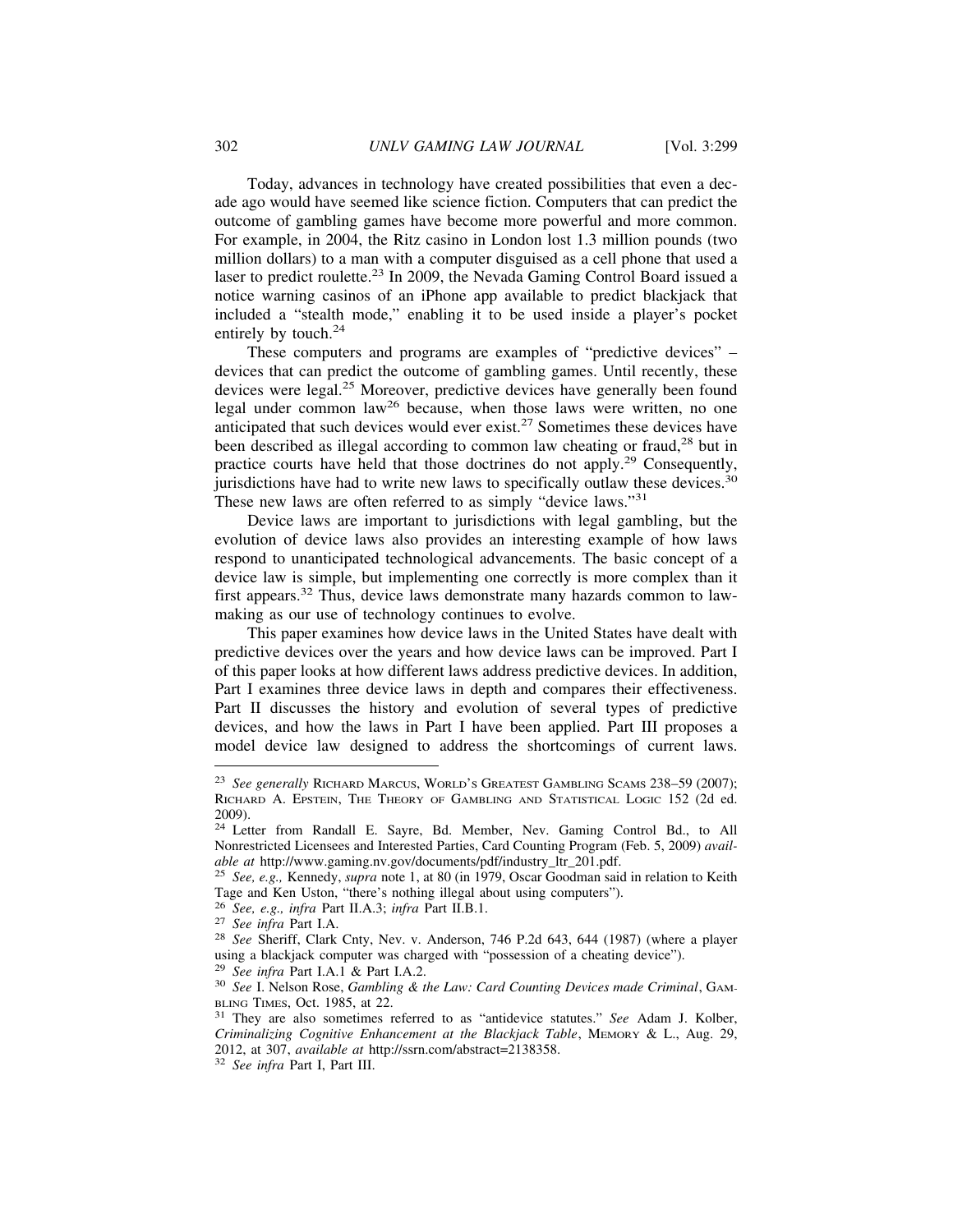Finally, Part IV looks at the future of device laws, both in terms of potential technological advances and how device laws might be applied to Internet gambling.

# I. LAWS REGULATING PREDICTIVE DEVICES

#### *A. Historic Laws and Regulations*

A player who has an edge over the casino engages in "advantage play" defined as "a situation in which a player through some method of play can acquire an advantage over the casino in the context of a gambling contract."<sup>33</sup> Advantage play is frequently referred to as "cheating,"34 but this is not correct. Cheating is only one of many types of advantage play. Several forms of advantage play are completely legal, such as card counting. Using a predictive device falls in the grey area between clearly illegal cheating and clearly legal skilled play, such as card-counting. Unfortunately, using a predictive device is often referred to as "cheating," even by courts. $3<sup>5</sup>$  However, this is only correct when "cheat" is used informally to refer to "any illegal type of advantage play." To avoid confusion, this paper will use "cheat" only in its formal sense, to refer to the actual crime of cheating.

## *1. Common Law Cheating*

The general crime of cheating originated in common law, and has since been narrowed and codified to apply to gambling games.<sup>36</sup> Cheating at gambling is defined as manipulating the play of a game in a way not allowed by the game's rules.37 The three primary categories of cheating include: altering the selection of outcome; acquiring knowledge, not available to all players, of the outcome of the game or any event that affects the outcome of the game; and, increasing or decreasing the amount of one's wager after learning the result of the random event.<sup>38</sup> Most jurisdictions with legal gambling now statutorily define cheating using variations of these criteria, including Nevada<sup>39</sup> and New Jersey.<sup>40</sup>

<sup>33</sup> Anthony Cabot & Robert Hannum, *Advantage Play and Commercial Casinos*, 74 MISS. L.J. 681, 681 (2004-2005) (citing Dustin D. Marks, Cheating at Blackjack and Advantage Play 101 (1994)).

ABOB NERSESIAN, BEAT THE PLAYERS 14, 24, 76 (2006).<br><sup>35</sup> *See* Sheriff, Clark Cnty. Nev. v. Anderson, 746 P.2d 643, 644 (Nev. 1987) (in the leading Nevada Case about predictive devices the court says "Anderson was charged with possession of a cheating device and entering a building with the intent to use a cheating device (burglary)," even though the device Anderson had was a blackjack computer, which is not a cheating device).<br><sup>36</sup> See Cabot & Hunnum, supra note 33, at 688–89.

<sup>&</sup>lt;sup>37</sup> See Rose, supra note 30, at 22, 86.<br><sup>38</sup> Cabot & Hannum, supra note 33, at 688–89.<br><sup>39</sup> NEV. REV. STAT. § 465.015(1) (2011) defines "cheat" as "to alter the elements of chance, method of selection or criteria which determine: (a) The result of a game; (b) The amount or frequency of payment in a game; (c) The value of a wagering instrument; or (d) The value of a wagering credit." Cheating is then made illegal by NEV. REV. STAT. § 465.083 (2011). <sup>40</sup> N.J. STAT. ANN. § 5:12-113 (West 2012).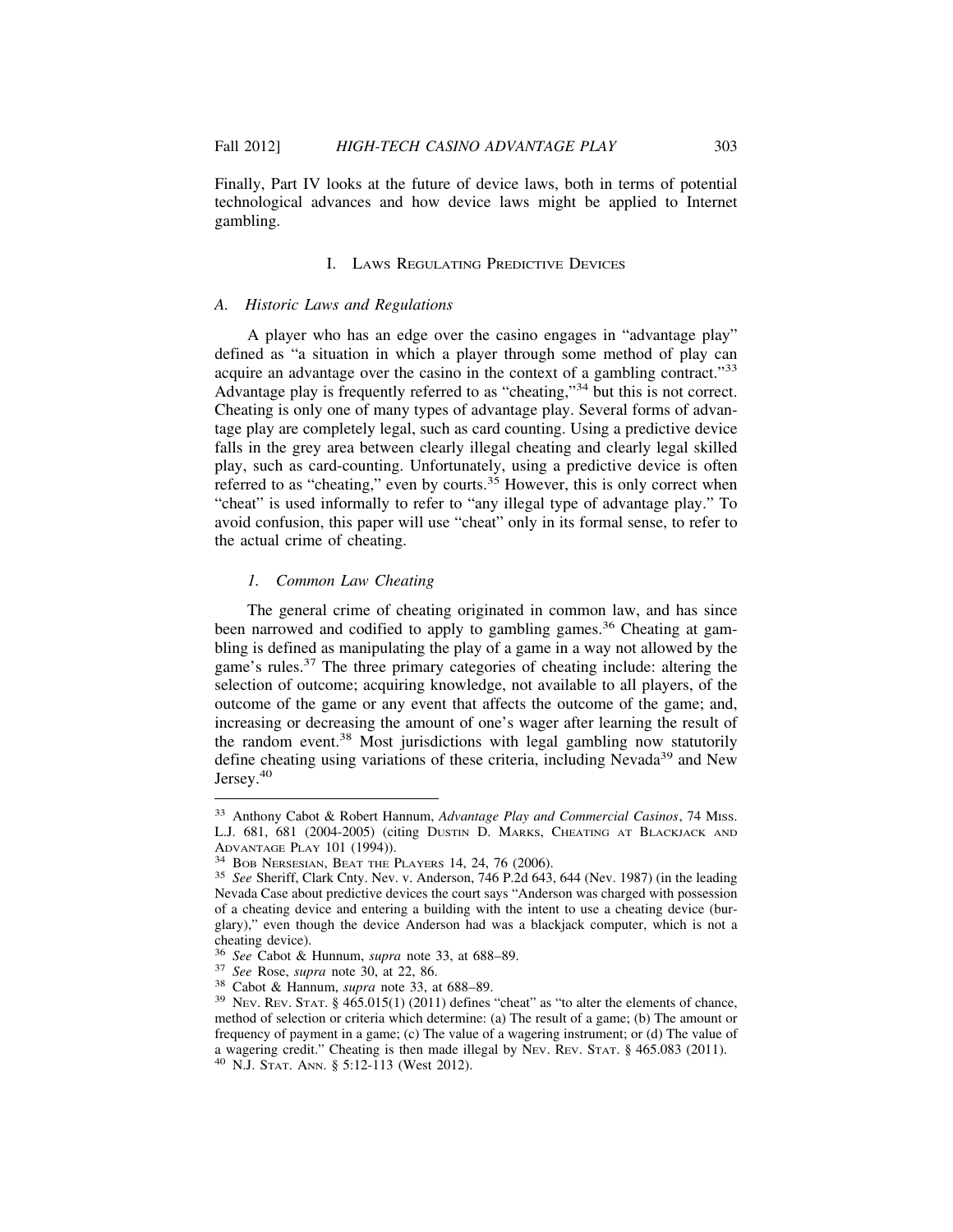When card counting became popular in the late 1960s, casinos worried that it would damage their business and tried unsuccessfully to prevent players from counting.41 Courts, however, have consistently ruled that players are allowed to count cards as long as they make calculations based on information available to all players.42 The Nevada Supreme Court has confirmed card counting is legal because "a card counter . . . does not alter any of the basic features of the game. He merely uses his mental skills to take advantage of the same information that is available to all players."<sup>43</sup> Thus, under both common law and statutory law, predicting the outcome of a game using information available to all players is not cheating.

## *2. Common Law Fraud*

Fraud is another common law doctrine often used against players who obtain unfair advantages while gambling. Common law fraud involves knowingly misrepresenting something which another person reasonably relies on to that person's detriment.<sup>44</sup> For example, if someone offered a game where the odds appeared to be about even but instead greatly favored the person offering the game, this would be illegal under the doctrine of fraud.

The Nevada statute governing gaming fraud<sup>45</sup> greatly expands the traditional definition of fraud to include elements of cheating, and some other specific acts.46 New Jersey does not have a statute specifically for gaming fraud, but does allow actions based on common law fraud. An argument can be made that using a predictive device is fraud, but this argument is not strong, and in practice, users of devices have not been charged with fraud.<sup>47</sup>

# *3. The Introduction of Predictive Devices*

No common law doctrine prohibits players from betting on games in which they can accurately predict the outcome, as long as they make that prediction using only information available to all other players of the game.<sup>48</sup> Additionally, the common law does not differentiate between making predic-

<sup>&</sup>lt;sup>41</sup> See generally WILLIAM POUNDSTONE, FORTUNE'S FORMULA 110-12 (2005).<br><sup>42</sup> See Sheriff of Washoe Cnty. v. Martin, 662 P.2d 634, 638 (Nev. 1983).<br><sup>43</sup> Id.<br><sup>44</sup> The five elements of common fraud are: (1) false representat the perpetrator; (3) intended to induce reliance by the victim; (4) the victim did rely on the representation; and (5) the victim suffered damage as a result. Lubbe v. Barba, 540 P.2d 115, 117 (Nev. 1975).<br><sup>45</sup> Nev. Rev. Stat. § 465.070 (2011).

 $^{46}$  *Id.* The Nevada fraud statute includes changing or misrepresenting the amount of a wager or manipulating a gaming device. *Id.* 

<sup>&</sup>lt;sup>47</sup> *See* Thomas B. Duffy, *Blackjack Computers Part II*, BLACKJACK FORUM, Jun. 1994, at 27*, available at* http://www.blackjackforumonline.com/content/duffyii.htm (describing how a prima facie case of common law fraud could be made against someone using a hidden computer, but concluding that "I do not believe [the state] has a prayer of convicting a device user under this statute.").

<sup>48</sup> Actually, though the phrases "publically available" and "available to all other players" are often used, they are not strictly true; a more accurate phrase would be "made available as part of the game." For example, players in a poker game know the value of their hole cards and make bets on those values. That information is not "publically" available or "available to all other players," in fact, the game depends on the other players *not* knowing the values of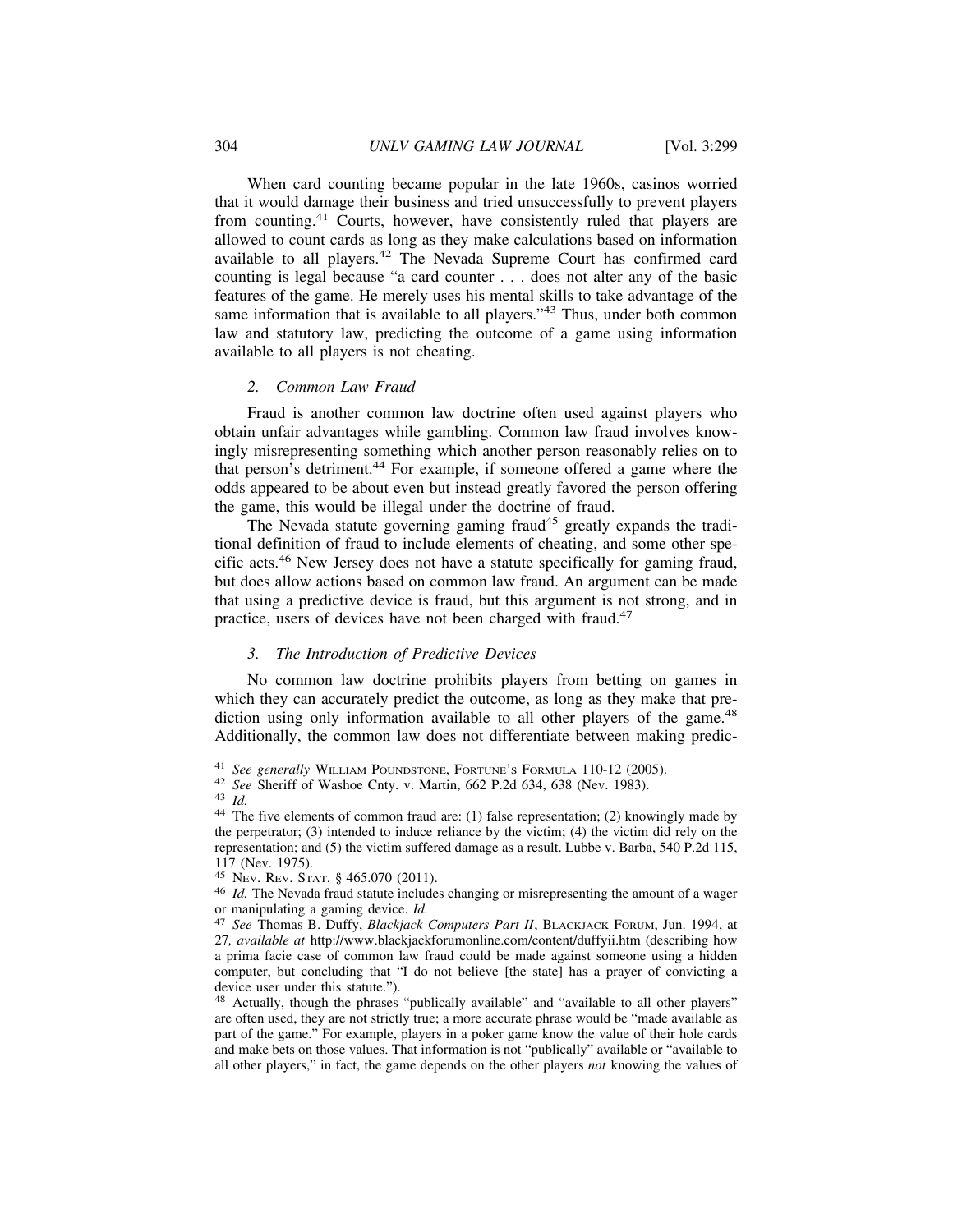tions with or without the aid of a device. It follows that predictions made with the help of a device are legal, as long as the device uses only information available to all other players to make its calculations.<sup>49</sup>

When inventors started making wearable computers to predict roulette and blackjack, those computers were legal and remained so for over two decades.<sup>50</sup> Computers were so rare during most of that period that the casinos either did not care, or more likely, did not know about them. By the late 1970s, at least one organized team of players was systematically using blackjack computers to win money in Nevada casinos.<sup>51</sup> After the incident in Lake Tahoe,<sup>52</sup> when the FBI reported to Nevada authorities that the blackjack computer "was not a cheating device, but just a computer,"53 all charges against the players had to be dropped.<sup>54</sup> Thus, as casinos became aware of the threat posed by these devices, they started lobbying for new laws to make certain devices illegal.<sup>55</sup>

#### *4. New Jersey Regulation 19:47-8.1*

In 1983, New Jersey became the first jurisdiction in the U.S. to create a rule prohibiting predictive devices.<sup>56</sup> The New Jersey Casino Control Commission (NJCCC) issued regulation 19:47-8.1, which read:

Except as specifically permitted by the Commission, no person shall possess with the intent to use, or actually use, at any table game, either by himself or in concert with others, any calculator, computer, or other electronic, electrical or mechanical device to assist in projecting an outcome at any table game or in keeping track of or analyzing the cards having been dealt, the changing probabilities of any table game, or the playing strategies to be utilized.<sup>57</sup>

This was a regulation issued by a regulatory agency, as opposed to a law passed by a state legislature, so it carried no criminal penalties. Any player caught using a device that violated the regulation could be prohibited from using that device, removed from the casino, and required to return any money won, but could not be fined or jailed. The harshest penalty the NJCCC could impose was permanent exclusion from New Jersey casinos.<sup>58</sup>

Nonetheless, this regulation included many features that would become important in later laws, such as prohibiting confederates from helping someone use a device,<sup>59</sup> describing the devices covered,<sup>60</sup> and specifying their prohib-

- <sup>52</sup> *Id.* at 93-95.<br><sup>53</sup> *Id.* at 96.<br><sup>54</sup> Munchkin, *supra* note 1, at 18; *see also infra* Part II.B.I.<br><sup>55</sup> *S.B.* 467 *Before the S. Comm. Judiciary*, 63rd Sess. at 3 (Nev. May 10, 1985) (statement of Sam McMullen, Spokesperson, Harrah's).<br><sup>56</sup> See Rose, supra note 30, at 22.
- 
- 

each others' hole cards. So using that information is permissible because it is "made available as part of the game."

<sup>49</sup> *Cf.* Duffy, *supra* note 47 (describing how a prima facie case of common law fraud could be made against someone using a hidden computer, but arguing that it is likely such a case would ultimately fail).

<sup>50</sup> Rose, *supra* note 30, at 22 ("I was able to find no legal authority in Nevada backing up what everyone takes for granted: that the use of hidden computers in a casino is illegal.").  $51 \text{ USTON}$ , supra note 1, at 92.

<sup>57</sup> N.J. ADMIN. CODE § 19:47-8.1 (1983) (repealed 2012).<br><sup>58</sup> N.J. ADMIN. CODE § 19:47-8.1 (1983) (repealed 2012).<br><sup>59</sup> *Id.*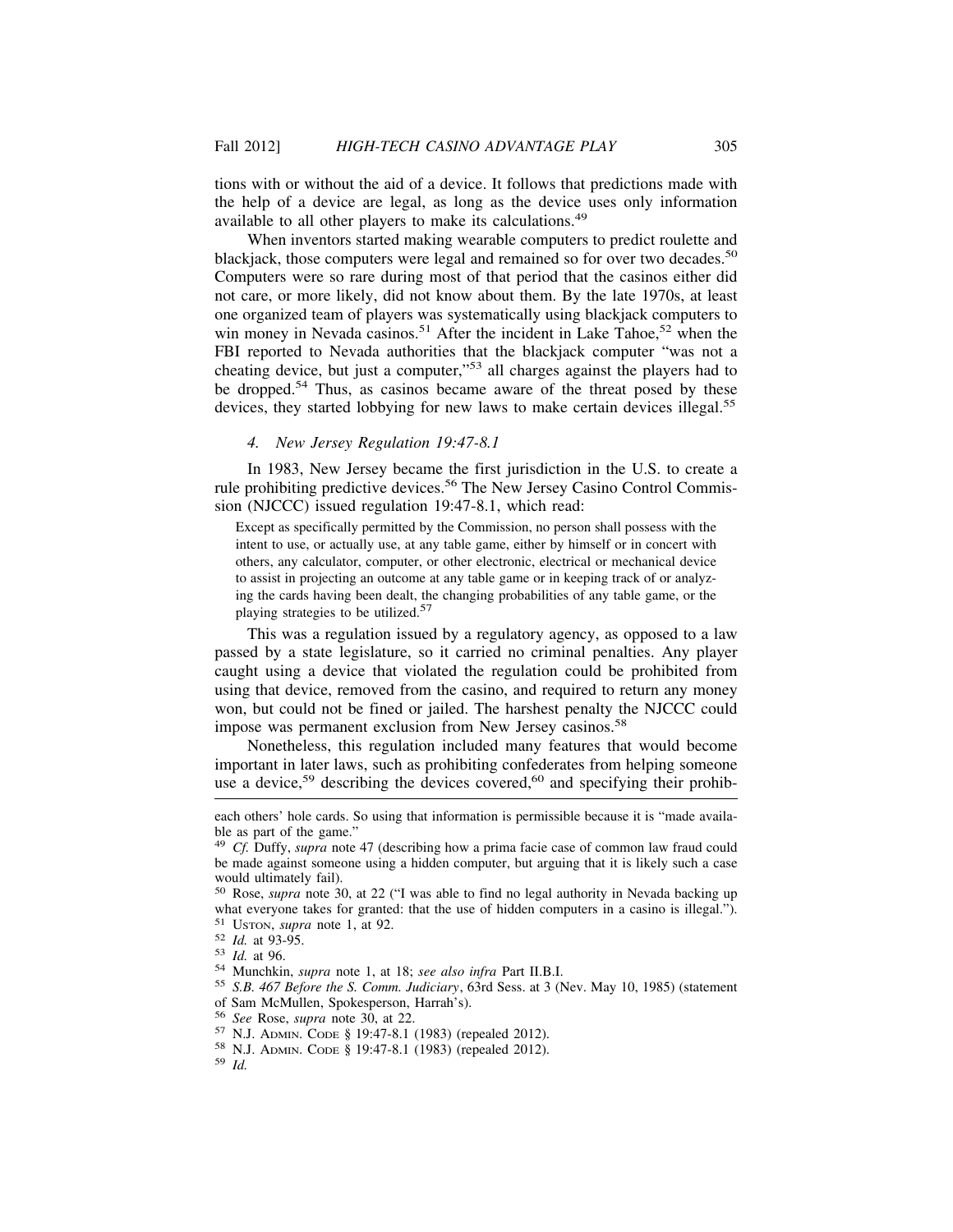ited uses.61 In addition, this regulation overlaps with existing prohibitions against cheating and fraud. For example, this regulation prohibits someone from using a hidden video camera to surreptitiously view a blackjack dealer's hole card,<sup>62</sup> even though laws against cheating already prohibit such behavior.<sup>63</sup>

# *B. Nev. Rev. Stat. § 465.075 (original)—1985*

In 1985, the Nevada legislature rushed to pass the state's first device law,<sup>64</sup> apparently in response to the growing use of blackjack computers by players in Nevada casinos.<sup>65</sup> Senate Bill 467 was introduced on May 9th, pushed through the legislature with unanimous approval in both houses, signed into law by the Governor a mere three weeks later, and became effective as NRS 465.075 on July 1st—less than two months after its introduction.<sup>66</sup> This law prohibited using devices to analyze or predict casino games, though the exact implications of its simple phrasing would be debated for the next 25 years:

NRS 465.075—Use of device for calculating probabilities.

It is unlawful for any person at a licensed gaming establishment to use, or possess with the intent to use, any device to assist:

1. In projecting the outcome of the game;

2. In keeping track of the cards played;

3. In analyzing the probability of the occurrence of an event relating to the game; or

4. In analyzing the strategy for playing or betting to be used in the game, except as permitted by the Commission.<sup>67</sup>

In 1987 the Nevada Gaming Commission supplemented NRS 465.075 by passing regulation 5.150, which described the devices permitted by the Commission.<sup>68</sup>

 $60$  *Id.* ("any calculator, computer, or other electronic, electrical or mechanical device").  $61$  *Id.* ("to assist in projecting an outcome at any table game or in keeping track of or analyz-

ing the cards having been dealt, the changing probabilities of any table game, or the playing strategies to be utilized").

 $62$  This example is based on a real incident that happened in Las Vegas in the early 1980s. *See* Munchkin, *supra* note 1, at 21.<br><sup>63</sup> *See* NEV. REV. STAT. § 465.015 (2011). This overlap with laws criminalizing cheating

and fraud is useful, because in some cases, where the elements of those crimes are unclear, if there is a device involved the act is clearly illegal anyway. However, this paper focuses primarily on the application of device laws to predictive devices, because those are the only devices that would otherwise be legal, and are the reason device laws exist.

<sup>64</sup> Rose, *supra* note 30, at 8 ("The casinos pushed through a bill outlawing everything they could think of . . . The history of the bill is informative because it was enacted as law within only one month of its introduction, and was put into effect immediately as an emergency measure. Someone was worried about something.").

<sup>65</sup> The legislative history refers to a "problem that is surfacing very graphically" of "a computerized device strapped onto the body" operated by toe switches that counted cards and calculated betting and playing strategies, which could be purchased in California for about \$3,000; *S. Comm. Judiciary*, *supra* note 55; *see also infra* note 169 for a description of how the bill as introduced did not initially address devices other than those used in card games.<br><sup>66</sup> S.B. 467, supra note 55.

<sup>66</sup> *S.B. 467*, *supra* note 55. <sup>67</sup> *Id.* <sup>68</sup> The regulation reads as follows: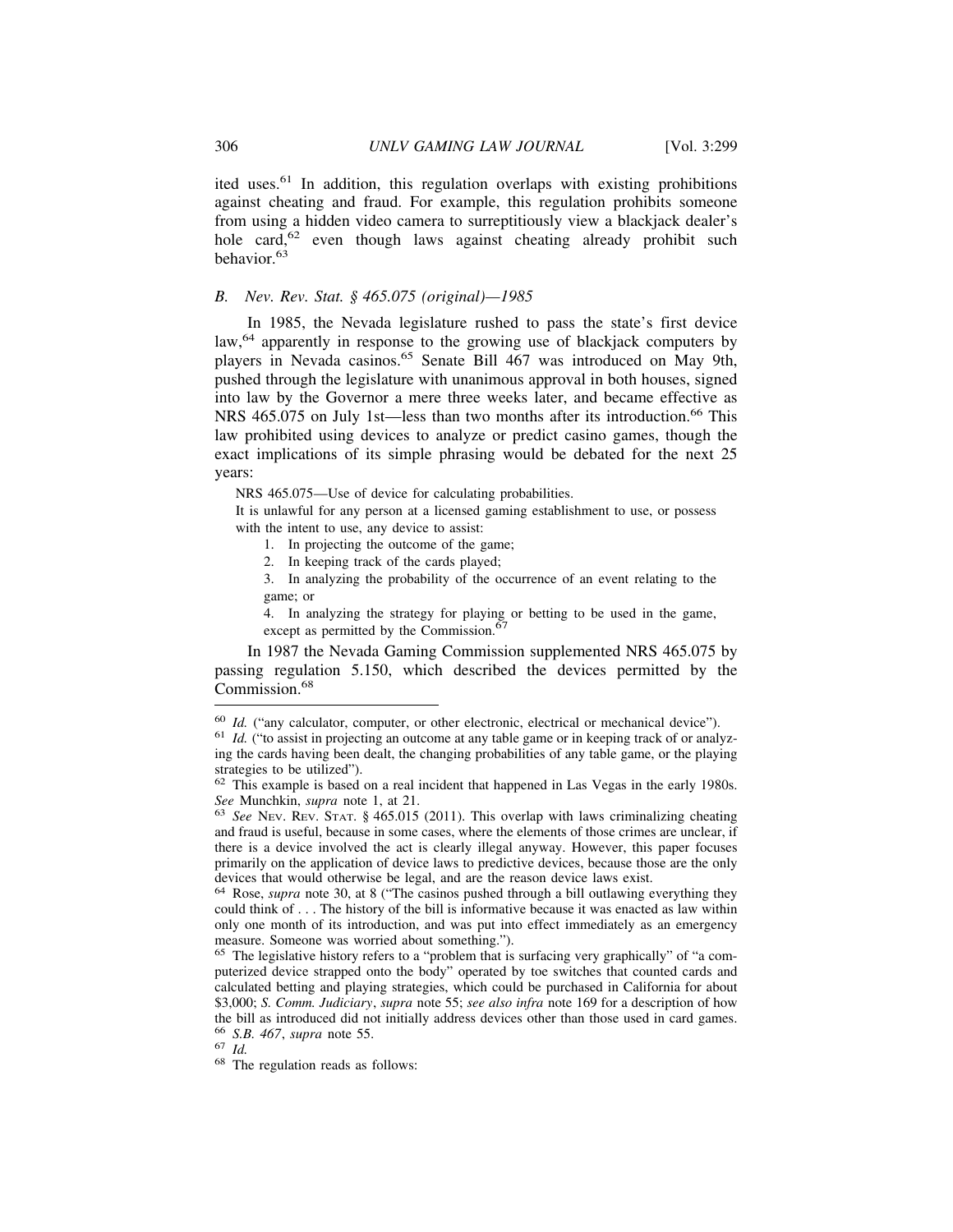NRS 465.075 has been criticized for being vague<sup>69</sup> and overbroad,<sup>70</sup> primarily because the term "any device" is unspecific.<sup>71</sup> Regulation 5.150 does not clarify the term, and arguably makes things worse. By specifically allowing certain handwritten records, Regulation 5.150 implicitly prohibits other handwritten records, even though players of other games also record results by hand.<sup>72</sup> No player appears to have ever been prosecuted for making handwritten records, which makes sense because it seems intuitively wrong for a person to be charged with a felony for simply writing on a piece of paper in a public place.<sup>73</sup>

#### *1. Vagueness Challenge of Sheriff, Clark County v. Anderson—1987*

Shortly after NRS 465.075 was enacted, Nevada's Eighth Judicial District considered the case of Phillip Anderson, a blackjack player arrested in the Westward Ho for using "computer shoes."74 The district court ruled that NRS 465.075 "was unconstitutionally vague on its face and in its application; was overbroad; and it denied Anderson his First, Fifth and Fourteenth Amendment rights."75 However, on appeal the Nevada Supreme Court reversed that decision and held:

NRS 465.075 is not vague, at least as applied to Anderson. Use of a hidden computer is precisely the type of conduct envisioned by the statute. While there may be circumstances when the term "device" is vague, we are not confronted with such a case. Whatever else it may include, the term certainly includes computers. No person of ordinary intelligence could believe otherwise.<sup>76</sup>

Nev. Gaming Reg. 5.150—Devices prohibited under NRS 465.075; exceptions.

- 1. It shall not be a violation of NRS 465.075 for a person to:
	- (a) Make and refer to handwritten records of the cards played at baccarat;
	- (b) Make and refer to handwritten records of roulette results; or
	- (c) Refer to records of the cards played at faro, where the records are made by the licensee in the manner traditional to that game.

2. The chairman, in his sole and absolute discretion, may approve the use of devices not described in subsection 1 upon the written request of a licensee, subject to such conditions as the chairman may impose. No approval shall be effective unless it is in writing. It shall not be a violation of NRS 465.075 for a person to possess or use, in accordance with the terms of the approval, a device approved pursuant to this subsection. As used in this subsection, chairman means the chairman of the state gaming control board or his designee.

<sup>69</sup> Rose, *supra* note 30, at 86 ("It is very possible that this statute is unconstitutional on the grounds of vagueness.").

<sup>70</sup> Thomas B. Duffy, *Blackjack Computers: Your Ticket to the "Big House?" (Part I)*, BLACKJACK FORUM, Mar. 1994, at 22, *available at* http://www.blackjackforumonline/com/ content/bighouse.htm.

<sup>71</sup> *See* Rose, *supra* note 30, at 83.

<sup>72</sup> One obvious example is Keno, for which casinos often supply pencils and betting slips to players to enable them to play the game.

 $73$  Also, because writing is considered a form of speech, this might be unconstitutional under the First Amendment. U.S. CONST. amend. I.

<sup>74</sup> Sheriff, Clark Cnty., Nev. v. Anderson, 746 P.2d 643, 643 (Nev. 1987), *abrogated by* City of Las Vegas v. Eighth Jud. Dist. Ct. *ex rel.* Cnty. of Clark, 59 P.3d 477, 480 (Nev. 2002).

<sup>75</sup> *Id.*

<sup>76</sup> *Id.* at 644.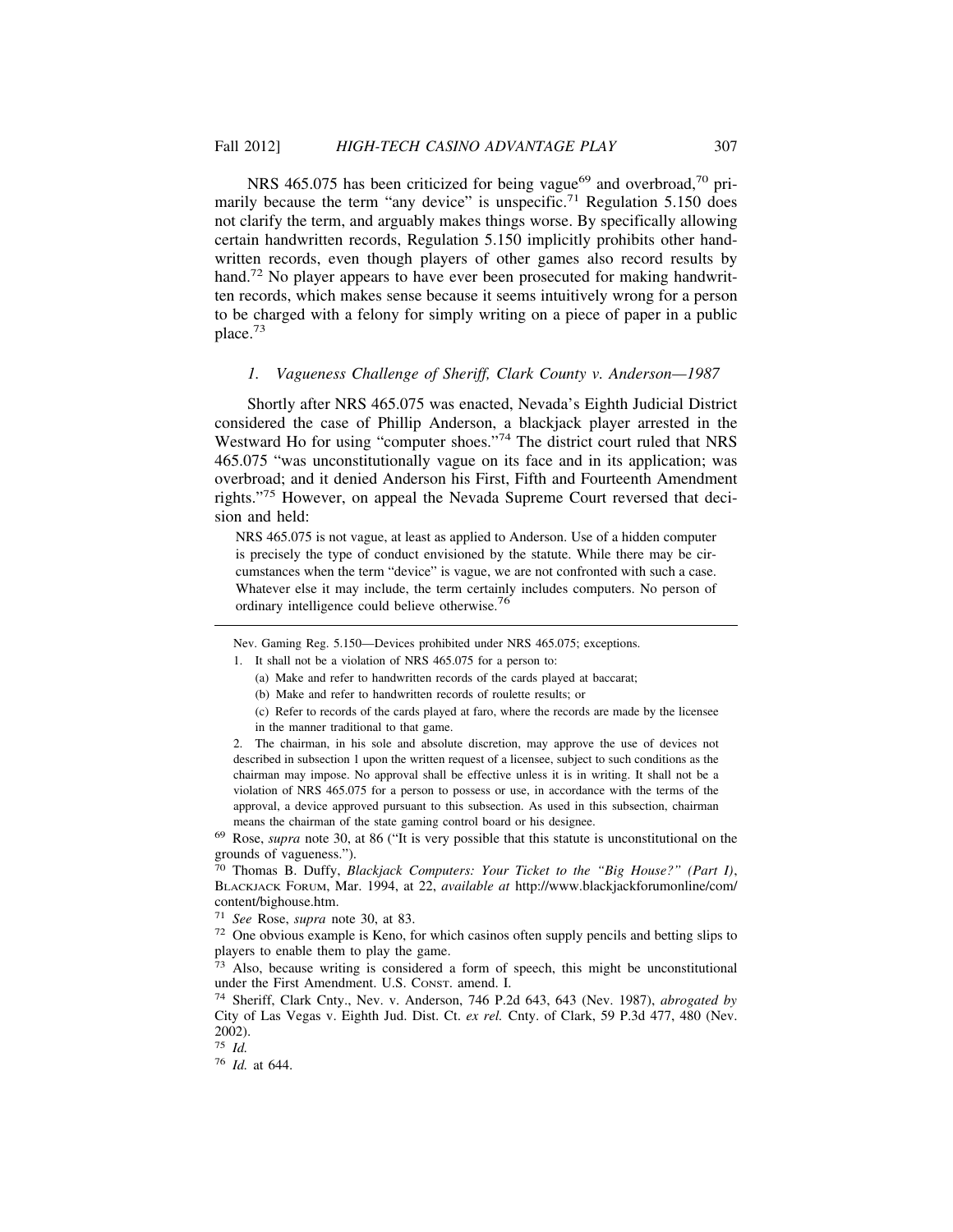The court held that the law was clear enough to achieve its primary purpose— to outlaw wearable computers by players of casino games. However, the court also implied that the law might apply more broadly.77 By conceding "there may be circumstances when the term 'device' is vague,"<sup>78</sup> the court all but admitted that there were other situations where the law would be so vague as to be unconstitutional.

Shortly thereafter, the Nevada Supreme Court ruled that two similar laws, the Nevada cheating and fraud statutes, were unconstitutionally vague.79 The Court first ruled that the cheating statute, NRS 465.015, was vague in relation to "handle-popping," a technique that players used on older mechanical slot machines to stop the reels at a particular position.<sup>80</sup> The Court then twice ruled that the fraud statute, NRS 465.070, was also vague, $81$  despite that the Nevada legislature specifically amended NRS 465.070 in an attempt to make "handlepopping" illegal.82 The Court pointed out that "statutes providing criminal sanctions must reflect a higher standard of certainty than civil statutes"<sup>83</sup> and these statutes must describe prohibited conduct "in terms that would alert persons of ordinary intelligence that they were committing a crime."<sup>84</sup> Since this decision, the Nevada Supreme Court has further clarified its standards for vagueness and now has two separate tests under which a law can be declared unconstitutionally vague.<sup>85</sup>

#### *2. MindPlay Lawsuit—2004*

Despite arguments that NRS 465.075 was vague, the law was effective enough to remain unchanged for 25 years. However, Nevada casinos eventually became disenchanted with the law when they started using technology themselves and discovered that the law might prohibit devices they wanted to use.<sup>86</sup>

Casinos experimented with card and wager tracking devices as early as the 1990s, but these devices were not widely used at first. However, the devices soon became faster, cheaper, and easier to use. Casinos began to recognize the potential they offered for automating casino functions such as play analysis and comp tracking.87 Casinos liked the idea of improved efficiency and the pros-

<sup>77</sup> *Id.* <sup>78</sup> *Id.* <sup>79</sup> Lyons v. State, 775 P.2d 219, 221 (Nev. 1989). <sup>80</sup> *Id.* at 221; Childs v. State, 816 P.2d 1079, 1080 (Nev. 1991); Childs v. State, 864 P.2d 277, 278 (Nev. 1993).<br><sup>81</sup> Childs, 819 P.2d at 1080; Childs, 864 P.2d at 278.

<sup>&</sup>lt;sup>82</sup> *See* Nev. Rev. STAT. § 465.070(7) (2011).<br><sup>83</sup> *Lyons*, 775 P.2d at 221.<br><sup>84</sup> *Id.*<br><sup>85</sup> The Nevada Supreme Court revised their standards for vagueness in 2010 by ruling that<br><sup>85</sup> The Nevada Supreme Court revised th "[v]agueness may invalidate a criminal law for either of two independent reasons . . . (1) if it fails to provide a person of ordinary intelligence fair notice of what is prohibited; or (2) if it is so standardless that it authorizes or encourages seriously discriminatory enforcement" (internal quotation marks omitted). State v. Casteneda, 245 P.3d 550, 553 (Nev. 2010). <sup>86</sup> See infra Part II.F.3 & Part II.F.4.

<sup>&</sup>lt;sup>87</sup> See, e.g., Connie Olsen, *Developer Sees SafeJack as a Tool Against Cheats and Skilled Players, Too*, BLACKJACK CONFIDENTIAL, Feb. 1997, at 6; Daniel Terdiman, *Who's Holding the Aces Now?*, WIRED, Aug. 2003), http://www.wired.com/gaming/gamingreviews/news/ 2003/08/60049; Thomas Hoffman, *Casino Gambles on Customer Retention Technology*,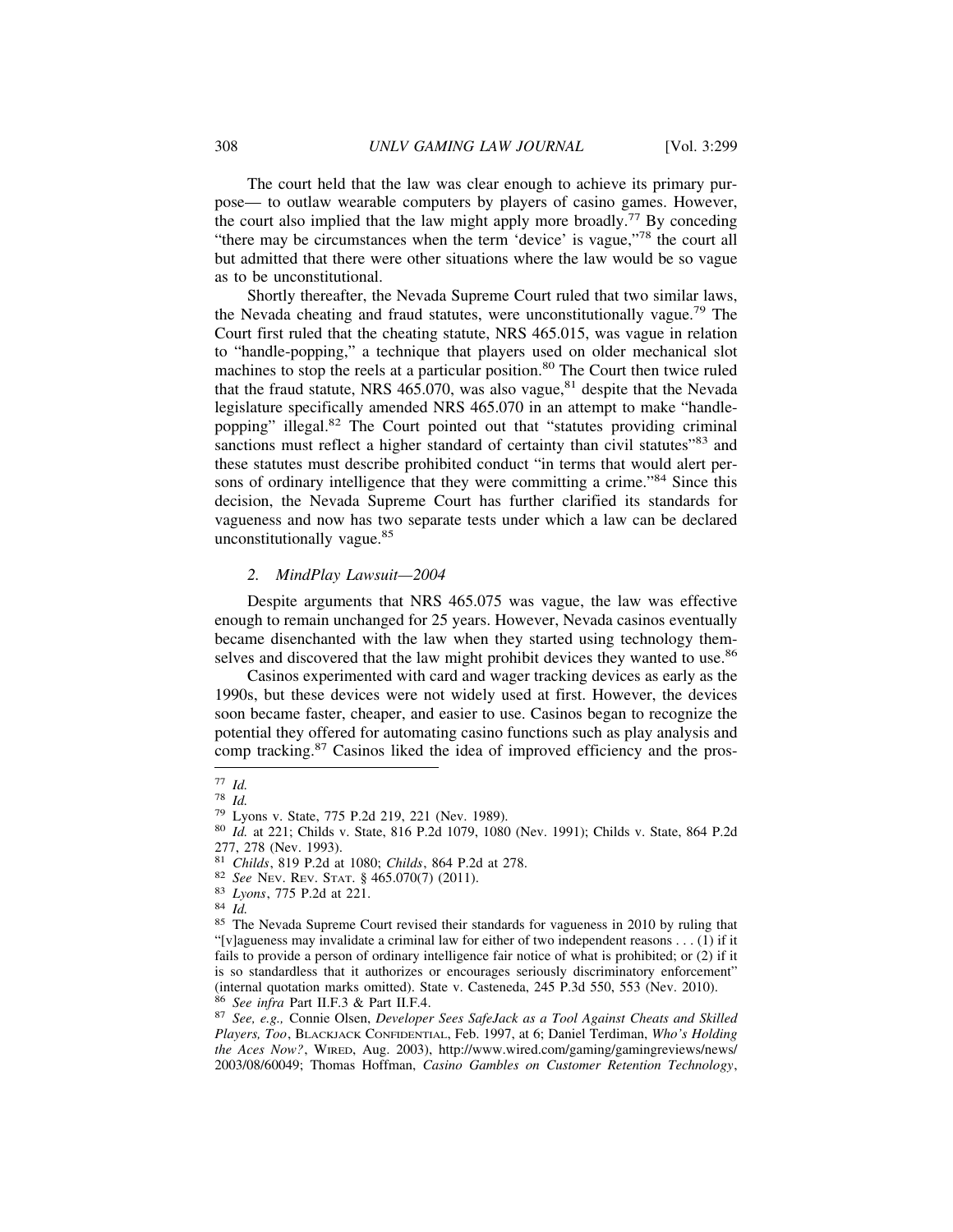pect of replacing costly personnel,<sup>88</sup> so they started investing in more expensive devices. Slot machine manufacturers competed for this new casino business by creating increasingly complex devices.<sup>89</sup> Unfortunately, these devices were not regulated like table games or slot machines,<sup>90</sup> and some players started to believe casinos were not using them responsibly.<sup>91</sup>

In 2004, John Allen sued the Eldorado casino, claiming the casino had used a device called MindPlay to alter the odds of a blackjack game against him, in violation of NRS 465.075.<sup>92</sup> Allen also sued Bally Gaming for manufacturing MindPlay and the Nevada Gaming Control Board for not enforcing the law.93 However, a district judge dismissed the Nevada Gaming Control Board members<sup>94</sup> because they were not proper parties in the suit. The judge then dismissed the entire suit,95 saying it lacked merit. The Gaming Control Board later approved MindPlay for use, with a couple of restrictions.<sup>96</sup> How-

COMPUTERWORLD, Aug. 8, 2003, http://www.computerworld.com/s/article/print/83855/ Casino\_gambles\_on\_customer\_retention\_technology; Joshua Tompkins, *For the Pit Boss, Some Extra Electronic Eyes*, N.Y. TIMES, Mar. 25, 2004, http://www.nytimes.com/2004/03/ 25/technology/for-the-pit-boss-some-extra-electronic-eyes.html; Jefferson Graham, *Mind-Play Technology Tracks Cards, Bets*, USA TODAY, Nov. 2, 2004, http://www.usatoday.com/ tech/news/techinnovations/2004-11-02-managing-tech2\_x.htm.

<sup>88</sup> Arnold Snyder, *Bye Bye Boss: The MindPlay Table Games Management System and Casino Surveillance*, BLACKJACK FORUM, http://www.blackjackforumonline.com/content/ Mindplay.htm.

<sup>89</sup> *See, e.g.,* Arnold Snyder, *Killing the Golden Goose*, BLACKJACK FORUM, Summer 2000, at 6.

<sup>&</sup>lt;sup>90</sup> These devices are classified as Associated Equipment and are approved under Nev. Gaming Comm'n Reg. 14.260 (2010). Games and Gaming Devices, on the other hand, go through a much more rigorous approval process, and are approved under Nev. Gaming Comm'n Reg. 14.230 (2010) and Nev. Gaming Comm'n Reg. 14.030 (2010), respectively. <sup>91</sup> *See, e.g.,* Al Rogers, Letter to the Editor: *Wrist Slap*, LAS VEGAS REV.-J., Mar. 1, 2004, http://www.reviewjournal.com/lvrj\_home/2004/Mar-01-Mon-2004/opinion/23310357.html; Editorial: *Are Gamblers Being Fleeced? Lawsuit Says Casinos Abusing Technology*, LAS VEGAS REV.-J., Oct. 23, 2004, http://www.reviewjournal.com/lvrj\_home/2004/Oct-23-Sat-2004/opinion/25062234.html.

<sup>92</sup> *See infra* Part II.F.3 for more details on this lawsuit; *see also* Rod Smith, *Attorney Sues Casinos for Using Card Counting System*, LAS VEGAS REV.-J., Oct. 19, 2004, http://www. reviewjournal.com/lvrj\_home/2004/Oct-19-Tue-2004/news/25027617.html; *Gambler Files Lawsuit Over Card-Counting System*, LAS VEGAS SUN, Oct. 19, 2004, http://www.lasvegas sun.com/news/2004/oct/19/gambler-files-lawsuit-over-card-counting-system/.

<sup>93</sup> *See* Rod Smith, *Attorney Sues Casinos for Using Card Counting System*, LAS VEGAS REV.-J., Oct. 19, 2004, http://www.reviewjournal.com/lvrj\_home/2004/Oct-19-Tue-2004/ news/25027617.html; *Gambler Files Lawsuit Over Card-Counting System*, LAS VEGAS SUN, Oct. 19, 2004, http://www.lasvegassun.com/news/2004/oct/19/gambler-files-lawsuit-overcard-counting-system/.

<sup>94</sup> Howard Stutz, *Regulators Excused From Gaming Software Dispute*, LAS VEGAS REV.-J., Jan. 28, 2005, http://www.reviewjournal.com/lvrj\_home/2005/Jan-28-Fri-2005/business/25 752072.html; *Suit Against Gaming Control Board Is Dismissed*, LAS VEGAS SUN, Jan. 28, 2005, http://www.lasvegassun.com/news/2005/jan/28/suit-against-gaming-control-board-isdismissed/.

<sup>95</sup> Motion to Dismiss Minutes at \*2 John Allen v. Nev. State Gaming Control Bd,. No. 04A493817 (Oct. 18, 2004), *available at* https://www.clarkcountycourts.us/Anonymous/ CaseDetail.aspx?CaseID=6603125&HearingID=90766967&SingleViewMode=Minutes.

<sup>96</sup> ChipLeeder, BJ - *Tables with Sensors . . . Does This Make it Easier for the Pit to Track your Bets?*, TWO PLUS TWO POKER FORUMS (Jul. 28, 2008, 04:04 PM), http://forumserver.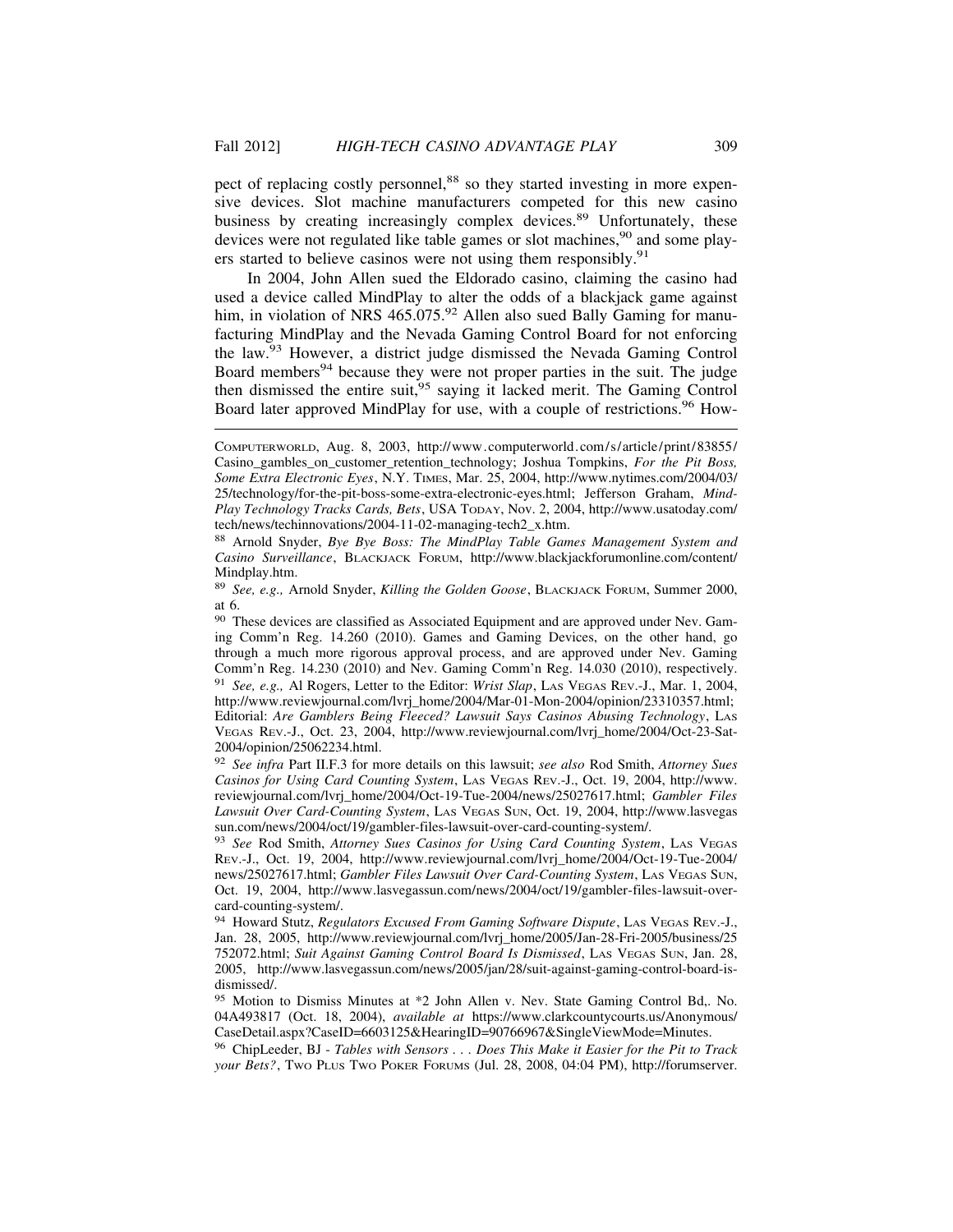ever, even after the case ended, accusations lingered in the press that the law allowed casinos to use the device unfairly.<sup>97</sup>

The incident demonstrated the growing need to regulate devices and to clarify exactly how casinos could use them. For a time it appeared unclear whether NRS 465.075 applied to casinos or only to players. Even when it became clear the law applied to both casinos and players, people disagreed about exactly what casinos could or could not do under the law. Casinos argued the law was too restrictive, while players argued it was not restrictive enough. The one thing they might have been able to agree on was that the law was unclear.

# *3. Dealer Bluff Six Card Poker Approval—2010*

The MindPlay incident made some players unhappy with NRS 465.075 because they believed it allowed casinos to use unfair devices. However, casinos also became unhappy with the law when it threatened to prohibit them from using some fair devices as well.<sup>98</sup>

When Shuffle Master submitted the game Dealer Bluff Six Card Poker for approval, the Gaming Control Board warned the manufacturer that the game might violate the text of NRS 465.075.<sup>99</sup> The problem was that Dealer Bluff included a small element of artificial intelligence, designed to make it more interesting for players.100 The Gaming Control Board and Nevada Gaming Commission described the game as fair,<sup>101</sup> and maybe fairer because of the artificial intelligence element.<sup>102</sup> However, the Board and the Commission hesitated to approve the game because it appeared to violate the text of NRS  $465.075$ ,  $103$  even though they recognized that the game did not violate the spirit of the law. Part II.F examines the MindPlay and Dealer Bluff Six Card Poker incidents in detail.

Ultimately, both the Board and Commission conditionally approved Dealer Bluff Six Card Poker, but required Shuffle Master to modify and resub-

twoplustwo.com/31/other-gambling-games/bj-tables-sensors-does-make-easier-pit-trackyour-bets-256271/.

<sup>97</sup> *See, e.g.,* Editorial: *Are Gamblers Being Fleeced?*, *supra* note 91; Kim Clark, *Against the Odds*, U.S. NEWS AND WORLD REPORT, Mar. 15, 2012, http://www.usnews.com/usnews/ biztech/articles/050523/23casino\_4.htm; Marc Cooper, *Blackjack's Death Count*, L.A. WEEKLY, Dec. 8, 2005, http://www.laweekly.com/2005-12-08/news/blackjack-s-deathcount/.

<sup>98</sup> *See infra* Part II.F.4 for a more detailed description of the game involved in this incident. <sup>99</sup> *See New Game Final Approval: Dealer Bluff Six Card Poker, Before the Nev. State Gaming Control Bd.*, at 16 (Mar. 4, 2010) (hereinafter "Mar. 4 Board Transcript") (on file with author).

<sup>100</sup> *Id.* at 11.

<sup>101</sup> *See New Game Final Approval: Dealer Bluff Six Card Poker, Before the Nev. State Gaming Control Bd.* (May 6, 2010) (hereinafter "May 6 Board Transcript") (on file with author); *New Game Final Approval: Dealer Bluff Six Card Poker, Before the Nev. Gaming Comm'n* (May 20, 2010) (hereinafter "May 20 Commission Transcript") (on file with author).

<sup>102</sup> *See* Mar. 4 Board Transcript, *supra* note 99, at 16.

<sup>103</sup> *See* May 20 Commission Transcript, *supra* note 101, at 39.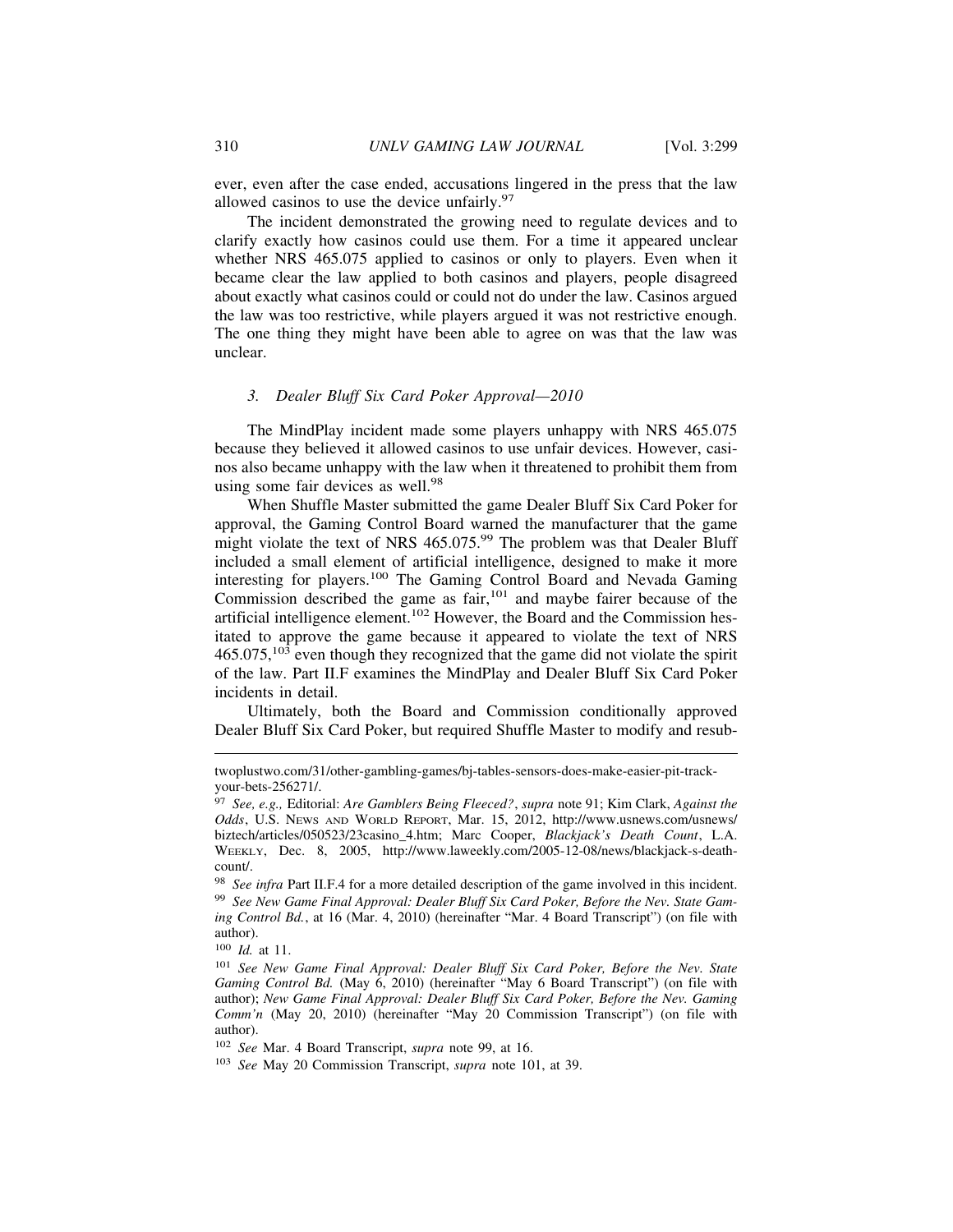mit it for additional approvals.104 Not long after that, the casino industry started lobbying the legislature to update the law.<sup>105</sup>

## *C. N.J. Stat. § 5:12-113.1—1991*

In 1991, New Jersey enacted its own device law.<sup>106</sup> The New Jersey legislature decided to write a new law, N.J.S. 5:12-113.1, rather than turn their existing regulation into law or copy Nevada's law.<sup>107</sup> The legislature also made some minor modifications to the law in 1993,  $^{108}$  2002,  $^{109}$  and 2011.<sup>110</sup> The pertinent language of this law reads:

N.J.S. 5:12-113.1 Use of device to obtain advantage at casino game a third degree offense; forfeiture; notice

(a) A person commits a third degree offense if, in playing a game in a licensed casino or simulcasting facility, the person uses, or assists another in the use of, a computerized, electronic, electrical or mechanical device which is designed, constructed, or programmed specifically for use in obtaining an advantage at playing any game in a licensed casino or simulcasting facility, unless the advantage obtained can be assessed a monetary value or loss of \$75,000 or greater in which case the offense is a crime of the second degree. $111$ 

N.J.S. 5:12-113.1 addresses the weaknesses of the earlier regulation and the Nevada law, indicating that New Jersey paid attention to the criticisms of NRS 465.075. First, the law effectively defines "device" as something that is both "computerized, electronic, electrical or mechanical," and is "designed, constructed, or programmed specifically for use in obtaining an advantage at playing any game."112 This statute expands the term "uses" by rephrasing the language of regulation 19:47-8.1<sup>113</sup> to include "assists another in the use of,"<sup>114</sup> though it omits "possess with the intent to use," which was in the earlier regulation<sup>115</sup> and the Nevada law.<sup>116</sup>

(c) Each casino licensee shall post notice of this prohibition and the penalties of this section in a manner determined by the division. *Id*.<br><sup>112</sup> N.J. STAT. ANN. § 5:12-113.1(a) (West 2011).

<sup>&</sup>lt;sup>104</sup> *Id.* at 52–53.<br><sup>105</sup> *See infra* Part I.D for a description of the updates the legislature finally enacted in 2011.<br><sup>106</sup> 1991 N.J. Laws 182.<br><sup>107</sup> N.J. STAT. ANN. § 5:12-113.1 (West 2011).<br><sup>108</sup> 1993 N.J. Laws 292

 $109$  2002 N.J. Laws 65 (increased penalty by changing "disorderly persons offense" to "third degree offense," or "second degree offense" for "a monetary value or loss of \$75,000 or greater," and clarified the forfeiture of prohibited devices); N.J. STAT. ANN. § 5:12-113.1 (West 2002).

<sup>110</sup> 2011 N.J. Laws 19 (changed "commission" to "division"); N.J. STAT. ANN. § 5:12 (West 2011).

<sup>111</sup> N.J. STAT. ANN. § 5:12-113.1 (West 2011). The rest of the statute reads:

<sup>(</sup>b) Any computerized, electronic, electrical or mechanical device used in violation of subsection a. of this section shall be considered prima facie contraband and shall be subject to the provisions of N.J.S. 2C:64-2. A device used by any person in violation of this section shall be subject to forfeiture pursuant to the provisions of N.J.S.2C:64-1 et seq.

<sup>113</sup> N.J. Casino Control Comm'n Reg. § 19:47-8.1 (1983).<br><sup>114</sup> N.J. Stat. Ann. § 5:12-113.1(a) (West 2011).<br><sup>115</sup> N.J. Casino Control Comm'n Reg. § 19:47-8.1 (1983).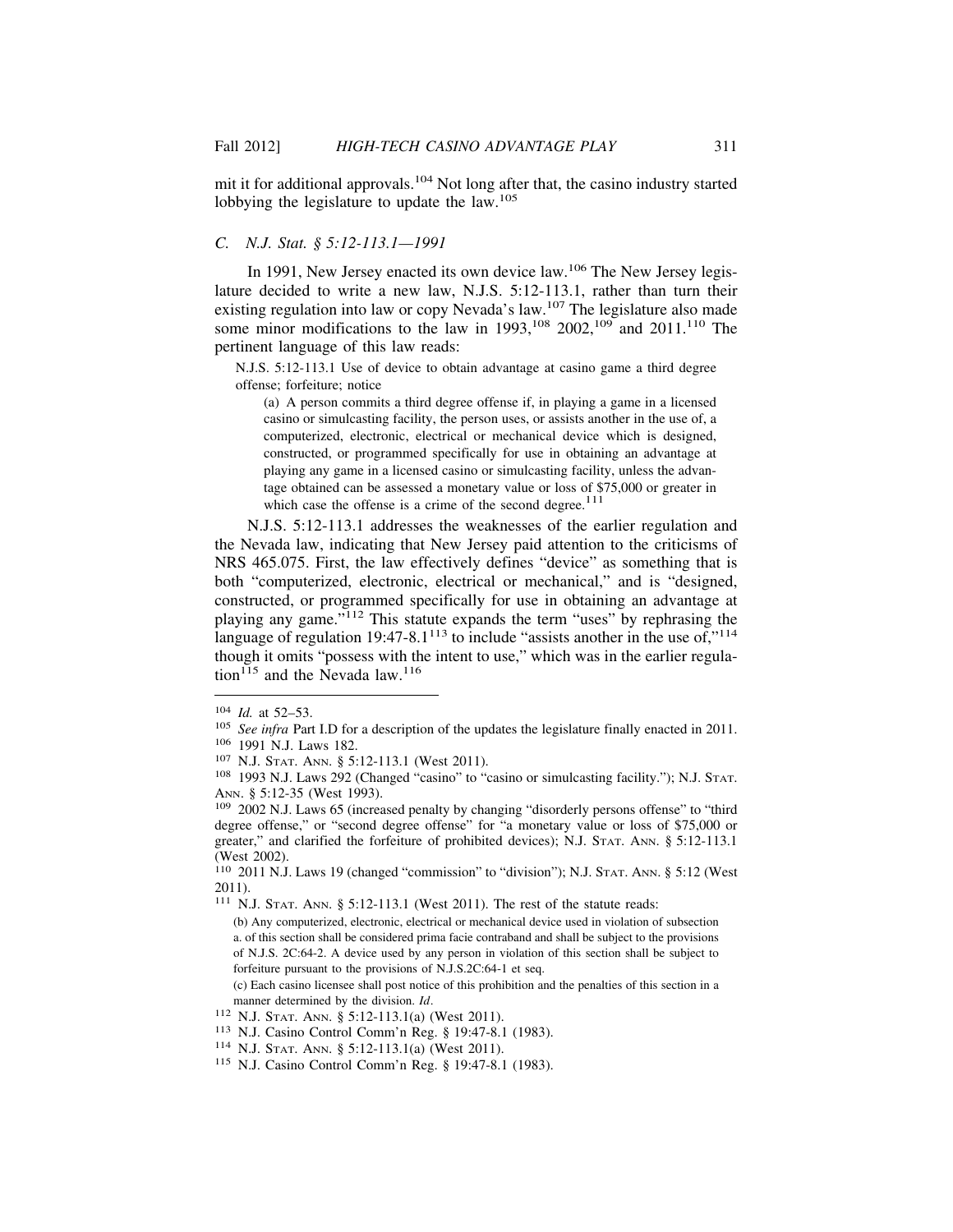The New Jersey law appears to be working because it has not been challenged or caused criticism, and the New Jersey legislature has not amended it in any substantial way. One problem with the original version was that the low "disorderly persons offense" penalty allowed violators to escape with relatively light punishment, unlike Nevada's law.117 However, in 2002, the New Jersey legislature corrected that by increasing the penalties to a third degree offense for losses less than \$75,000 and a second degree offense for losses of that amount or greater.<sup>118</sup>

#### *D. Nev. Rev. Stat. § 465.075 (revised)—2011*

In 2011, the Nevada legislature overhauled NRS 465.075 to add new language allowing casinos to use certain devices. The overhaul came in response to lobbying from casinos that wanted to use devices that the 1985 law appeared to disallow.<sup>119</sup> At the same time, the legislature also tried to improve the language to make the entire statute less vague. This statute now reads:

NRS 465.075—Use of device for calculating probabilities.

1. It is unlawful for any person to use, possess with the intent to use or assist another person in using or possessing with the intent to use any computerized, electronic, electrical or mechanical device which is designed, constructed, altered or programmed to obtain an advantage at playing any game in a licensed gaming establishment, including, without limitation, a device that:

- (a) Projects the outcome of the game;
- (b) Keeps track of cards played or cards prepared for play;

(c) Analyzes the probability of the occurrence of an event relating to a game; or (d) Analyzes the strategy for playing or betting to be used in the game, except as may be made available as part of an approved game or otherwise permitted by the Commission.

2. As used in this section, "advantage" means a benefit obtained by one or more participants in a game through information or knowledge that is not made available as part of the game as approved by the Board or Commission.<sup>120</sup>

NRS 465.075 adds many features of New Jersey's device law, such as restrictions on types of devices. It also retains the examples of prohibited devices from the 1985 Nevada law. Amended NRS 465.075 includes many improvements from the previous version, but unfortunately, it also introduces some new problems.

# *1. Clarified Terms*

The first part of NRS 465.075 adopts New Jersey's definition of "device" nearly verbatim, which resolves the biggest criticism of the earlier Nevada law.

<sup>116</sup> NEV. REV. STAT. § 465.075 (1985). Though technically, since regulation 19:47-8.1 is still in use, a player caught with "the intent to use" a device could still be removed from the casino, though they would not be jailed or fined. N.J. Casino Control Comm'n Reg. § 19:47- 8.1 (1983).

<sup>117</sup> *See infra* Part III.D for an example.

<sup>118</sup> N.J. STAT. ANN. § 5:12-113.1(b) (West 2011).

<sup>119</sup> *See infra* Part III.E.

<sup>120</sup> NEV. REV. STAT. § 465.075 (2011).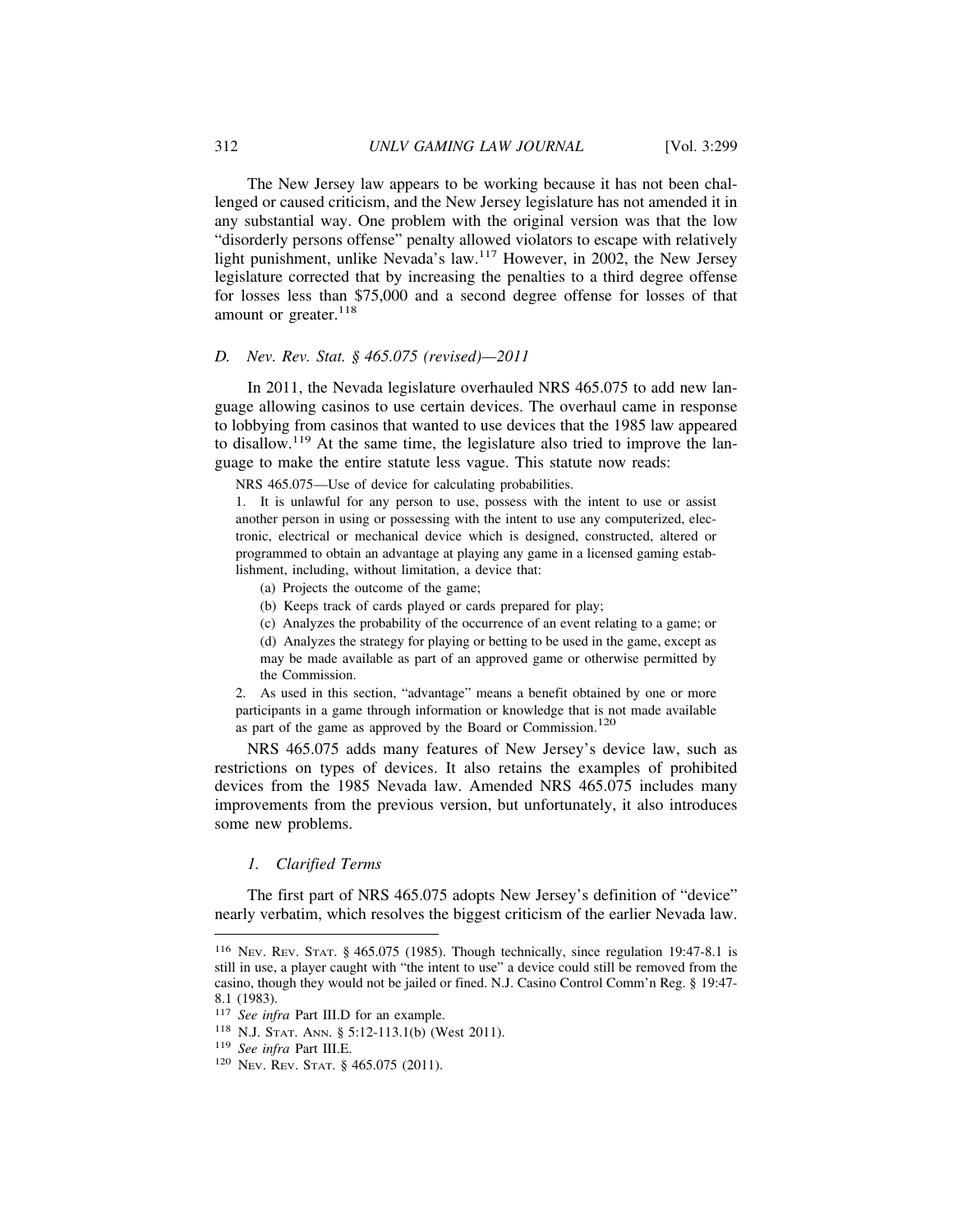This new definition also appears to render Nevada Gaming Regulation 5.150(1) moot, because the law no longer appears to cover handwritten records.<sup>121</sup>

The new version also expands the people covered to those who "assist another person in using," or "assist another person in . . . possessing with the intent to use." As such, the law now covers more than just a player who enters a casino with a device he uses, or intends to use, as the original Nevada law did. The updated version also covers associates that help the player use the device, even if he has no devices of his own, as the New Jersey law does. Furthermore, the law covers the potential device user's associates even before the device is used, which was not included in either previous law. In addition, the language "assist another person in . . . possessing with the intent to use" could arguably be read to include people who supply devices, though it is not clear if the Nevada legislature intended this interpretation.

# *2. Unclear Applications*

Unfortunately, several changes lead to ambiguous interpretations, including the change to the location of the offence. The phrase "[at/in] a licensed gaming establishment" was moved from the beginning,<sup>122</sup> where it clearly covered both the person and the device, to the end<sup>123</sup> where it now appears to cover the person and the game being played, but not the device. It is unclear whether the legislature intended this change or not. A positive effect of this change is that NRS 465.075 now covers devices that work from outside the casino to assist players inside.<sup>124</sup>

On the other hand, NRS 465.075 covers devices used by players before they even enter a casino or play a game. Why would the legislature want to prohibit devices used by players before they enter a casino? One possibility is that the legislature wanted to outlaw the practice of some gamblers who use computers to run sophisticated statistical analyses of new games.125 If one of these gamblers finds a weakness, he uses his computer to calculate the optimal strategy, but leaves the computer behind when he enters the casinos to use that strategy.<sup>126</sup> It is conceivable that the legislature intended to outlaw this practice.

If that was the legislature's intent, the language is too broad because it also covers many other commonly used devices the legislature almost certainly did not intend to outlaw. According to the literal text of the law, if a person uses a

<sup>&</sup>lt;sup>121</sup> *But see infra* Part III.C.5 (describing an argument that handwritten records might still be covered by language similar to this).

<sup>122</sup> NEV. REV. STAT. § 465.075 (1985) (revised 2011) ("it is unlawful any person at a licensed gaming establishment to use . . . any device to assist. . .").

<sup>&</sup>lt;sup>123</sup> Nev. Rev. STAT. § 465.075 (2011) ("[i]t is unlawful for any person to use . . . any . . . device . . . to obtain an advantage at playing any game in a licensed gaming establishment. . .").<br><sup>124</sup> See infra Parts II.C, II.D for examples of devices that operate remotely.

<sup>&</sup>lt;sup>125</sup> Interview with Robert Nersesian, attorney, in Las Vegas, Nev. (Mar. 20, 2012) (recording on file with author).

<sup>&</sup>lt;sup>126</sup> *Id.* For an example of strategy cards created using this method, which are available commercially see *Video Poker Strategy Cards Set of Nine by Bob Dancer and Liam W. Daily*, BOB DANCER: THE BEST IN VIDEO POKER PRODUCTS, http://www.bobdancer.com/ showbook.cfm?itemnumber=1400BD (last visited Sep. 21, 2012).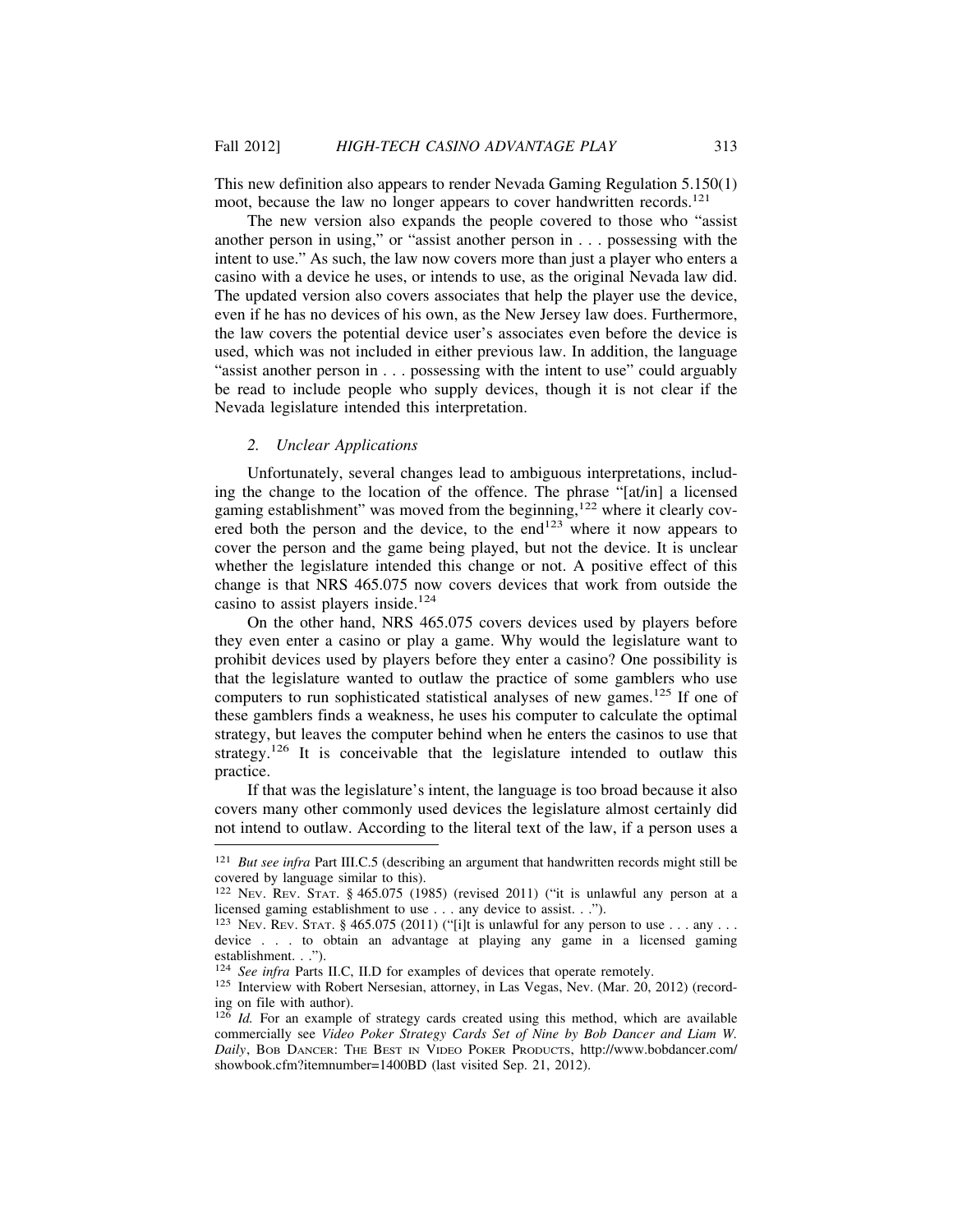device to practice playing a game at home (or anywhere else outside the casino) but leaves that device behind when they go to the casino to play, that person can still violate the statute. This is because when that person practiced a particular game to improve their own skill, they used the device to gain an advantage at a future casino game they intended to play. The examples of the gambler analyzing games and the one practicing are nearly identical. The only difference is the way in which the gamblers gained their advantage. In light of this reading,<sup>127</sup> it seems likely the legislature did not intend this interpretation.

In practice, it is unlikely a court would enforce NRS 465.075 against a user of practice software because the law would "fail[ ] to provide a person of ordinary intelligence fair notice of what is prohibited."128 Statistical game analysis software would likely also be protected, but it is a closer call. Either way, this part of the statute could be explained more clearly.

# *3. Problematic Definition of "Advantage"*

Unfortunately, the ineffective second section of NRS  $465.075^{129}$  undoes many of the improvements to the first section. At first, this section may seem superfluous. After all, why do we need a new definition of "advantage" when we can get a perfectly adequate definition from any good dictionary?<sup>130</sup> However, this section's intentions are quite beneficial—though regrettably, its effects are quite the opposite.

NRS 465.075(2) appears to have been intended to correct the problem with the previous version of the law that made certain innovations more difficult. Under the old version of NRS 465.075, any device with artificial intelligence that affected the outcome of a game was suspect, as demonstrated by the Dealer Bluff Six Card Poker incident. Under Nevada's previous device law, this issue was never addressed, possibly because some people thought the law should apply only to players. Now it is clear the law applies equally to players and casinos, as it should, yet the law must also be clear that it does not prevent casinos from making innovative games that are fair to players.

However, this should not be a problem because there is already a system in place to examine games in detail and only approve them after they are shown to be fair. After a game has proven its fairness through a rigorous process, it

 $127$  If the law were interpreted this way, it would effectively criminalize the large number of software programs available to practice blackjack, video poker, poker, and a myriad of other games. Many of these programs are specifically designed to analyze a players games and playing strategies in great detail easily and meet all four of the specific criteria listed in the statute. James McManus described in his book *Positively Fifth Street* how he used one of these programs to learn to play No Limit Hold 'em, which eventually enabled him to enter the World Series of Poker. According to a literal reading of the law, McManus' actions would now be considered illegal. *See* JAMES MCMANUS, POSITIVELY FIFTH STREET: MURDERERS, CHEETAHS, AND BINION'S WORLD SERIES OF POKER (2003).

<sup>&</sup>lt;sup>128</sup> State v. Castaneda, 245 P.3d 550, 553 (Nev. 2010) (quoting Chicago v. Morales, 527 U.S. 41, 56 (1999)).

<sup>129</sup> NEV. REV. STAT. § 465.075(2) (1985) (revised 2011) ("2. As used in this section, "advantage" means a benefit obtained by one or more participants in a game through information or knowledge that is not made available as part of the game as approved by the Board or Commission.")

<sup>130</sup> *See, e.g., Advantage Definition*, MERRIAM-WEBSTER, http://www.merriam-webster.com/ dictionary/advantage (last visited Aug. 11, 2012).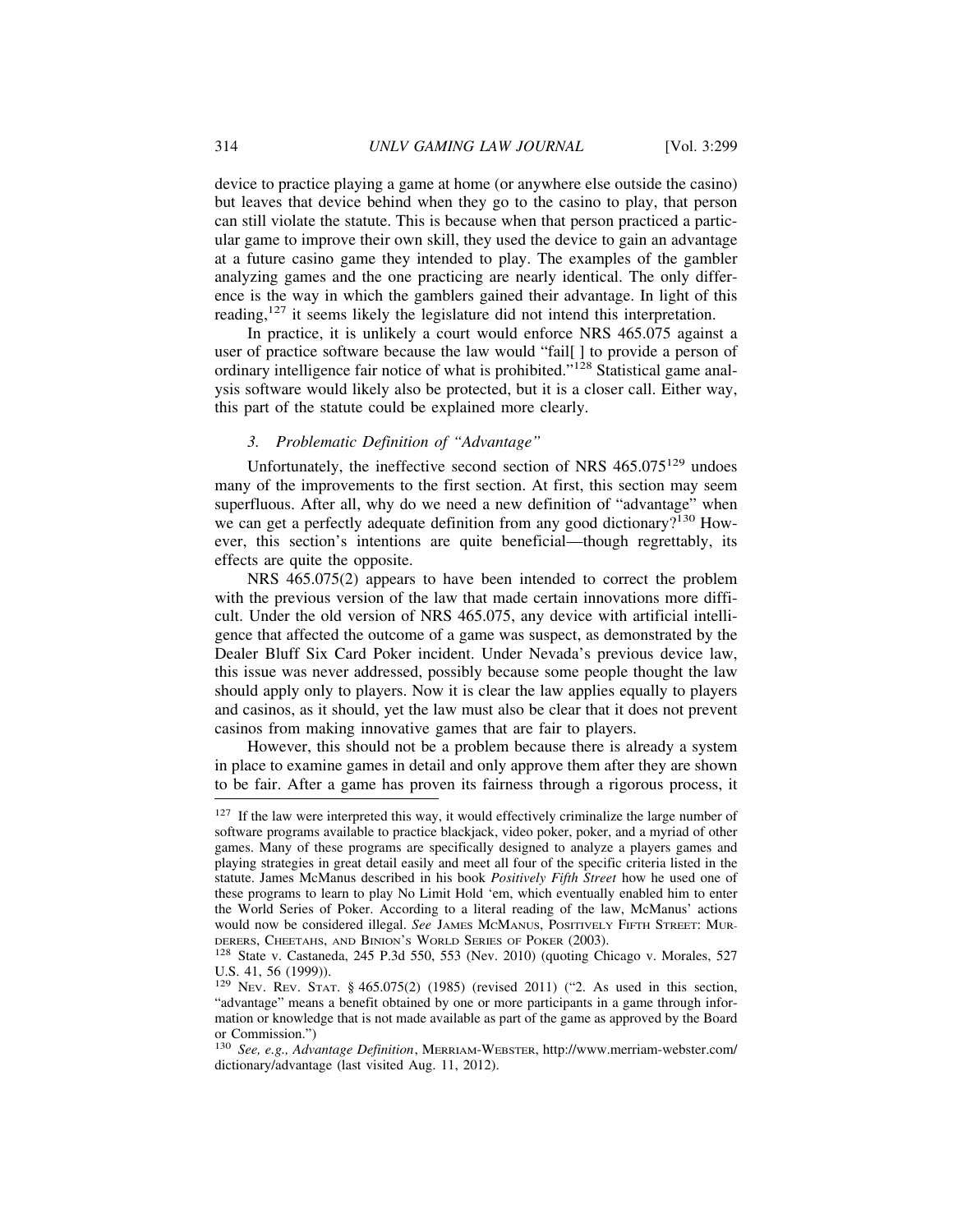should be unnecessary to test that fairness again, especially using the comparatively simplistic test of a device law.131 To this end, the language in NRS 465.075(2), "part of game . . . approved by the Board or Commission," appears to indicate that if a device is part of a game approved by the Board or Commission it should be allowed. Such a device should also not be subjected to the extra layer of Commission approval that would otherwise be required by NRS  $465.075(1)(d)$ <sup>132</sup> If this were the only effect of this section, it would make a great deal of sense. Unfortunately, this section does much more.

By attaching the approval requirement to the definition of advantage, the language of the statute makes it unclear exactly what the Board or Commission needs to approve. Who gets the advantage from the device is undefined (other than that it must be "one or more participants" in the game) and most importantly, who possesses or uses the device is not specified. So, if this section is read literally, blackjack computers are legal again. A blackjack computer uses only the values of the cards played as inputs, which is a classic example of information made available as part of the game.<sup>133</sup> This is one reason courts have consistently declared card counting to be legal, because card counters use the same information available to other players of the game.<sup>134</sup> The case for roulette computers is slightly less obvious, but a strong argument could be made that the information they use, the speed and location of the ball, is also available to all players within the game.

Conversely, the results of a blackjack or roulette computer's calculations may qualify as knowledge that is not publicly available because they are too complex for an ordinary person to make in such a short time. However, similar arguments have already failed in card counting cases, where a card counter's mental calculations were ruled legal, even if no other player had access to them, because those calculations were derived from publically available information. Therefore, under a plain reading, predictive devices for blackjack and roulette are legal again in Nevada.

<sup>&</sup>lt;sup>131</sup> It is unavoidable that games with artificial intelligence will violate the language of a device law. However, as long as those games are examined and approved, the mere fact that they conflict with the language of a device law should never prevent them from being used. If we did otherwise, a device law would outlaw many existing games, such as video poker machines, which obviously keep track of cards played.

<sup>&</sup>lt;sup>132</sup> Doing otherwise would effectively punish device manufacturers for being innovative by requiring an additional unnecessary level of approval at the end of an already long process. <sup>133</sup> Cabot & Hannum, *supra* note 33, at 690. *But compare id.* (describing how regular card counting only uses factors within the game that are available to all players) *with id.*, at 699 (describing how shuffle-tracking instead uses factors *outside* the game available to all players). This means a blackjack computer without a shuffle-tracking feature would be legal under this interpretation, while a blackjack computer *with a* shuffle-tracking feature would not be legal. *See infra* Part II.B for examples of both these types of blackjack computers.

<sup>&</sup>lt;sup>134</sup> A blackjack computer uses exactly the same information as a counter, it just uses it much more effectively. Multiple past cases have examined card counting and found it to be legal because it uses only information made available to all players as part of the game. So if "advantage," as defined in this law, no longer includes using this publicly available information, blackjack computers must be legal. By the similar logic, the law appears to also legalize roulette computers because they use as input the location of the ball, which is clearly visible to all players.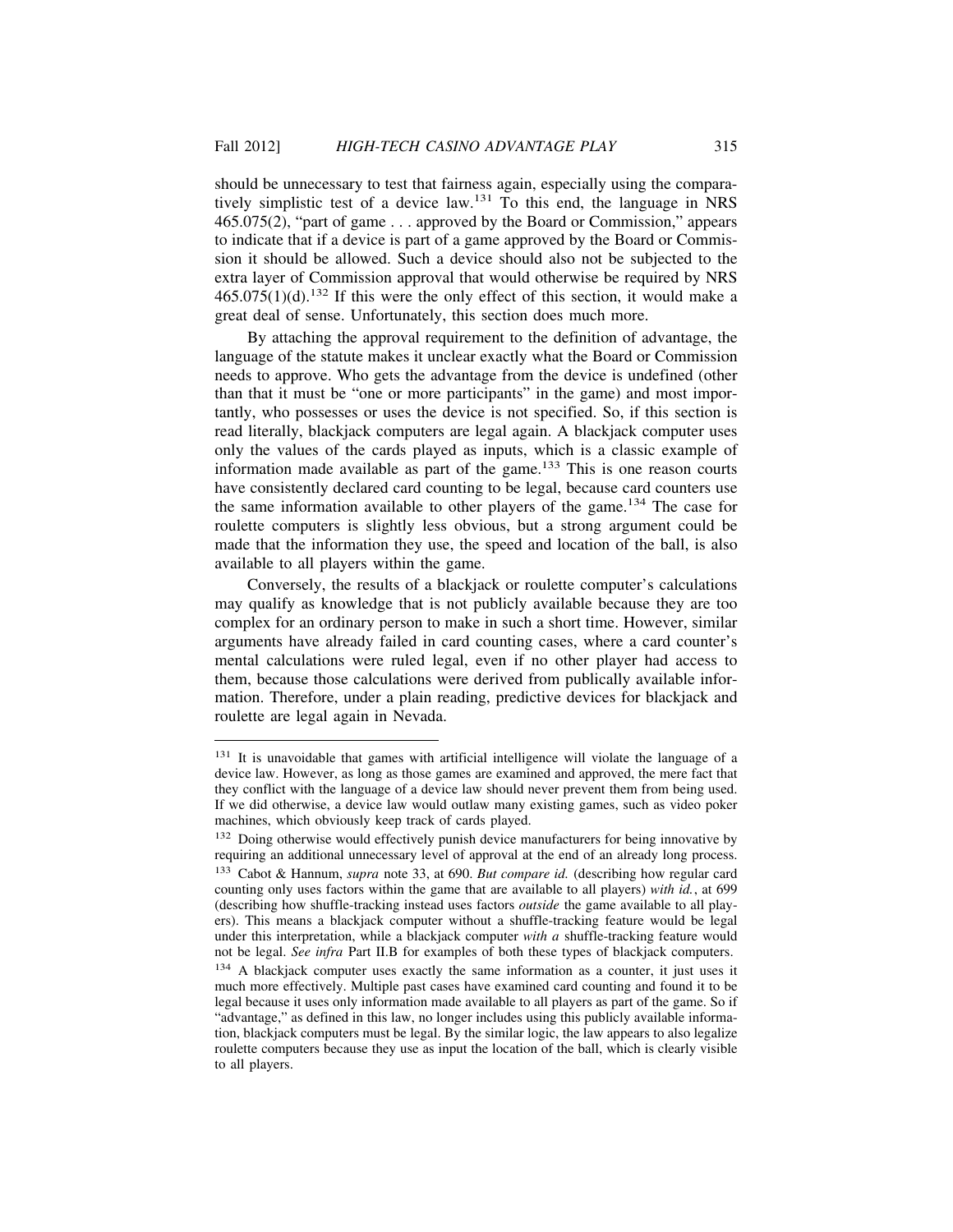Obviously, re-legalizing blackjack and roulette computers runs counter to the legislature's intent, and it is unlikely that a court would interpret the statute this way. However, once a literal interpretation is ruled out, NRS 465.075(2) does not lend itself to any obvious alternative interpretations. This leaves open the very real possibility that if faced with a questionable case, a court might declare this version of the law void for vagueness, which would arguably be an even worse outcome and would be especially ironic after the legislature made so many changes to improve Section 1.

# *E. Other State Laws*

Including Nevada and New Jersey, thirteen U.S. states and territories have device laws. Other U.S. jurisdictions have adopted either the 1985 Nevada or 1991 New Jersey laws, mostly with only minor variations. The following table shows the device laws currently enacted or proposed in U.S. states or territories.

| <b>State</b>    | Casino & Game Types**                                   | Device Law                                                                                   | Enacted  |
|-----------------|---------------------------------------------------------|----------------------------------------------------------------------------------------------|----------|
| Alabama         | Tribal                                                  |                                                                                              |          |
| Alaska          | Tribal                                                  |                                                                                              |          |
| Arizona         | Tribal                                                  |                                                                                              |          |
| California      | Tribal                                                  | CAL. PENAL CODE § 337v (2003)                                                                | 2003     |
| Colorado        | Land-based, Tribal                                      | COLO. REV. STAT. § 12-47.1-824<br>(2002)                                                     | 1991     |
| Connecticut     | Tribal                                                  |                                                                                              |          |
| Delaware        | Racetrack                                               | DEL. CODE ANN. Tit. 11, § 1471(1)<br>(2010)                                                  | 2002     |
| Florida         | Racetrack, Tribal                                       |                                                                                              |          |
| Idaho           | Tribal                                                  |                                                                                              |          |
| <b>Illinois</b> | Riverboat                                               | 230 IL ST 10/18(d)(3) (1990)                                                                 | 1990     |
| Indiana         | Land-based. Riverboat                                   | 4 IND. ADMIN. CODE 33-10-2                                                                   | 1995     |
|                 | Racetrack                                               | 4 IND. ADMIN. CODE 35-9-5(3)                                                                 | 2007     |
| Iowa            | Land-based, Riverboat, Racetrack,<br>Tribal             | Iowa Code Ann. $§$ 99F.15(4)(c)<br>(2007)                                                    | 1989     |
| Kansas          | Land-based, Tribal                                      |                                                                                              |          |
| Kentucky        |                                                         | H. B. 46, 2012 Leg., 12th Reg. Sess.<br>(Ky 2012) Regular Session, 154A<br>K.R.S. § 27(2)(a) | proposed |
| Louisiana       | Land-based, Riverboat, Racetrack,<br>Tribal. Electronic |                                                                                              |          |
| Maine           | Racetrack                                               |                                                                                              |          |
| Maryland        | Land-based, Racetrack, Electronic                       |                                                                                              |          |
| Michigan        | Land-based, Riverboat, Tribal                           | MICH. COMP. LAWS § 432.218(2)(e)<br>(1997)                                                   | 1997     |
| Minnesota       | Tribal                                                  | MINN. STAT. § 609.76(4)                                                                      | proposed |
| Mississippi     | Land-based, Tribal                                      | MISS. CODE. ANN. § 75-76-303 (2011)                                                          | 1993     |
| Missouri        | Riverboat, Tribal                                       | Mo. ANN. STAT. § 313.830(4)(3)                                                               | proposed |
| Montana         | Tribal, Electronic                                      |                                                                                              |          |
| Nebraska        | Tribal                                                  |                                                                                              |          |
| Nevada          | Land-based, Tribal, Electronic                          | Nev. Rev. Stat. § 465.075 (2011)                                                             | 1985     |
| New Jersey      | Land-based                                              | N.J. STAT. ANN. 5:12-113.1 (West<br>$2011)*$                                                 | 1991     |
| New Mexico      | Racetrack, Tribal                                       |                                                                                              |          |
| New York        | Racetrack, Tribal                                       |                                                                                              |          |
| North Carolina  | Tribal                                                  |                                                                                              |          |
| North Dakota    | Tribal                                                  |                                                                                              |          |
| Ohio            |                                                         | OHIO REV. CODE ANN.<br>§ 3772.99(E)(3)                                                       | 2012     |
| Oklahoma        | Racetrack, Tribal                                       |                                                                                              |          |

*1. State Adopting Nevada and New Jersey Laws*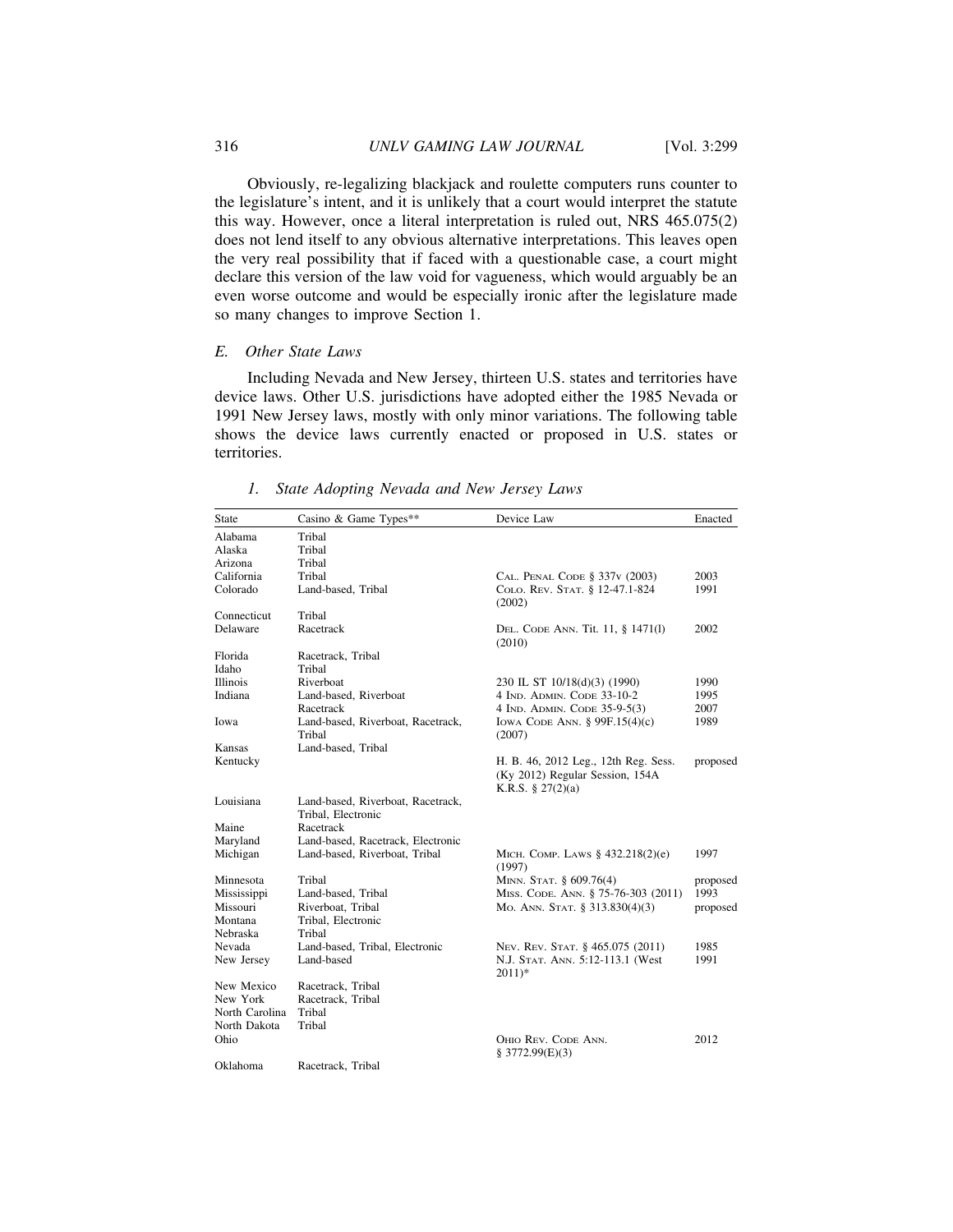| Oregon         | Tribal, Electronic             |                                            |          |
|----------------|--------------------------------|--------------------------------------------|----------|
| Pennsylvania   | Land-based, Racetrack          |                                            |          |
| Puerto Rico    | Land-based                     | P.R. LAWS ANN. tit. § 78a(21) (2004)       | 2004     |
| Rhode Island   | Racetrack                      | R.I. GEN. LAWS ANN. § 41-9.1-30*           | proposed |
| South Dakota   | Land-based, Tribal, Electronic |                                            |          |
| Texas          | Tribal                         |                                            |          |
| Virgin Islands | Land-based                     | V.I. CODE ANN. tit. 32 § 473A<br>$(1997)*$ | 1997     |
| Washington     | Tribal                         |                                            |          |
| West Virginia  | Land-based, Racetrack          | W. VA. CODE § 29-25-25(c)(3) (2009)        | 1991     |
|                | Electronic                     | W. VA. CODE § 29-22B-1712 (2001)*          | 2001     |
| Wisconsin      | Tribal                         |                                            |          |
| Wyoming        | Tribal                         |                                            |          |

\* These device laws are based on Jew Jersey's 1991 law. All others are based on Nevada's 1985 law. \*\* *See* AM. GAMING ASS'N, 2012 STATE OF THE STATES (2012) *available at* http://www.americangaming.org/ files/aga/uploads/docs/sos/aga\_sos\_2012\_web.pdf.

# *2. Proposed Legislation and Regulations Prohibiting Casinos From Using Devices*

Kentucky has proposed legislation that includes a provision prohibiting *casinos* from using certain devices to gain an advantage.<sup>135</sup> This proposed legislation reads:

(7) An application by a racetrack licensed under KRS Chapter 230 may be denied, rescinded, suspended, revoked, or not renewed, if:

(d) The applicant track or licensee . . . [uses] an electronic, electrical, or mechanical device which is designed, constructed, or programmed specifically for use in obtaining an advantage in playing any slot machine or other casino game;<sup>136</sup>

Pennsylvania has an even more explicit regulation prohibiting casinos from using predictive devices.<sup>137</sup> This regulation reads:

An automated card shuffling device may not provide any information that can be used to aid in the projecting of the outcome of a game, tracking of the cards played and cards remaining to be played, analyzing the probability of the occurrence of an event relating to a game, or analyzing the strategy for playing or betting to be used in a game.<sup>138</sup>

This language indicates that at least some states want to prevent *casinos* from using predictive devices to gain an advantage in their games, presumably to ensure that the games are as fair as possible to players.

Thirty-nine states currently have no device laws. Of these, twenty-six states have commercial gaming or slot machines,<sup>139</sup> though three of these do have proposed laws currently pending.<sup>140</sup> For now, however, in these twentysix states, it still appears to be legal for advantage players to use predictive devices to beat gambling games.

. . . .

<sup>135</sup> H.B. 468, 2012 Leg., 12th Reg. Sess. (Ky. 2012).<br>
136 *Id.* 137 58 PA. Code § 603a.17(f)(2012).<br>
138 *Id.* 139 *See supra* Table 1 (Alabama, Alaska, Arizona, Connecticut, Florida, Idaho, Kansas, Louisiana, Maine, Maryland, Minnesota, Missouri, Montana, Nebraska, New Mexico, New York, North Carolina, North Dakota, Oklahoma, Oregon, Rhode Island, South Dakota, Texas, Washington, Wisconsin, and Wyoming have legal gambling but no device laws). <sup>140</sup> *Id.* Minnesota, Missouri, and Rhode Island have legal gambling and pending device laws. Kentucky also has a pending device law, but has not yet legalized gambling.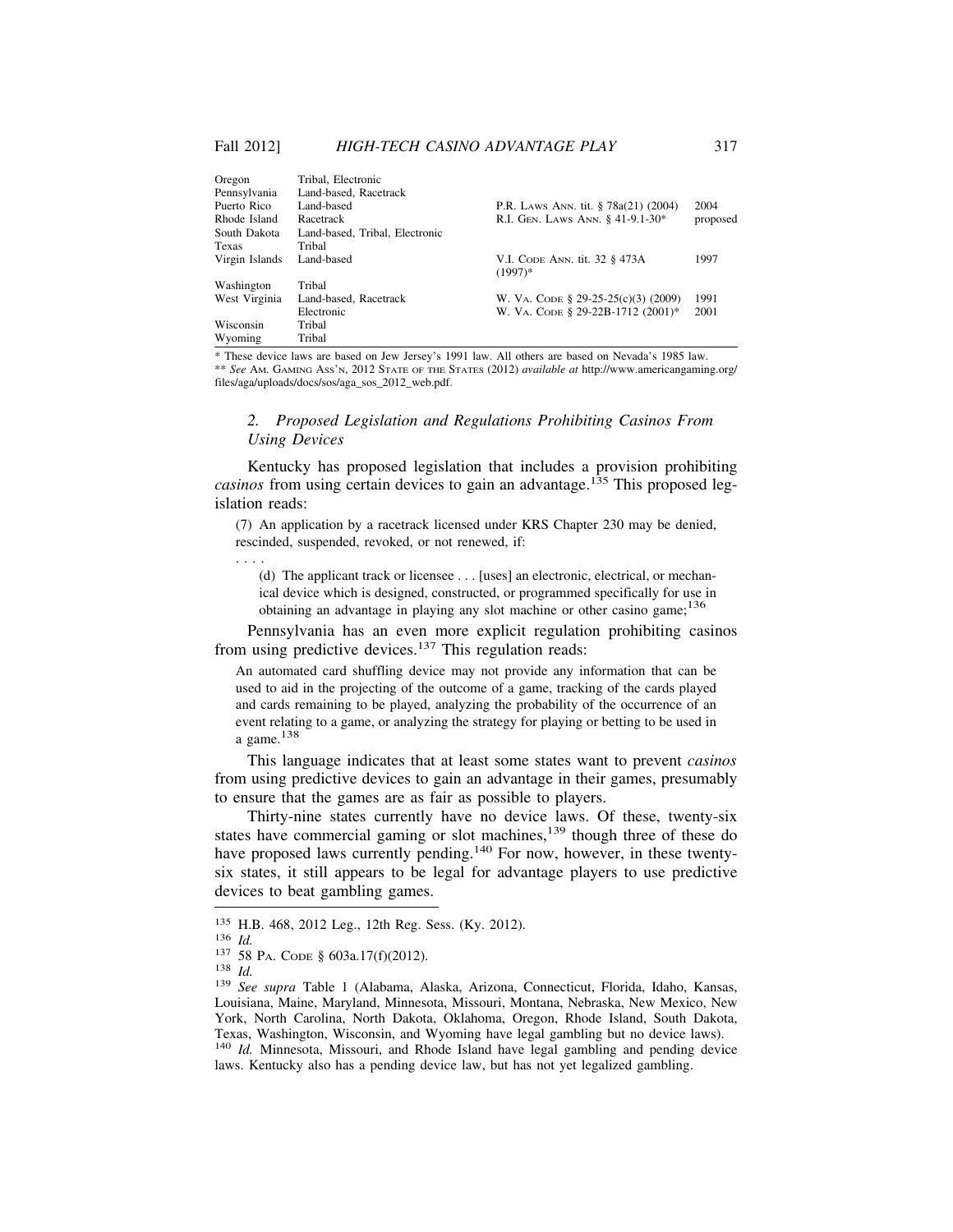#### *F. Summary*

Device laws have improved over the years as we have learned more about how they work in the real world. New Jersey's law is simple but effective. The new version of NRS 465.075 is much improved from its previous version, despite its problematic second section. To fully understand how these laws work though, it is necessary to also understand the devices these laws made illegal.

# II. TYPES OF PREDICTIVE DEVICES

#### *A. Roulette Devices*

# *1. Edward Thorp—1961*

Unknown to casinos, players used hidden computers in Nevada casinos for at least a decade and a half before the Lake Tahoe blackjack incident. In fact, the first documented wearable computer was created by MIT mathematicians Claude Shannon and Edward Thorp specifically to beat roulette in Nevada casinos.141 Shannon and Thorp purchased a roulette wheel and used stop-motion cameras to analyze and model the trajectory of the ball as it traveled around the wheel.<sup>142</sup> Then they programmed the resulting formulas into a computer the size of a pack of cigarettes, which they controlled with toe switches.<sup>143</sup> The computer communicated information back to a hidden earpiece that played musical tones to indicate in which octant of the roulette wheel the ball was most likely to land.<sup>144</sup>

In 1961, Thorp, Shannon, and their wives, Vivian and Betty, traveled to Las Vegas to test the device.<sup>145</sup> In Las Vegas, Claude timed the wheel, while Ed or Betty wore the earpiece and placed bets based on the tones they heard.<sup>146</sup> The team did not win a lot of money on that trip, but they proved the device worked.<sup>147</sup> After that, however, Thorp lost interest in roulette and instead changed his focus to blackjack and proceeded to invent card counting.<sup>148</sup>

Thorp kept secret the existence of his roulette computer for a few years, but he finally revealed it in the second edition of his famous book *Beat The Dealer*, 149 in which he also mentioned another computer designed to beat blackjack.<sup>150</sup> In 1969, Thorp published a paper analyzing the mathematics of

<sup>&</sup>lt;sup>141</sup> Edward O. Thorp, *The Invention of the First Wearable Computer*, ISWC '98 PROCEED-INGS OF THE 2ND IEEE INT'L SYMPOSIUM ON WEARABLE COMPUTERS 4 (Oct. 19 1998).<br>
<sup>142</sup> Id.<br>
<sup>143</sup> Id.<br>
<sup>143</sup> Id.<br>
<sup>144</sup> Id.<br>
<sup>145</sup> WILLIAM POUNDSTONE, FORTUNE'S FORMULA 104 (2005).<br>
<sup>146</sup> Id.<br>
<sup>147</sup> Thorp, *supra* note 141.<br>

OF SCI. 110 (1961); Paul O'Neil, *The Professor Who Breaks the Bank*, LIFE, Mar. 27, 1964, at 80, *available at* http://books.google.com/books?id=AFQEAAAAMBAJ&lpg=PA80& pg=PA80.

<sup>149</sup> EDWARD O. THORP, BEAT THE DEALER 181 (2d ed. 1966). <sup>150</sup> *Id.* at 178-79.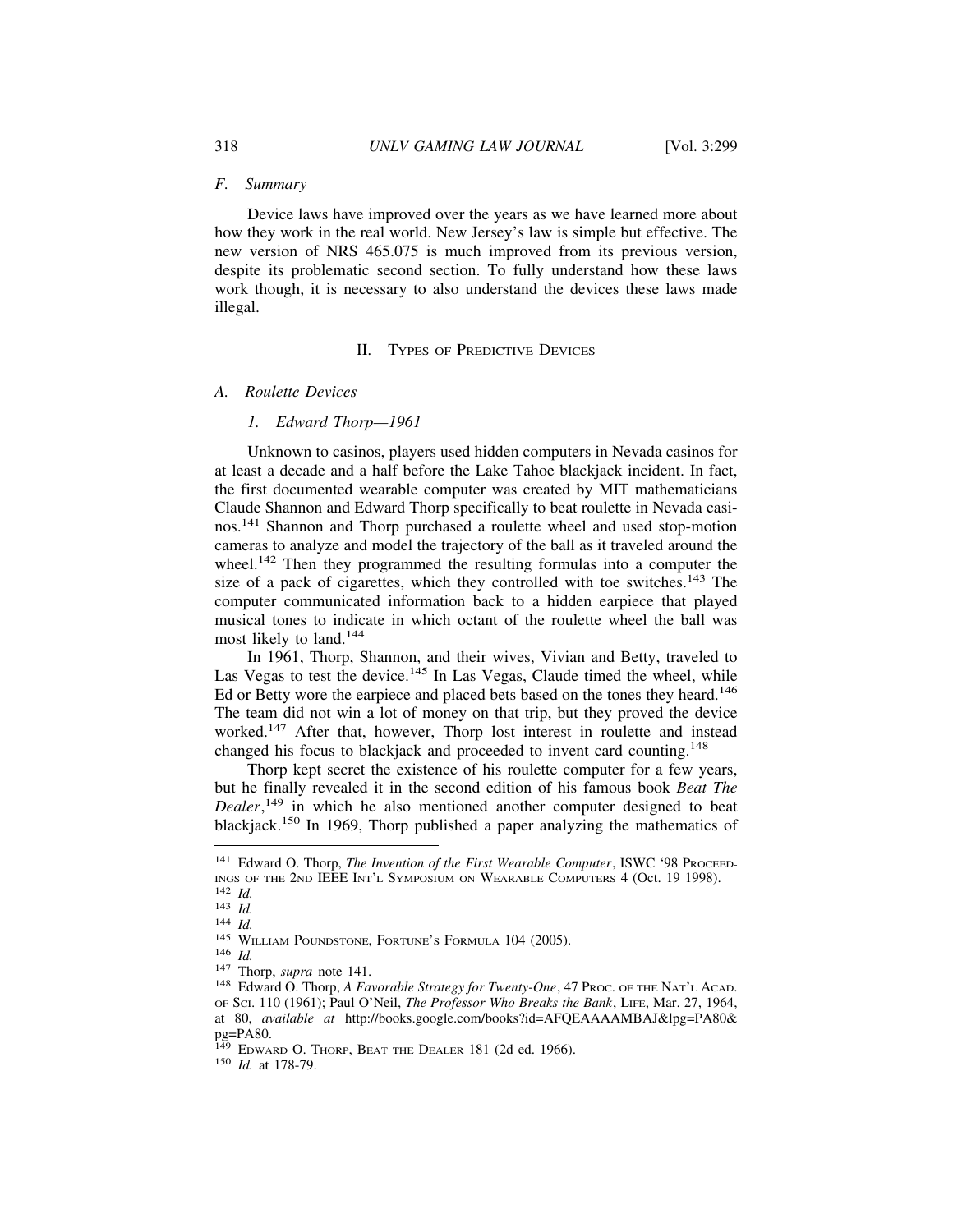roulette<sup>151</sup> and included more technical details about his roulette computer<sup>152</sup> which enabled future inventors to use his research to build their own devices.

By the 1970s, mathematical information about casino games was becoming more common,<sup>153</sup> giving other mathematically minded people similar ideas. For example, Internet pioneers, Larry Roberts and Leonard Kleinrock, briefly investigated building a roulette computer until they were caught using a hidden microphone to record the revolutions of a roulette ball in a casino and were scared off by a pit boss.<sup>154</sup>

## *2. Eudaemonics—1978–1983*

The best-documented roulette computer was created in the late 1970s by a group of Silicon Valley college students who whimsically called themselves Eudaemonic Enterprises.<sup>155</sup> Partly inspired by the description of Thorp's earlier computer, this group used breakthroughs in the miniaturization of microprocessors to build smaller and cheaper roulette computers, including some that fit entirely into the hollowed-out soles of leather Oxford shoes.<sup>156</sup>

The Eudaemons successfully tested their first computers in Las Vegas in 1978,<sup>157</sup> but were eventually prevented from using their computers extensively due to recurring technical problems.<sup>158</sup> Ultimately, the group's most important contribution to the development of predictive devices was not the computer itself, but the book that one of the members published about its exploits.

In 1985, Thomas Bass published *The Eudaemonic Pie*. 159 The book detailed exploits of the Eudaemons and described in detail how they created their roulette computer for surprisingly little money.160 Additionally, *The Eudaemonic Pie* gave hints about how common gambling computers were at the time. In addition to discussing Thorp's computer,  $161$  the book briefly described two other projects to create roulette computers that took place around the same time. The first project resulted in the "first digital computer played in a casino against roulette" in 1972.162 The second used a unique method to

<sup>151</sup> *See* Edward O. Thorp, *Optimal Gambling Systems for Favorable Games*, 37 REV. OF

<sup>152</sup> See generally id. at 277–78; see also EDWARD O. THORP, THE MATHEMATICS OF GAM-BLING (1985); *see* Thorp, *supra* note 141, in which Thorp discusses his computer in more detail.

<sup>153</sup> *See e.g.,* RICHARD A. EPSTEIN, THE THEORY OF GAMBLING AND STATISTICAL LOGIC 135–36 (1967). The latest edition of this book also covers the roulette devices discussed in this paper. RICHARD A. EPSTEIN, THE THEORY OF GAMBLING AND STATISTICAL LOGIC 151 (2009).

<sup>&</sup>lt;sup>154</sup> KATIE HAFNER & MATTHEW LYON, WHERE WIZARDS STAY UP LATE: THE ORIGINS OF THE INTERNET 70 (1996) (unlike Thorp, Roberts and Kleinrock did not get their own roulette wheel).<br><sup>155</sup> Thomas A. Bass, The Eudaemonic Pie 49–50 (1985).

<sup>&</sup>lt;sup>156</sup> *Id.* at 3.<br>
<sup>157</sup> *Id.* at 166–68.<br>
<sup>158</sup> *Id.* at 308.<br>
<sup>159</sup> *See* BAss, *supra* note 155.<br>
<sup>160</sup> *Id.* at 68.<br>
<sup>161</sup> *Id.* at 99–101.<br>
<sup>162</sup> *Id.* at 153–54. Thorp's device, the first ever, was an analog compute Thorp, *supra* note 141.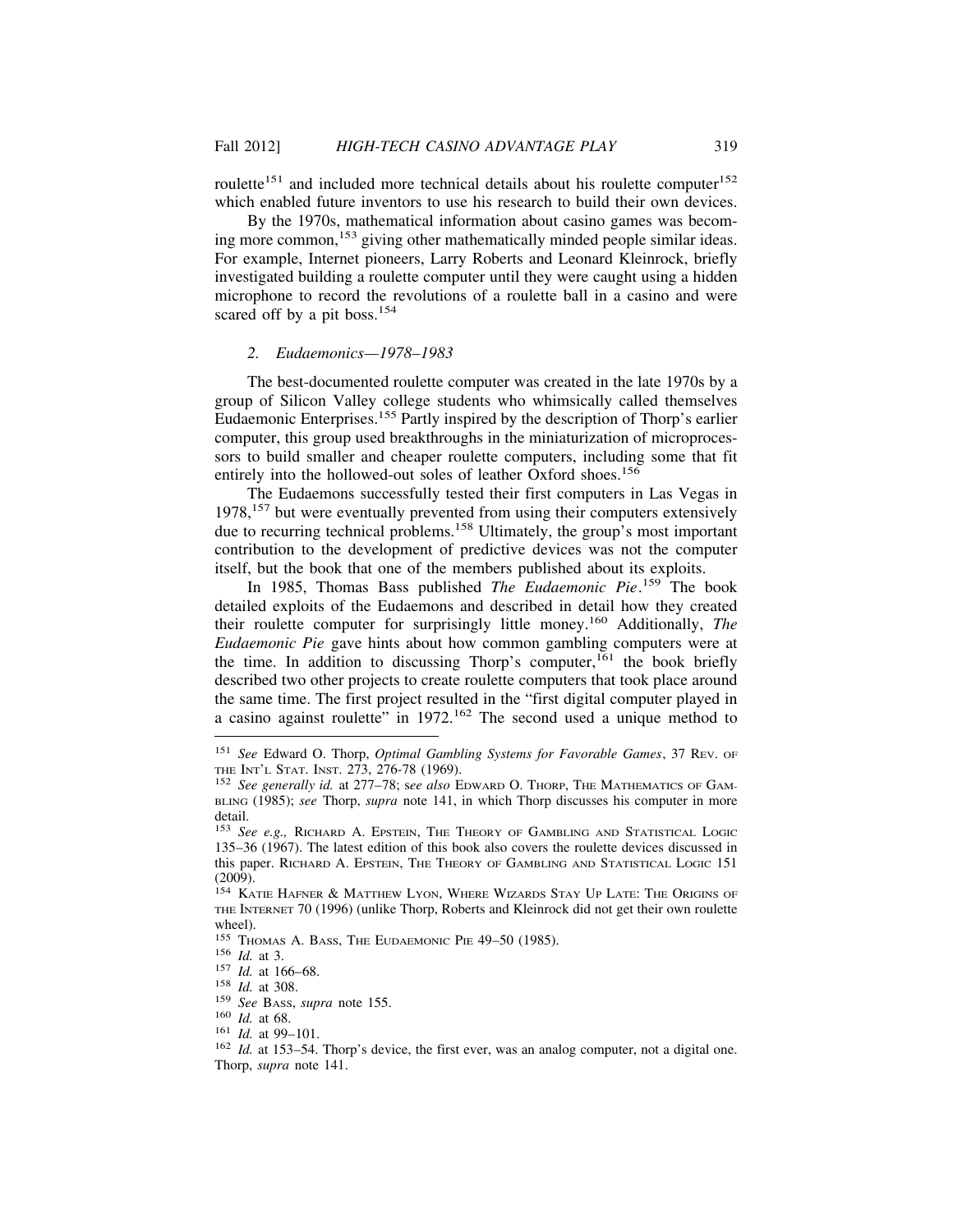estimate the trajectory of the roulette ball, based on the Doppler effect and the sound of the ball. $163$ 

Summing up the interest in gambling computers at the time, Bass said "[e]very technician over in the Silicon Valley thinks of himself as a gambler. On weekends he drives to Tahoe to count cards or putters around in his garage wiring semiconductors into a gambling system."<sup>164</sup> Despite this enthusiasm, roulette computers never became as popular as blackjack computers would later become.165 However, as technology improved, so did roulette computers. By the early 1980s, at least one organized team of players was using roulette computers in Las Vegas to systematically win money from the casinos.<sup>166</sup>

The same year *The Eudaemonic Pie* was published, the Nevada legislature passed the very first law to make the use of predictive devices illegal.167 Some sources have incorrectly cited the publication of *The Eudaemonic Pie* as the reason the law was created.168 This is likely incorrect because it appears that the law's initial drafters were unaware of the book.169 Nonetheless, *The Eudaemonic Pie* popularized the idea that predictive devices were indeed feasible, even on a modest budget.

#### *3. London Ritz Club—2004*

By far the most successful documented predictive device, at least in terms of money won, was a roulette computer used in March 2004 at the Ritz Club in London.170 Vlad Markov and two companions used a combination computer and laser tracker built into a cellular phone to predict in which octant the rou-

<sup>163</sup> *Id.* at 86–88.

<sup>164</sup> *Id.* at 93.

<sup>165</sup> *See infra* Part III.B.

<sup>166</sup> IAN ANDERSEN, BURNING THE TABLES IN LAS VEGAS 145–47 (2d ed. 2003).

<sup>167</sup> *See infra* Part II.B. It should also be noted that even though predictive devices had been outlawed in Nevada, they could still be used legally in almost the rest of the world.

<sup>168</sup> The connection between the publication of *The Eudaemonic Pie* and the passage of NEV. REV. STAT. § 465.075 (1985) (amended 2011) appears to have been first noted by I. Nelson Rose, who said shortly after the law was passed, "I do not think that it was coincidence that the decision to outlaw casino "star wars" devices came at a time of renewed interest in the rights of card counters and the publication of *The Eudaemonic Pie*," Rose, *supra* note 30, at 86. Another source sometimes cited for this misinformation is professional gambler Ian Anderson, who observed fifteen years later that the Nevada law was passed "shortly after Thomas Bass wrote a book on using computers to beat roulette, called *The Eudaemonic Pie*," Andersen, *supra* note 166, at 145, referring to BASS, *supra* note 155.

<sup>&</sup>lt;sup>169</sup> The legislative history of NEV. REV. STAT. § 465.075 shows the bill as originally introduced covered only devices used "in a game played with cards," *AN ACT relating to gaming; prohibiting the use of a device for counting cards or calculating probabilities in a game played with cards; providing a penalty; and providing other matters properly relating thereto: Hearing on S.B. 467 Before S. Comm. On Judiciary*, 1985 Leg., 63rd Sess., 3 (Nev. 1985). If the original version of the bill had been passed, it would have allowed roulette devices like those described in *The Eudaemonic Pie* to remain legal. The day after the bill was introduced though, the senate amended it to removed "in a game played with cards," *id.* at 9, which enabled the final law to apply to devices used in all types of casino games, including roulette.

<sup>170</sup> MARCUS, *supra* note 23, at 258; EPSTEIN, *supra* note 23, at 152.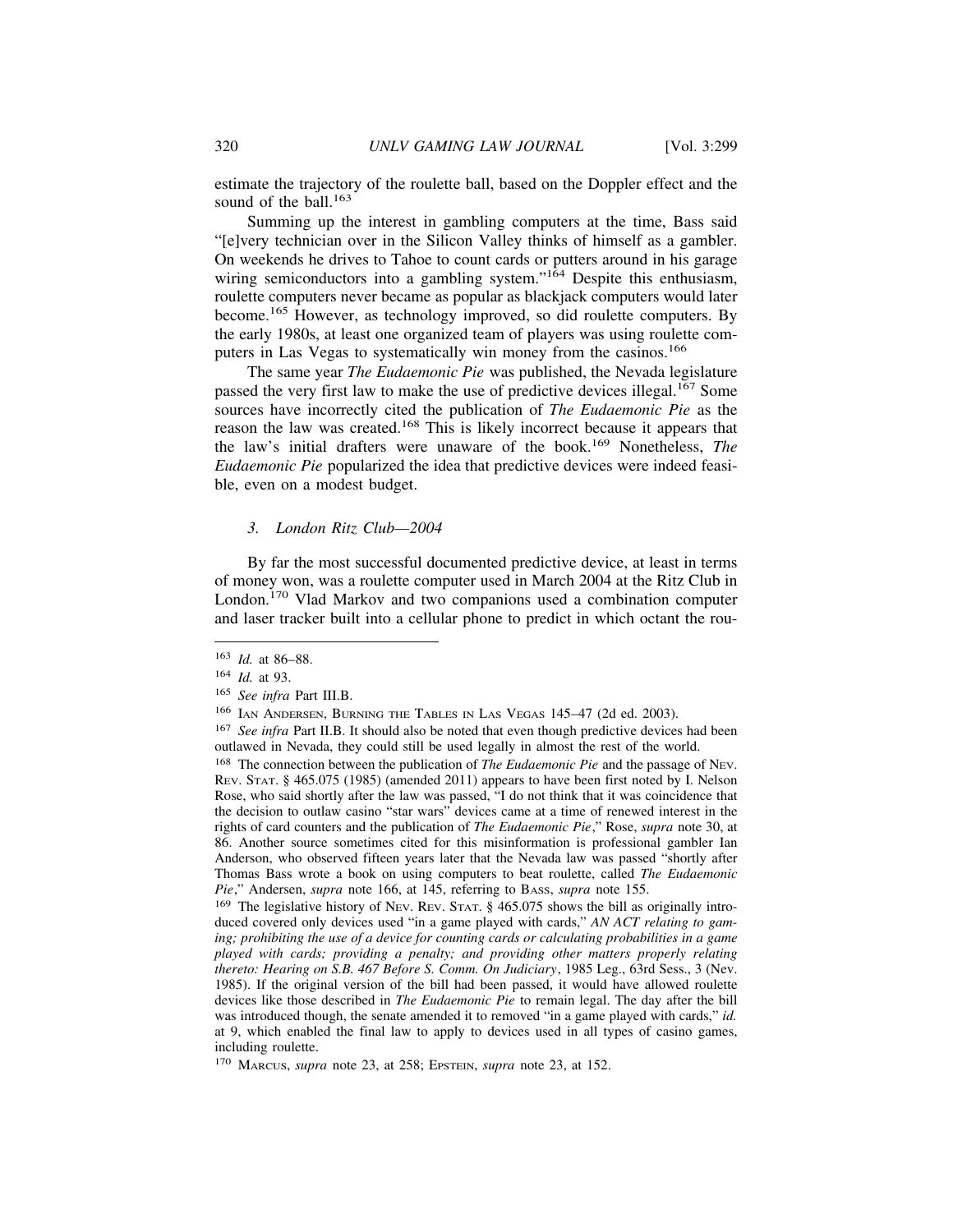lette ball would fall.<sup>171</sup> Markov's first choice was apparently to play in Las Vegas, but he selected London instead, because the United Kingdom, unlike Nevada, still did not have any laws making predictive devices illegal.172 In two days of heavy betting, the trio won 1.2 million pounds (2 million U.S. dollars).173 When the computer was discovered, all three were arrested and both the money and the computer were confiscated.174 However, when Scotland Yard figured out what Vlad's computer did, they realized it was not a cheating device and released the trio, giving back the computer and all the cash they had won.175

#### *B. Blackjack Devices*

In the 1960s, around the time Edward Thorp created his roulette computer, other scientists created computers that could play blackjack.176 Thorp considered creating his own blackjack computer, but he preferred counting without the aid of a device, so he never pursued it.177 However, largely due to Thorp's mathematical analysis of blackjack, other inventors eventually started programming Thorp's strategies into devices of their own.<sup>178</sup>

## *1. Keith Taft—1972–1985*

Keith Taft created the best-known blackjack computers, including the ones that were eventually used at Lake Tahoe. Taft gave his computers playful names such as George, David, and Thor.<sup>179</sup> Taft was one of the Silicon Valley technicians alluded to in *The Eudaemonic Pie* who became interested in blackjack and decided to build a computer to count cards for himself.<sup>180</sup> In 1972, Taft went to Las Vegas to test George, the first version of his wearable blackjack computer.<sup>181</sup> The tests went so well that he contacted professional card counter Ken Uston to form a partnership to deploy teams of players using Georges to simultaneously beat multiple casinos.<sup>182</sup> Uston was initially skeptical, but when he saw George in action, he agreed to the partnership.183 George played so flawlessly that Uston later described it as "the perfect blackjack

<sup>171</sup> MARCUS, *supra* note 23, at 238, 244 (it is interesting to note that despite the high-tech design of this device, it still used some of the same basic principles, such as predicting by octant, that Ed Thorp's roulette computer had pioneered over 40 years earlier).

<sup>172</sup> *Id.* at 245.

<sup>173</sup> *Id.* at 258. <sup>174</sup> *Id.*

<sup>175</sup> *Id.*

<sup>176</sup> THORP, *supra* note 149 at 178.

<sup>&</sup>lt;sup>177</sup> Thorp, *supra* note 141 ("Shannon and I discussed building a simple wearable blackjack computer but I found mental card counting easier so we passed").

<sup>178</sup> *Id.*

<sup>179</sup> Kennedy, *supra* note 1, at 77.

<sup>180</sup> *See* BASS *supra* note 155, at 93 ("[e]very technician over in the Silicon Valley thinks of himself as a gambler. On weekends he drives to Tahoe to count cards or putters around in his garage wiring semiconductors into a gambling system.").

<sup>181</sup> Kennedy, *supra* note 1, at 77.

<sup>182</sup> USTON, *supra* note 1, at 89.

<sup>183</sup> *Id.*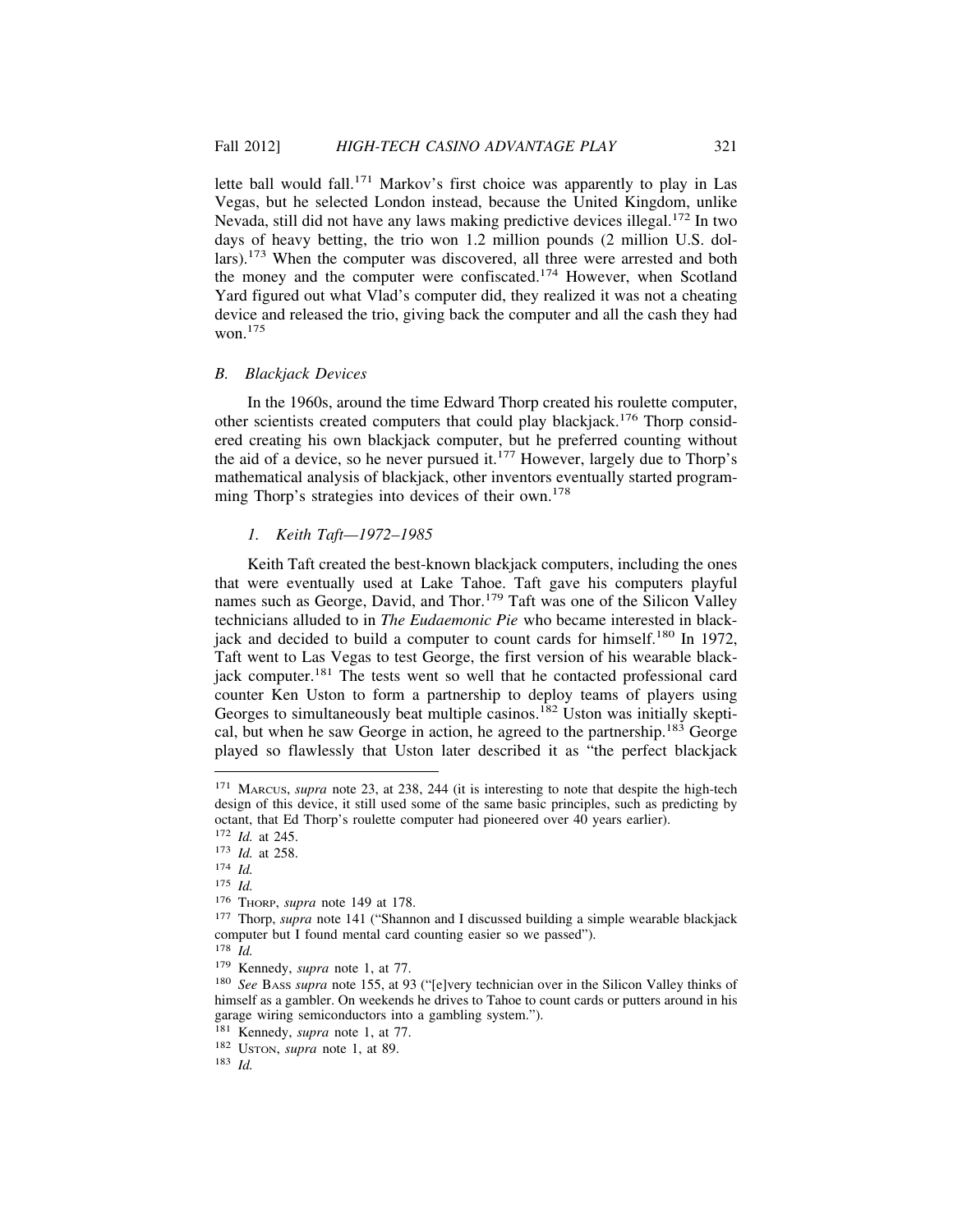player."184 In 1977, teams of players organized by Uston successfully used Georges in Las Vegas<sup>185</sup> and, somewhat less successfully, in Lake Tahoe.<sup>186</sup>

Not long after the Lake Tahoe incident, word about blackjack computers quickly spread into the mainstream media. In April 1979, Sports Illustrated ran a detailed article about Taft, Uston and George.187 In June of the same year, Taft was featured on an episode of the PBS show *Secrets*. 188 The episode showed Taft using a George without detection in another Lake Tahoe casino, even in front of a pit boss who said on camera that using a hidden computer would be "[i]mpossible. Our security is too good."<sup>189</sup> This publicity led to wider recognition, and eventually resulted in Taft arranging licensing deals to sell blackjack computers to any blackjack player who wanted one.<sup>190</sup> Taft then focused on developing and selling blackjack computers rather than using them.191 Taft also developed two more generations of computers. David was "designed for perfect-strategy card counting,"<sup>192</sup> and Thor added shuffle tracking to calculate the optimal playing strategy even more precisely.<sup>193</sup>

## *2. Blackjack Computer Teams—1977–1985*

The early 1980s were a busy time for players using blackjack computers. Many users of Taft's computers preferred to remain anonymous. One of the few professional gamblers willing to openly discuss his experiences was Bob Jenkins. Jenkins said he was "involved with several blackjack computer teams in Las Vegas" during a three-year period and described his experiences dealing with occasional technical problems while using Thor computers in casinos.<sup>194</sup>

For a while, these teams caused a lot of trouble for Nevada casinos.<sup>195</sup> In the early 1980s, two casinos in rural Nevada reported losing \$160,000 and \$85,000 respectively.<sup>196</sup> Thus, the computers were highly effective, very difficult to detect, and even if a casino caught a player they could not successfully

<sup>184</sup> *Id.*<br>
185 *Id.* at 91–93.<br>
186 *Id.* at 93–96.<br>
<sup>187</sup> Kennedy, *supra* note 1.<br>
<sup>188</sup> Letter from Herbert Danska, Producer, Secrets, to Sports Illustrated *reprinted in 19th Hole: The Readers Take Over*, SPORTS ILLUSTRATED, May 7, 1979, *available at* http://sports illustrated.cnn.com/vault/article/magazine/MAG1094912/index/index.htm.

<sup>&</sup>lt;sup>189</sup> Munchkin, *supra* note 1. It is possible that Taft was able to do this because the computers previously confiscated in Lake Tahoe had required players to use a keypad, which might have caused casino personnel to look out for players with one hand in their pocket. The Pit Boss most likely did not know that those keypads had been custom made for Uston—most of Taft's computers used toe switched instead, which left both hands free.<br> $^{190}$  *Id*.

<sup>190</sup> *Id.* <sup>191</sup> *Id.* <sup>192</sup> Bob Jenkins, *Professional Gamblers at Work: Blackjack Computers and the Electronic Gambler's Fuzz-Out Syndrome*, BLACKJACK FORUM, Dec. 1985, at 5, *available at* http:// www.blackjackforumonline.com/content/The%20Electronic%20Gambler.htm.  $^{193}$   $\,$   $\! Id$ 

<sup>193</sup> *Id.* <sup>194</sup> *Id.* <sup>195</sup> *S. Comm. on Judiciary*, 63rd Sess. at 3 (May 10, 1985) (testimony of Sam McMullen, Harrah's).

<sup>196</sup> *S. Comm. on Judiciary*, 63rd Sess. at 4 (May 23, 1985) (testimony of Mike Rambolz, Nev. Gaming Control Bd.).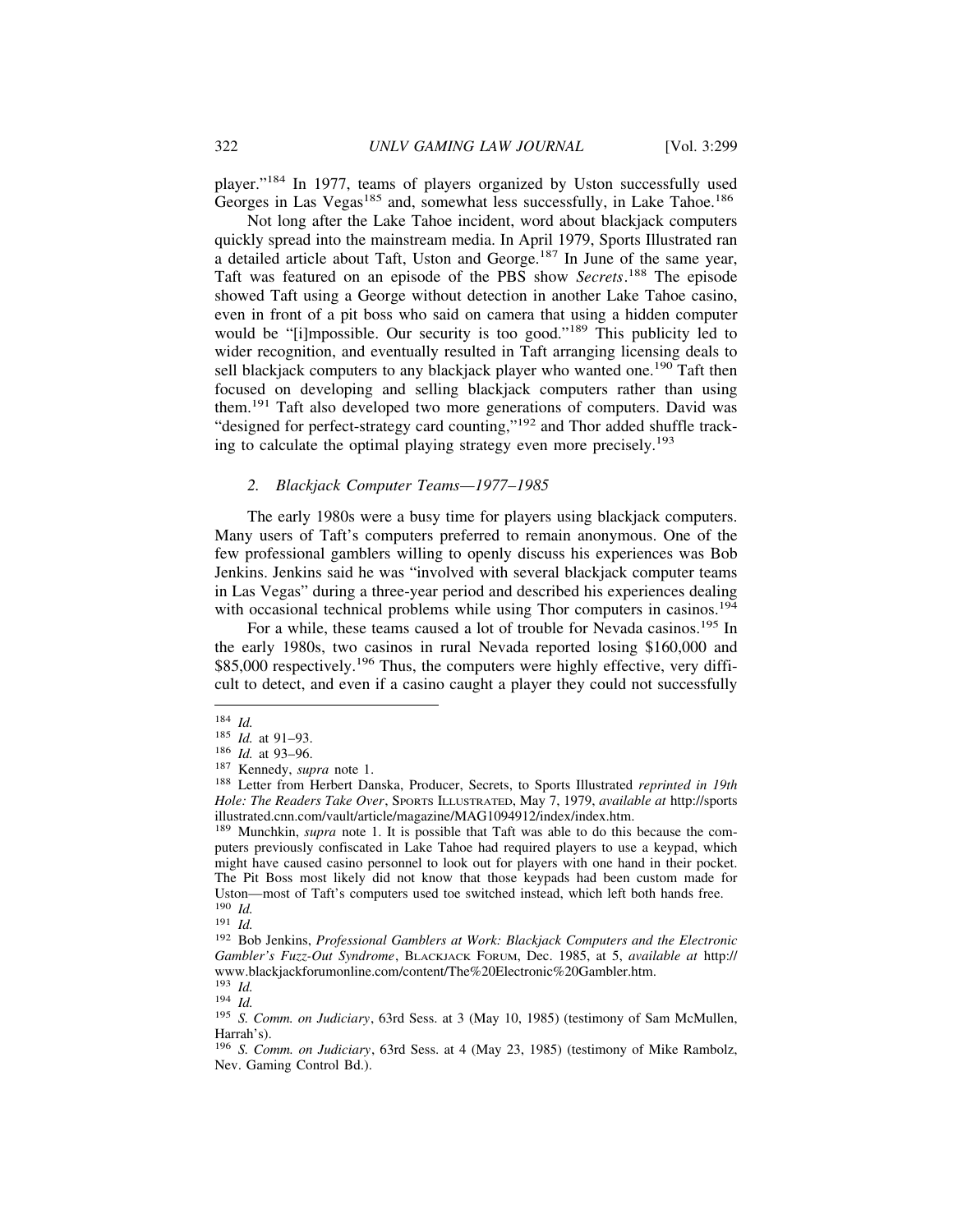prosecute them.197 Casinos confiscated computers when they could, knowing that players would not go to the trouble of going to court to get them back. Instead, players just bought new computers and kept playing.

Finally, worried regulators and casino owners went to the legislature for help. The era of blackjack computers ended abruptly on July 1, 1985 when NRS 465.075 came into effect. Ken Uston reported that he played "right up until midnight on the last night" the devices were legal. $198$  Today, a descendant of Keith Taft's computers, called Casey, is still available for sale on the Internet.<sup>199</sup> The proprietor of the site that sells Caseys says they are used "mostly in foreign countries"<sup>200</sup> and are not used in Nevada.

## *C. Video Poker Devices*

## *1. Leo Weeks—1993*

Despite laws in Nevada and other states, technological advances continued and players still created and used devices, both legally and illegally. In 1993, computer engineer Leo Weeks was caught in the Horizon casino in Lake Tahoe<sup>201</sup> using a wearable computer he designed to predict royal flushes on IGT Fortune I video poker machines.202 Weeks obtained a Fortune I machine and reverse engineered how the random number generator worked to create his device.203 It is not known how Weeks obtained the Fortune I, but it is possible he just purchased one because the Fortune I was an extremely common type of machine at the time.

The Fortune I used a system which many modern video poker and slot machines still use. The internal random number generator in the machine cycles constantly, so the player's results depend on exactly when the player presses the button on the machine.<sup>204</sup> To use his device, Weeks would play a Fortune I machine and enter the values of the cards dealt to him into the device.<sup>205</sup> This enabled the device to synchronize with the cycles of the random number generator in the Fortune I machine.<sup>206</sup> Weeks' device would then beep through a

<sup>&</sup>lt;sup>197</sup> *Id.* at 3-4.<br><sup>198</sup> Munchkin, *supra* note 1, at 29.<br><sup>199</sup> CASEY, THE BLACKJACK COMPUTER, http://www.casey-computer.com (last visited Aug. 9, 2012). At least one source alleges that Casey is bootlegged version of Taft's David chip. Arnold Snyder, *Snyder Responds*, BLACKJACK FORUM, Dec. 1994, *commenting on* Dr. Data Fehnworp, *Blackjack Computer Betting Efficiency*, BLACKJACK FORUM, Dec. 1994, *available at* http://www.blackjackforumonline.com/content/blackjack computer betting efficiency.htm; *see also* Munchkin, *supra* note 1. <sup>200</sup> Email from Michael, michael@casey-computer.com, to author (Feb. 27, 2012, 12:34

PST) (on file with author).

<sup>201</sup> Dave Berns, *Column: Gaming Chips*, LAS VEGAS REV.-J., Jan. 12, 1998, http://www. reviewjournal.com/lvrj\_home/1998/Jan-12-Mon-1998/business/6742888.html.

<sup>202</sup> Dave Berns, *Fall From Grace: Confessions of a Slot Cheat*, LAS VEGAS REV.-J., Jan. 11, 1998, *available at* http://www.reviewjournal.com/lvrj\_home/1998/Jan-11-Sun-1998/news/ 6748663.html.

<sup>203</sup> Interview with Ron Harris, in Las Vegas, Nev. (Mar. 10, 2012) (recording on file with author).<br> $^{204}$  *Id.* 

<sup>204</sup> *Id.* 205 *Id.* 206 *Id.*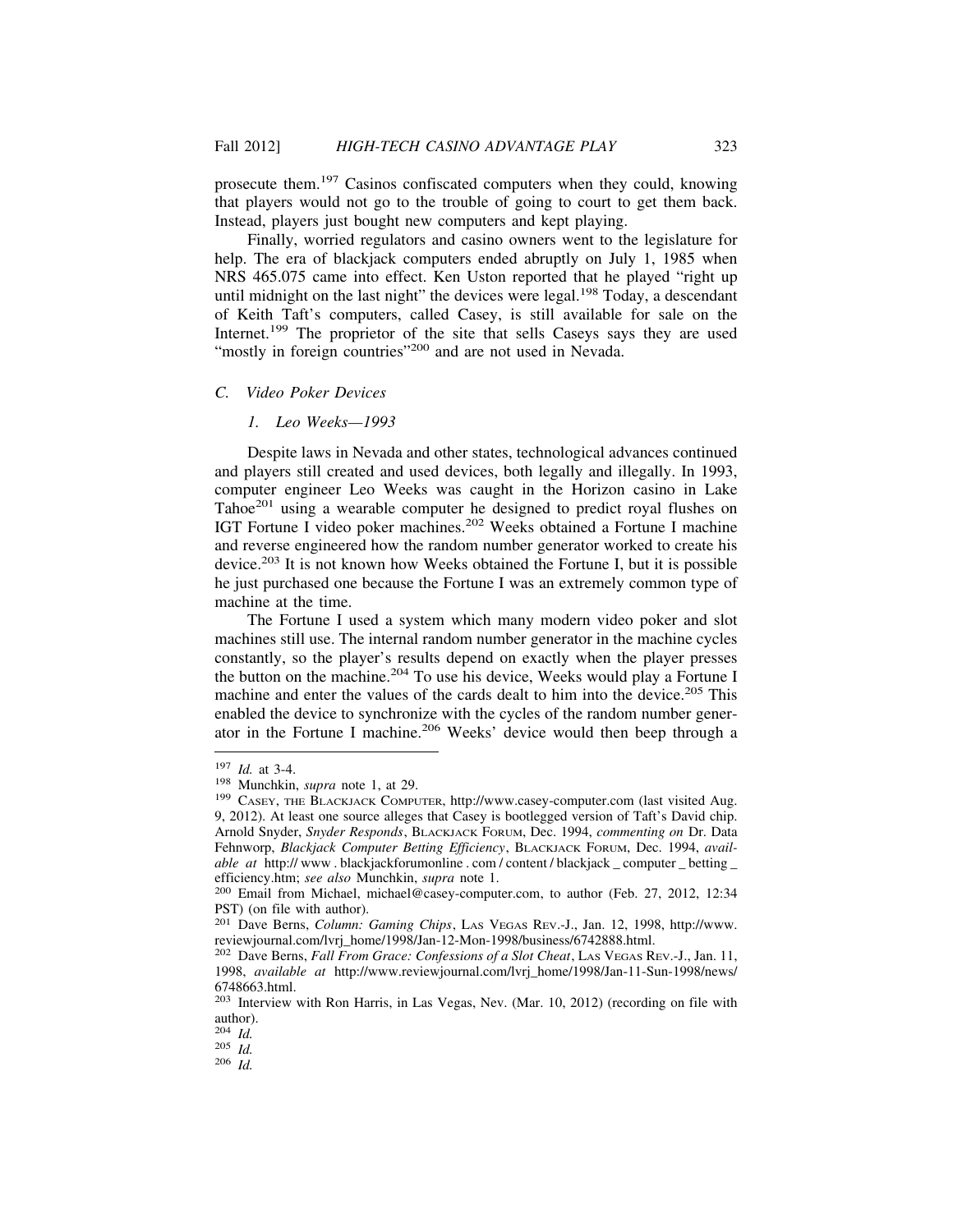hidden earphone to tell him exactly when to push the button on the machine to get a royal flush.<sup>207</sup>

When Weeks was caught, an electronics engineer for the Gaming Control Board, Ron Harris, was able to reverse engineer Weeks' device and show how it worked.208 Based partially on Harris' demonstration, Weeks pled guilty.209 Weeks received no jail time and only had to serve 200 hours of community service in addition to paying back the money he won.<sup>210</sup>

# *2. Video Poker Computer Team—early 1990's*

Another team of unnamed players used similar devices and purportedly won around \$1 million from various Las Vegas casinos in the early  $1990s$ <sup>211</sup> This team, also inspired by the book *The Eudaemonic Pie*,<sup>212</sup> started their reverse engineering efforts by copying object code (compiled computer code) from patents for various slot machines.213 However, the team eventually found it was easier to just buy a used machine to reverse engineer instead.<sup>214</sup>

The team independently created devices using essentially the same principles Weeks used for his device.<sup>215</sup> Their first "device" was a computer program that ran on a PC. To use it in the field, one player would phone in the initial data and synchronize a precise Casio timer which would later alert him when to press the button on the machine.<sup>216</sup> This method of communicating information by telephone was a little clumsy,<sup>217</sup> but it provided the team with a degree of protection they were probably not even aware of.

Under the version of NRS  $465.075$  in force at the time,<sup>218</sup> they might not have been breaking the law, and even if they were, it would have been nearly impossible to prove. The law at the time prohibited "any person at a licensed gaming establishment to use, or possess with the intent to use, any device . . ."219 However, the player in the casino did not possess a device that would have violated NRS 465.075 because the Casio timer did not do any tracking or calculating. Arguably, the player was not using an illegal device at all because he was only communicating information on the phone. The person at the other end of the phone was using the device. Even if the player had been caught, it would have been next to impossible to convict him because he did not have an illegal device in his possession.<sup>220</sup>

<sup>207</sup> Id.<br>
208 Id.<br>
208 H.<br>
200 Berns, *supra* note 201.<br>
210 Id.; JEFF BURBANK, LICENSE TO STEAL 199 (2000); Berns, *supra* note 202.<br>
211 KEVN D. MITNICK & WILLIAM L. SIMON, THE ART OF INTRUSION 1 (2005).<br>
212 Id. at 3.4. someone else in using a device. In this case, based on the law in force at the time, the player in the casino was not using a device and did not even possess one. The player in the casino was being assisted by a confederate, who was using the device outside the casino. But assist-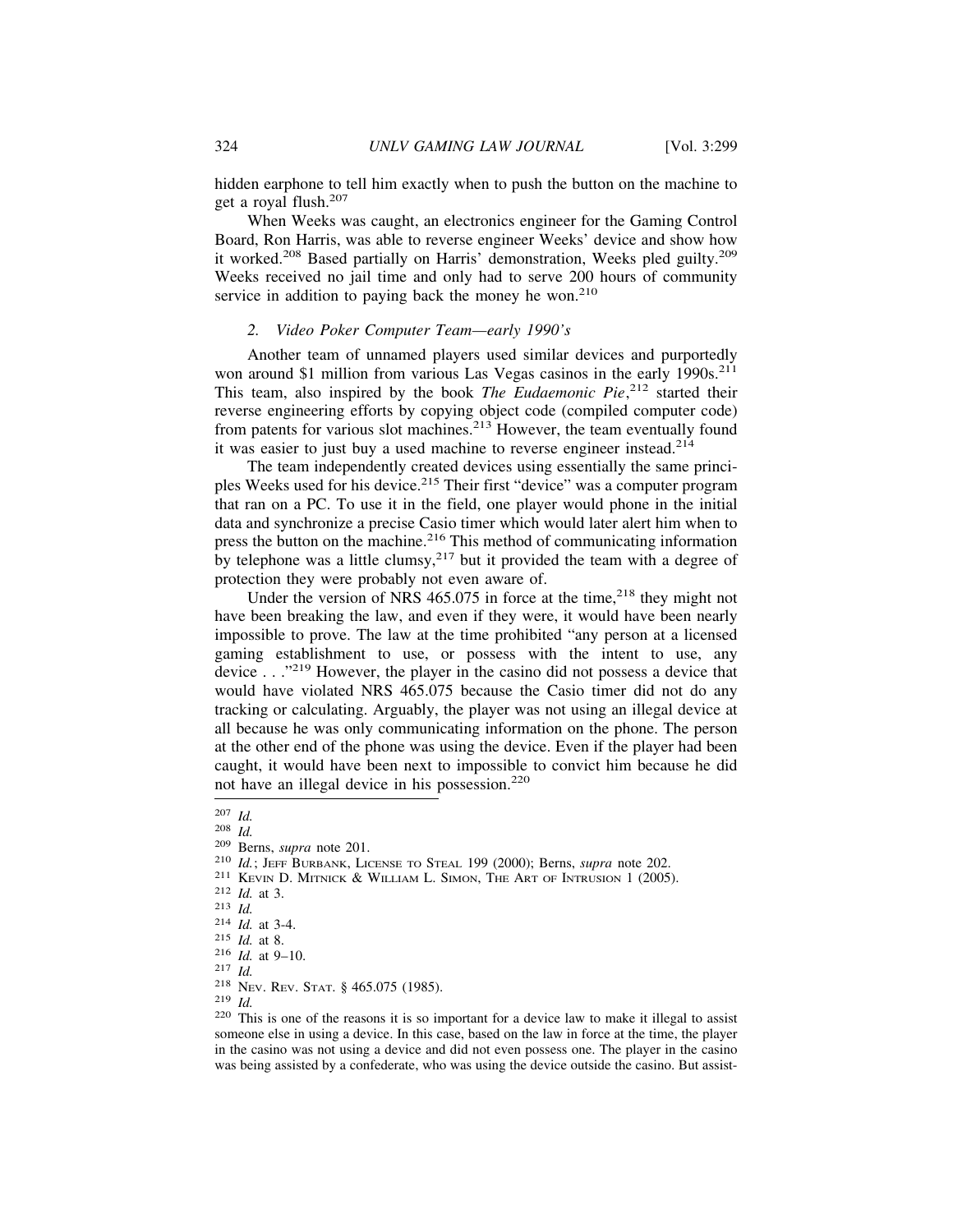Though the first system worked, the team found it cumbersome and decided to improve it. Once again copying from *The Eudaemonic Pie,*221 they decided to create a wearable version of their computer.<sup>222</sup> Their new computer communicated with them using vibrators they pulled out of old pagers $223$  but otherwise functioned very much like Weeks' device. To avoid detection, the team adjusted the device to avoid the biggest jackpots and instead win "a series of smaller, less suspicious amounts."224 The new devices worked well, and the team reported that they used them successfully for three years before they decided they had won enough money, and it was time to stop pushing their luck.<sup>225</sup> As a result, this team was never arrested.<sup>226</sup>

## *D. Keno Devices*

There are only two recorded devices for predicting keno. Ron Harris, the Gaming Control Board engineer who helped catch Leo Weeks, created both devices.<sup>227</sup> After seeing Weeks' light sentence, Harris was frustrated and eventually decided to create his own devices.<sup>228</sup> Harris did not create wearable computers, instead he wrote computer programs<sup>229</sup> similar to the first generation devices used by the unnamed video poker team in the previous section. Harris focused on keno rather than video poker. This proved to be a mistake because the attention resulting from the large keno jackpots eventually led to his getting caught.<sup>230</sup>

Harris used his first program in December 1994 to enable accomplice Reid McNeal to win \$10,000 on an IGT Winner's Choice machine in Caesar's Palace Las Vegas.231 To do this, Harris ran his program on a PC while McNeal was in the casino talking with him on the phone.<sup>232</sup> The Winner's Choice machine played multiple types of games. Harris made use of this feature by first having McNeal play a video poker game and read Ron the cards dealt.<sup>233</sup> This enabled Harris to synchronize his computer.<sup>234</sup> Then Harris had McNeal

<sup>233</sup> *Id.*

ing someone else in the use of a device was not illegal under the law at that time. Even the confederate who was using the device might not have been breaking the law, because he was not outside the casino and therefore not "at a licensed gaming establishment" as required by NRS 465.075 (1985).

<sup>221</sup> MITNICK & SIMON, *supra* note 211, at 13.

<sup>222</sup> *Id.*

<sup>223</sup> *Id.* at 14.

<sup>224</sup> *Id.* at 13.

<sup>225</sup> *Id.* at 19.

<sup>226</sup> *Id.* at 16-20.

<sup>227</sup> *See generally* BURBANK, *supra* note 210, at 187–206.

<sup>228</sup> Berns, *supra* note 202; MARCUS, *supra* note 23, at 262.

<sup>229</sup> Interview with Ron Harris, *supra* note 203.

<sup>230</sup> BURBANK, *supra* note 210, at 187–88.

<sup>231</sup> *Id.* at 192–93.

<sup>232</sup> Interview with Ron Harris, *supra* note 203.

<sup>234</sup> *Id.* (Harris said it was easier to use the video poker cards for synchronization because they appeared in sequential order on the screen, while the keno numbers appeared in random locations on the screen, which made it difficult to determine the sequence in which they appeared).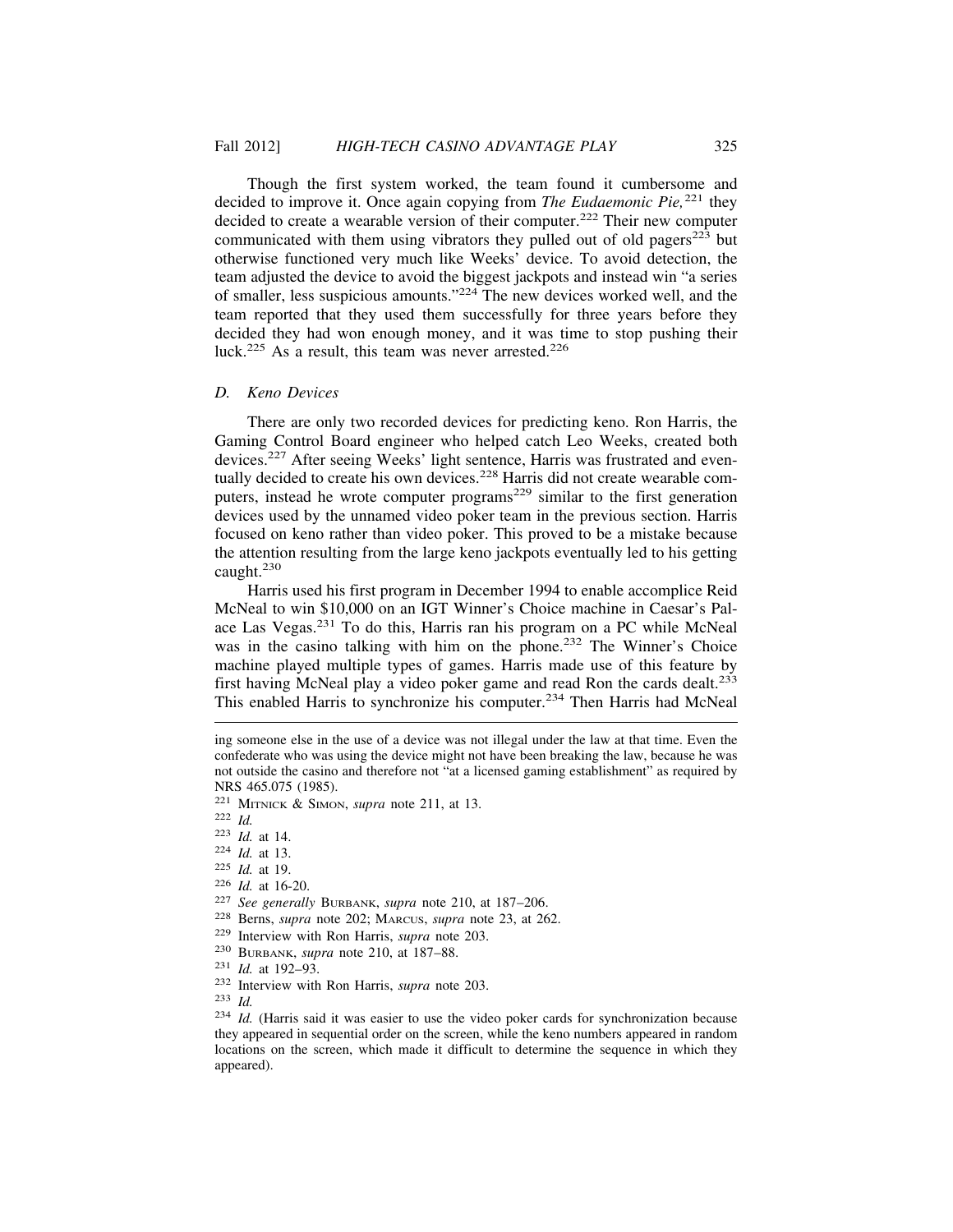switch to the keno game and press the button at the precise time to trigger the jackpot.<sup>235</sup>

In January 1995, Harris used a different program to enable McNeal to win \$100,000 on an Imagineering Systems electronic keno game in Atlantic City.236 This was a traditional keno game with paper slips but used a computer to select the numbers.237 So again, McNeal went into the casino to play the game, while Harris stayed upstairs in a hotel room where he could read the keno numbers on the TV and enter them into his computer.<sup>238</sup> Once Harris had entered around 10 numbers, he ran his program to predict the next likely set of numbers the keno computer would pick.<sup>239</sup> However, Harris could only predict the outcome with  $3\%$  accuracy.<sup>240</sup> Harris relayed these numbers to McNeal, who used an algorithm they had worked out to put possible permutations of the numbers on 10 different keno slips, raising chances of selecting the correct number to 30%.<sup>241</sup> Unfortunately for Harris and McNeal, McNeal hit the top jackpot the very first time he played, which had never been done before.<sup>242</sup> The resulting attention caused the authorities to become suspicious, and eventually they arrested Harris and McNeal.<sup>243</sup>

When Harris' activities were discovered, he was promptly fired from the Gaming Control Board.<sup>244</sup> This was the harshest penalty that resulted directly from the two keno jackpots. When McNeal hit the Caesar's jackpot in Las Vegas, he did not actually have the predictive device with him, and "state officials decided they did not have enough evidence to bring a case, and no charges were ever filed."<sup>245</sup> Charges were filed against both Harris and McNeal in Atlantic City, but because of the statute in force at the time, their activities qualified only as a "disorderly persons offense," and the penalty was similar to that of a traffic ticket.<sup>246</sup>

These incidents point out problems with the Nevada statute at the time, which did not clearly criminalize Harris' activities, and highlight both positive and negative aspects of the New Jersey statute, which criminalized his activities, but provided for only a very weak penalty. Eventually, Harris was convicted in 1997 for other cheating activities in Las Vegas<sup>247</sup> and served two years in prison.<sup>248</sup> If he had stuck with only predicting keno jackpots, he might also have avoided prison completely, just like Leo Weeks.

<sup>235</sup> *Id.*

<sup>236</sup> BURBANK, *supra* note 210, at 187–88.

<sup>237</sup> Interview with Ron Harris, *supra* note 203.

<sup>238</sup> *Id.*

<sup>239</sup> *Id.*

<sup>240</sup> *Id.*

<sup>241</sup> *Id.*

<sup>242</sup> BURBANK, *supra* note 210, at 188.

<sup>243</sup> Interview with Ron Harris, *supra* note 203.

<sup>244</sup> BURBANK, *supra* note 210, at 192.

<sup>245</sup> *Id.* at 193.

<sup>246</sup> N.J. STAT. ANN. § 5:12-113.1 (West 1993).

<sup>247</sup> BURBANK, *supra* note 210, at 205.

<sup>248</sup> MARCUS, *supra* note 23, at 282.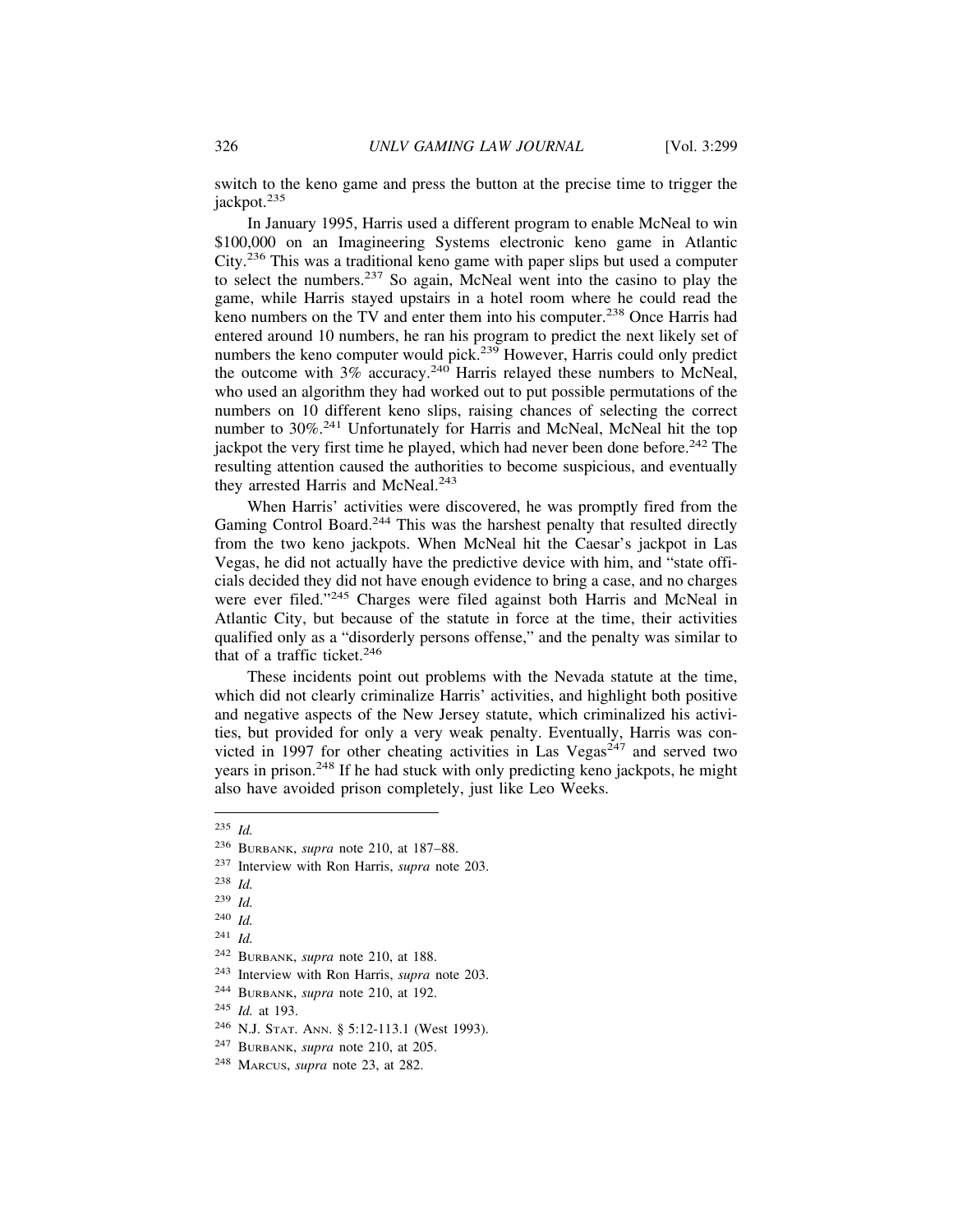#### *E. Smartphone Apps*

In 2009, the Gaming Control Board discovered a new type of predictive device that was far simpler and cheaper than any they had ever seen before—an iPhone app.249 The Board was specifically concerned about an app called *A* Blackjack Card Counter,<sup>250</sup> which it said "can make counting cards easy."<sup>251</sup> The app also included a "stealth mode" feature, whereby the program could operate entirely by touch in a user's pocket.252 After the Board learned of the app, it sent a letter to casinos warning them about it, and reminding them that using the device or "possession of a device with this type of program on it (with the intent to use it) $1253$  violated NRS 465.075.

*A Blackjack Card Counter* is still available in the iTunes App Store for  $$19.99<sup>254</sup>$  and there are many other less expensive programs available. For example, a free app called *iCountCards*<sup>255</sup> includes a silent "pocket mode" feature very similar to the "stealth mode" of *A Blackjack Card Counter*. In the future, these apps may disappear, but other (and possibly better) apps will undoubtedly take their place. It would be unrealistic to expect these programs to go away because it is easy to write apps for smartphones.<sup>256</sup>

These apps do not currently present a serious problem because anyone playing blackjack with one hand in his pocket the whole time is easy for casino employees to identify. The real concern is what these apps could evolve into. A sophisticated app, possibly communicating with toe switches<sup>257</sup> and hidden earpieces,<sup>258</sup> could undoubtedly outperform any of the wearable computers described above and could be created for significantly less money. However, such an app would probably have to be custom built or sold discretely and would not be available in the iTunes App Store.

The problem presented by available apps is that they make it very easy for someone who does not know the law to commit a felony in a casino. First, people unaware of the local device law may try using the app in their pocket because it looks like fun, only to get caught and find themselves in jail, charged with a felony. On one hand, it is important to promptly put a stop to these experimental device users before they grow into a bigger problem. At the same time, a felony conviction seems like a disproportionately large penalty for the

<sup>249</sup> Letter from Sayre, *supra* note 24. <sup>250</sup> Rik Myslewski, *US Gambling Capital Bans iPhone Card Counter*, REGISTER, (Feb. 17, 2009 11:45 PM), http://www.theregister.co.uk/2009/02/17/iphone\_card\_counter/print.html.<br><sup>251</sup> Industry Letter, *supra* note 249, at 1.

<sup>251</sup> Industry Letter, *supra* note 249, at 1. <sup>252</sup> *Id.* <sup>253</sup> *Id.* at 2. <sup>254</sup> *iTunes Preview: A Blackjack Card Counter—Professional*, APPLE COMPUTER, http:// itunes.apple.com/us/app/blackjack-card-counter-professional/id294151538 (last visited Aug. 23, 2012).

<sup>255</sup> *iTunes Preview: iCountCards*, APPLE COMPUTER, http://itunes.apple.com/us/app/icountcards/id443349179 (last visited Aug. 23, 2012).

<sup>256</sup> *See, e.g.,* Kim Komando, *Make Your Own Smartphone Apps*, USA TODAY, Sept. 8, 2011, http://www.usatoday.com/tech/columnist/kimkomando/story/2011-09-09/Make-yourown-smartphone-apps/50322124/1.

<sup>257</sup> *Sean Bogunia's Ultimate Toe Switch*, SEAN BOGUNIA'S ULTIMATE MAGIC PRODUCTIONS, http://www.seanbogunia.com/toeswitch1.html (last visited Aug. 23, 2012).

<sup>258</sup> *MWE Bluetooth set*, GSM-EARPIECE.COM, http://www.gsm-earpiece.com/mwe-bluetooth. html (last visited Aug. 23, 2012).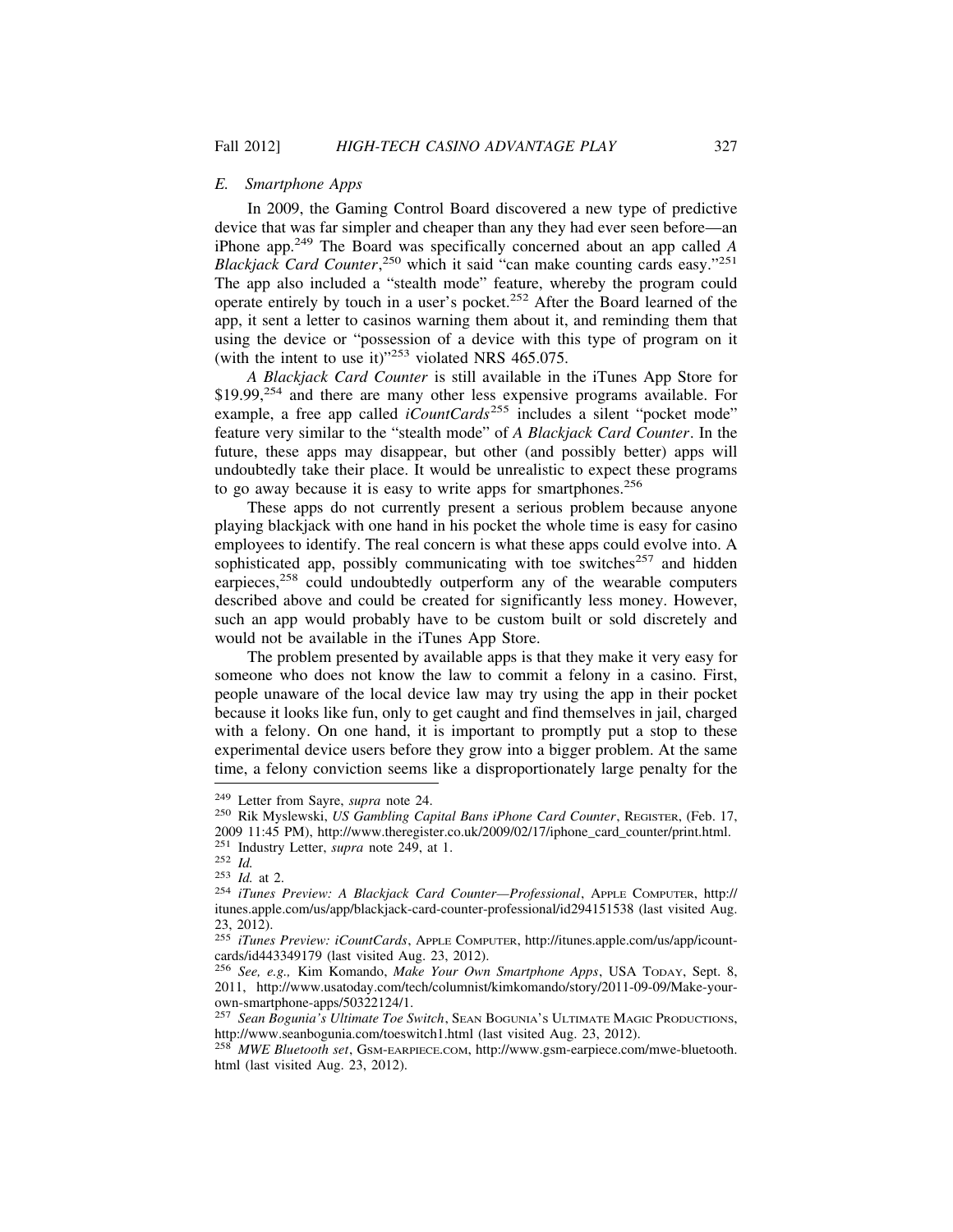crime. One simple solution to this problem has already been adopted by some states—make a first time offense a misdemeanor.

A related problem is that these apps test the boundaries of what should be legal in a casino. Consider a customer who uses a blackjack counting app to practice while having breakfast in the coffee shop, then turns his phone off before he goes to the tables to play. Has that customer violated the device law? In New Jersey, he probably did not because N.J.S.  $5:12-113.1^{259}$  specifies that the offense is committed "in playing a game."260 If we understand "in" to mean "during," the customer has not violated the law because he turned his phone off before he played any games. In Nevada, however, the customer might violate the law because NRS  $465.075^{261}$  says the device must be used "to obtain an advantage at playing any game."<sup>262</sup> This seems to say the advantage must be used during the game, but not necessarily the device. The customer has therefore violated the law because he presumably gained an advantage in the form of improved skill from his earlier practice and used that advantage when he played the game. In order to avoid the second result, a device law should make it clear that the law applies to devices used *while* playing a game, not before or after.<sup>263</sup>

Commonly available smartphone apps do not appear to currently pose a serious threat to casinos. However, the fact that they *are* common will likely give casinos more opportunities to apply their local device laws against players using these apps. This makes it especially important for those laws to describe precisely which uses of these devices are legal and illegal, and impose penalties appropriate for the offenses.

# *F. Devices Used by Casinos*

At the time the first Nevada device law was passed,  $264$  the legislature was likely not thinking about the devices casinos might someday want to use. So, unsurprisingly, casinos' use of devices eventually led to problems with the law.<sup>265</sup> In New Jersey, the fact that the law only prohibited devices created "specifically for use in obtaining an advantage"<sup>266</sup> meant that most devices used by casinos in that state easily complied with the law. In Nevada, where the law used the term "device" much more broadly,<sup>267</sup> many ordinary devices used by casinos technically violated the language of the law, including security cameras, which are required by another regulation.<sup>268</sup> In practice, the Nevada Gaming Commission interpreted the Nevada law as implying that it only applied to

<sup>259</sup> N.J. STAT. ANN. § 5:12-113.1 (West 2011).

<sup>260</sup> *Id.* § 5:12-113.1(a) (West 2011).

<sup>261</sup> NEV. REV. STAT. § 465.075 (2011).

<sup>262</sup> *Id.* § 465.075(1) (2011).

<sup>263</sup> *But see infra* Part III.C.4 (describing an exception to this rule).

<sup>264</sup> NEV. REV. STAT. § 465.075 (1985) (amended 2011).

<sup>265</sup> *See supra* Part I.B.2.

<sup>266</sup> N.J. STAT. ANN. § 5:12-113.1(1) (West 2011).

<sup>267</sup> NEV. REV. STAT. § 465.075 (1985) (amended 2011).

<sup>268</sup> Nev. Gaming Comm'n Reg. 5.160 (2011).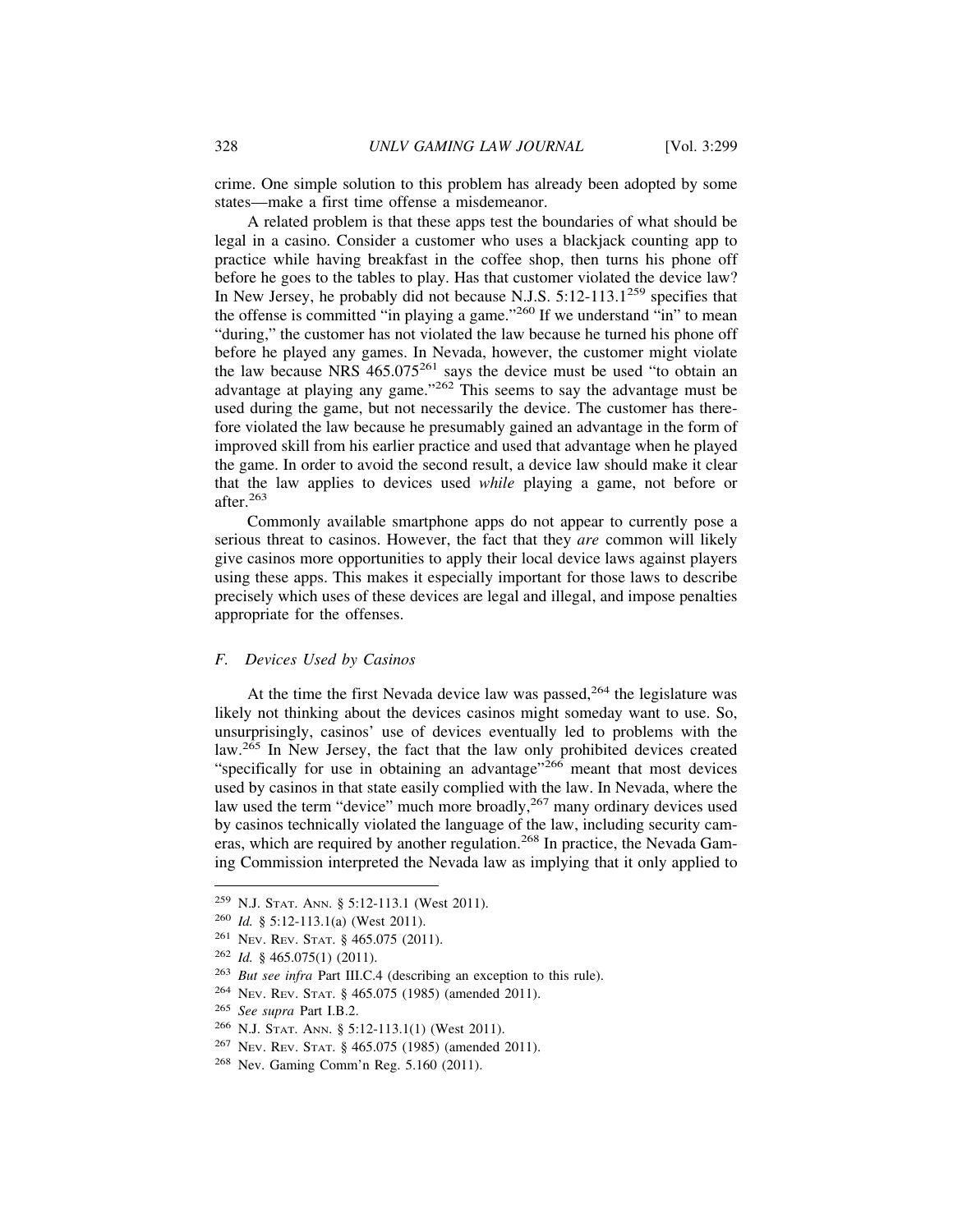devices designed to obtain an unfair advantage,<sup>269</sup> similar to the New Jersey law,<sup>270</sup> even though that language was not in the statute.<sup>271</sup> However, because the law was not clear, it remained open to a range of interpretations.<sup>272</sup>

# *1. Development of Casino Devices*

Casinos used the first game analysis devices for the purpose of identifying and stopping card counters.<sup>273</sup> Programs like BJ Tracker<sup>274</sup> and Blackjack Survey Voice<sup> $275$ </sup> were introduced in the early 1990s, and allowed casino surveillance agents to enter the cards played in a blackjack game.<sup>276</sup> The programs would analyze each player's strategy and identify likely card counters.<sup>277</sup> These programs clearly keep track of cards played and analyzed the strategy for betting, but everyone assumed they were legal because there was no practical way to use them to change the progress of a game in play, and therefore, no way to gain an advantage.<sup>278</sup> These programs were crude compared to the more sophisticated devices to come, but casinos liked them, and Blackjack Survey Voice is still in use today.<sup>279</sup>

The next generation of casino devices were "smart shoes," which soon became "smart tables," such as SafeJack,<sup>280</sup> TCS Protec 21,<sup>281</sup> Smart-

<sup>272</sup> *See, e.g.,* May 6 Board Transcript, *supra* note 101, at 16 (Nevada Attorney General's Office advised that because the language of NRS 465.075 is unambiguous, "you don't look to the legislative intent at all. You are bound by the four corners of the statute."); *but see* Mar. 4 Board Transcript, *supra* note 99, at 30 (Nevada Gaming Control Bd. members agree that NRS 465.075 only applies when a person gains an unfair advantage, saying "[t]hat is the intent of the statute, but it is not written that way."); May 6 Board Transcript, *supra* note 101, at 24–25 (Gaming Control Board Member Randall Sayre effectively summed up the disagreement as "one could craft an argument on either side of this position which is strongly supportable. So it boils down to probably a more esoteric policy issue for me than it does trying to figure out how many lawyers we can get to dance on the head of this [pin].")<br><sup>273</sup> Arnold Snyder, *Surveillance Goes High-Tech*, BLACKJACK FORUM, Spring 1997, at 7.

<sup>281</sup> Arnold Snyder, *Killing the Golden Goose*, BLACKJACK FORUM, Summer 2000, at 18.

<sup>269</sup> *See* Mar. 4 Board Transcript, *supra* note 99; May 6 Board Transcript, *supra* note 101; Interview with Mark Lipparelli, Chairman, Nev. Gaming Control Bd., in Las Vegas, Nev. (Jul. 24, 2012) (recording on file with author).<br><sup>270</sup> N.J. STAT. ANN. § 5:12-113.1(1)(a) (West 2011).

<sup>&</sup>lt;sup>271</sup> Interview with Mark Lipparelli, Nev. Gaming Control Bd. Chairman, in Las Vegas, Nev. (Mar. 21, 2012) (recording on file with author).

<sup>&</sup>lt;sup>274</sup> Arnold Snyder, *Blackjack Update: Here Comes the High-Tech Future*, CARD PLAYER, May 21, 1993, at 50.<br><sup>275</sup> Snyder, *supra* note 273, at 20.

<sup>&</sup>lt;sup>276</sup> *Id.* at 23; Snyder, *supra* note 274, at 50.<br><sup>277</sup> Snyder, *supra* note 273, at 23, 26.<br><sup>278</sup> In theory, these programs could be used in real-time to analyze play in progress, but even with the help of voice recognition most users could not enter the data fast enough, so in practice, these systems were primarily used after the fact to analyze play from prerecorded tapes. Arnold Snyder, *Surveillance Talks*, BLACKJACK FORUM, Winter 2001; *see also* Snyder, *supra* note 273, at 21.<br><sup>279</sup> David G. Schwartz, *Protecting the Game*, VEGAS SEVEN, Mar. 8-14, 2012, at 22; Black-

jack Survey Voice was purchased by Shufflemaster and renamed Bloodhound, but is still substantially the same program. Ken Ward, *Shuffle Master: This Slot's for You!*, GAMING TODAY, Sep. 17-23, 2002. <sup>280</sup> Connie Olsen, *Developer Sees SafeJack as a Tool against Cheats and Skilled Players,*

*Too*, BLACKJACK CONFIDENTIAL MAG., Feb. 1997, at 6; Arnold Snyder, *Surveillance Goes*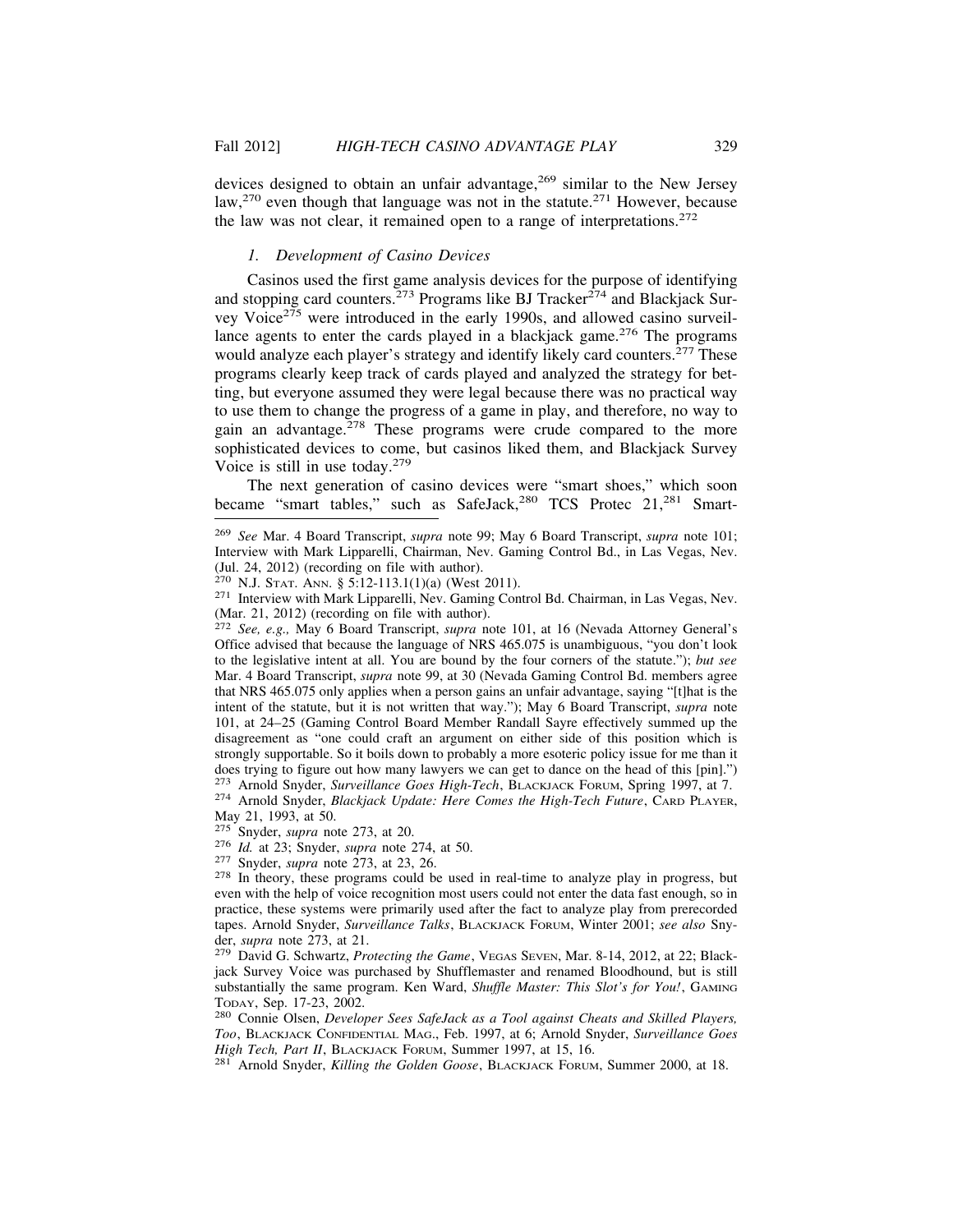Shoe21,<sup>282</sup> Angel Eye,<sup>283</sup> Digital 21,<sup>284</sup> MindPlay,<sup>285</sup> and TableEye21.<sup>286</sup> These devices track the cards dealt in the game<sup>287</sup> and often the chips on the table.288 After a game, casinos could see statistics ranging from the size of player's bets, to the skill of the dealer, to an estimation of which players were card counters.289 However, unlike the earlier analysis packages, these devices tracked the cards in real time and could be used while a game was in progress.<sup>290</sup>

Sometimes the real-time analysis was helpful. For instance, using smart shoes completely eliminated a problem one casino was having with "hand muckers," players who inserted extra cards during a baccarat game.<sup>291</sup> By installing smart shoes, the shoe would read the cards dealt and the discard tray would read the cards that came back.<sup>292</sup> If the cards did not match, the shoe would immediately say so, and the cheater could be caught.<sup>293</sup> However, the immediate feedback from these devices could also be abused by casinos, primarily by using a technique called preferential shuffling.<sup>294</sup>

# *2. Preferential Shuffling*

Preferential shuffling occurs when someone counts cards for the casino, and if the remaining cards start to favor the players too much, the card counter signals to the dealer to shuffle the deck.<sup>295</sup> Preferential shuffling can substan-

- <sup>287</sup> *See, e.g.,* Olsen, *supra* note 280; Tompkins, *supra* note 285.
- <sup>288</sup> *See, e.g.,* Olsen, *supra* note 280; Tompkins, *supra* note 285.
- <sup>289</sup> *See, e.g.,* Rubin, *supra* note 286.
- <sup>290</sup> *See, e.g.,* I. NELSON ROSE & ROBERT A. LOEB, BLACKJACK AND THE LAW 87–88 (1998).
- <sup>291</sup> Kaplan, *supra* note 283.
- <sup>292</sup> *Id.*
- <sup>293</sup> *Id.*

<sup>282</sup> *Id.* at 19.

<sup>283</sup> Michael Kaplan, *How Vegas Security Drives Surveillance Tech Everywhere*, POPULAR MECHANICS, Jan. 1, 2010.

<sup>284</sup> Snyder, *supra* note 281, at 21.

<sup>285</sup> Joshua Tompkins, *For the Pit Boss, Some Extra Electronic Eyes*, N. Y. TIMES, Mar. 25, 2004; Arnold Snyder, *Bye Bye Boss: The MindPlay Table Games Management System and Casino Surveillance*, BLACKJACK FORUM, Spring 2003, at 2, *available at* http:// www.blackjackforumonline.com/content/Mindplay.htm.

<sup>286</sup> Max Rubin, *TGG's Technology Proves its Worth at Barona*, GLOBAL GAMING BUS. MAG., Feb. 2009; John Grochowski, *Elevating the Pit*, CASINO J., Aug. 19, 2009; Kaplan, *supra* note 283.

<sup>294</sup> *See generally* PETER A. GRIFFIN, THE THEORY OF BLACKJACK 135–38 (6th ed. 1999); BILL ZENDER, HOW TO DETECT CASINO CHEATING AT BLACKJACK 131-44 (1999).

<sup>295</sup> Preferential shuffling works on exactly the same principle as player card counting. A card counter doesn't keep track of individual cards, but instead keeps track what types of cards remain in the undealt portion of the deck or shoe. If the remaining cards contain more 10's and Aces, that favors the player, and if the remaining cards contain more smaller cards, that favors the casino. (This is true in all blackjack games, regardless of whether someone is counting cards or not.) Players who count cards win money by betting more when the remaining cards favor them, and less when they don't. "[P]layer card-counting is just the obverse of preferential shuffling." GRIFFIN, *supra* note 294, at 136.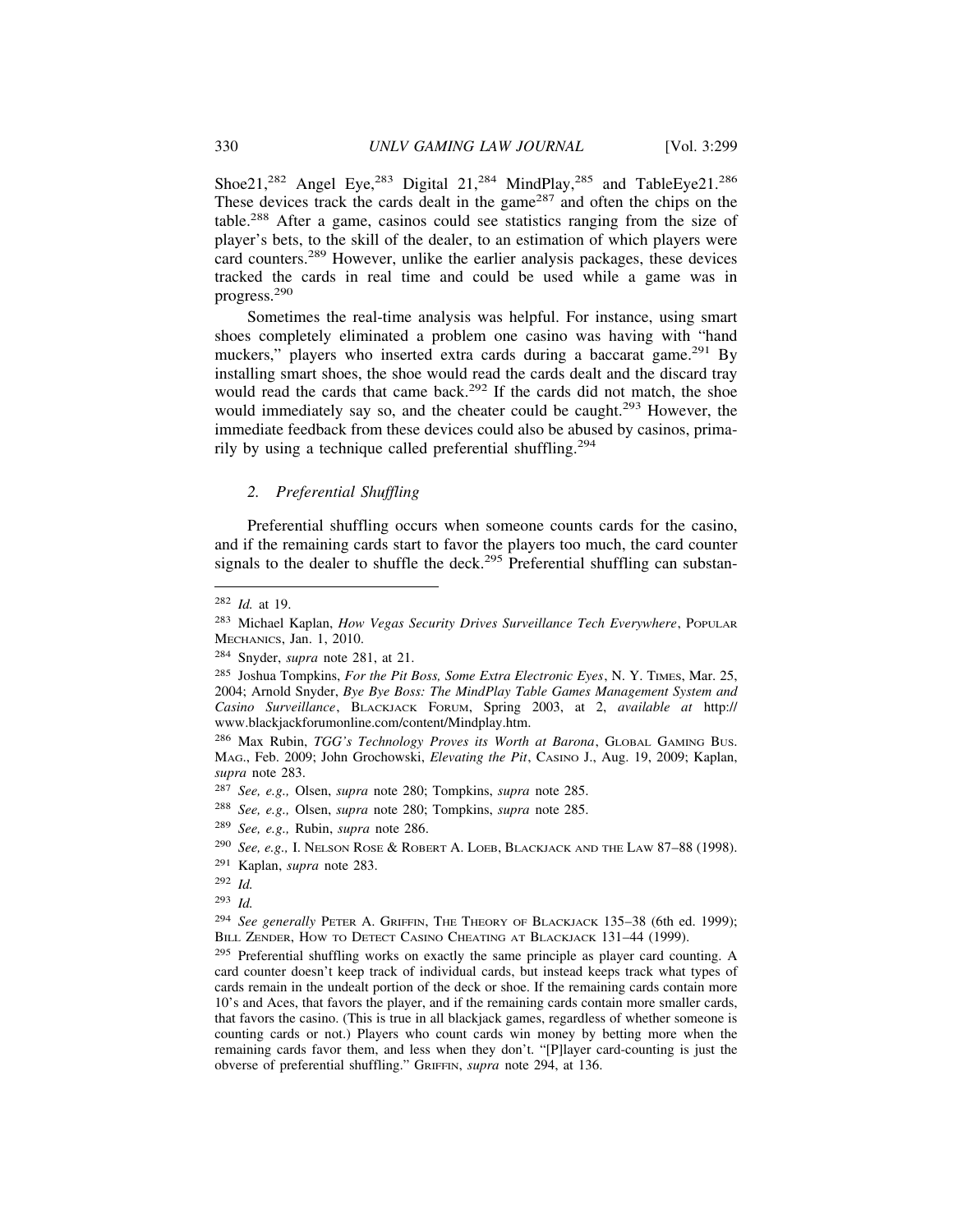tially increase the house advantage, $296$  which is why some people consider it cheating.<sup>297</sup>

Computer-aided preferential shuffling offers obvious advantages for casinos. Counting cards manually requires skill and effort, and not everyone can do it. Counting cards with a computer is easier and more precise. A computer can even signal the dealer to shuffle whenever the house edge falls below a certain point. In fact, many early smart shoes and smart tables appear to have included features designed for this very purpose.298 The only problem is that this is illegal. Preferential shuffling with the aid of a computer violates both the letter and the spirit of every device law.<sup>299</sup>

The Nevada Gaming Control Board's position on preferential shuffling appears to have reversed over the years. In the late 1980s, the Gaming Control Board said casinos could shuffle whenever they wanted,<sup>300</sup> and preferential shuffling was clearly allowed.<sup>301</sup> By the early 1990s, some players were complaining that preferential shuffling was unfair and should not be allowed. Nonetheless, for a time, manufacturers openly advertised their products' preferential shuffling features.

This issue remained largely unnoticed for years, other than by card counters who worried the new systems might put them out of business.<sup>302</sup> One of the most damning criticisms was that devices that facilitated preferential shuffling hurt all players, not just the counters.<sup>303</sup> There are credible reports that at least some casinos did preferentially shuffle,<sup>304</sup> and even shuffling with the aid of devices appears to have been tolerated, though it is difficult to know how widespread the problem actually was.

In 1993, the New Jersey Superior Court explicitly allowed preferential shuffling in one case.<sup>305</sup> However, that case involved a single incident of a casino using preferential shuffling to back off a known card counter.306 Unlike Nevada, New Jersey casinos cannot simply bar card counters. No court has

<sup>296</sup> ZENDER, *supra* note 294, at 135. <sup>297</sup> *See* Arnold Snyder, *Gaming Control's Big Blunder*, CARD PLAYER, Oct. 20, 1995, at 50; Arnold Snyder, *Letter to Gaming Control*, CARD PLAYER, Dec. 15, 1995, at 84; *but see*

<sup>&</sup>lt;sup>298</sup> See Snyder, *supra* note 281, at 19–20 (describing a feature of SmartShoe 21 that showed an "Alarm List" of tables with counts favoring players); *id.* at 22 (describing features of TableLink GT and Digital 21 that display statistics to the pit and security).

<sup>&</sup>lt;sup>299</sup> In defense, device manufacturers and casinos might argue that a particular game analysis system was not designed for the purpose of gaining an advantage. However, this is a thin argument, and it completely disappears if a system includes a feature specifically for the purpose of signaling the dealer or pit boss when the house advantage is negative.

<sup>300</sup> Snyder, *supra* note 297, at 50; ZENDER, *supra* note 294, at 140; ROSE & LOEB, *supra* note 290, at 48–50, 52–53.<br>
<sup>301</sup> Snyder, *supra* note 297; ZENDER, *supra* note 294, at 140.

<sup>301</sup> Snyder, *supra* note 297; ZENDER, *supra* note 294, at 140. <sup>302</sup> *See, e.g.,* Snyder, *supra* note 274, at 50-51; Snyder, *supra* note 297, at 50; Snyder, *supra* note 275, at 20; Snyder, *supra* note 281; Snyder, *supra* note 285.<br><sup>303</sup> See Snyder, *supra* note 297, at 50; Rose AND LOEB, *supra* note 290, at 53.<br><sup>304</sup> See Rose & LOEB, *supra* note 290, at 49.<br><sup>305</sup> Campione v. Adam

Campione's claim that TropWorld used its discretion to shuffle at will, thus limiting his success in card counting, the relevant regulation suggests that this is permissible exercise of casino discretion.").

<sup>306</sup> ROSE & LOEB, *supra* note 290, at 53.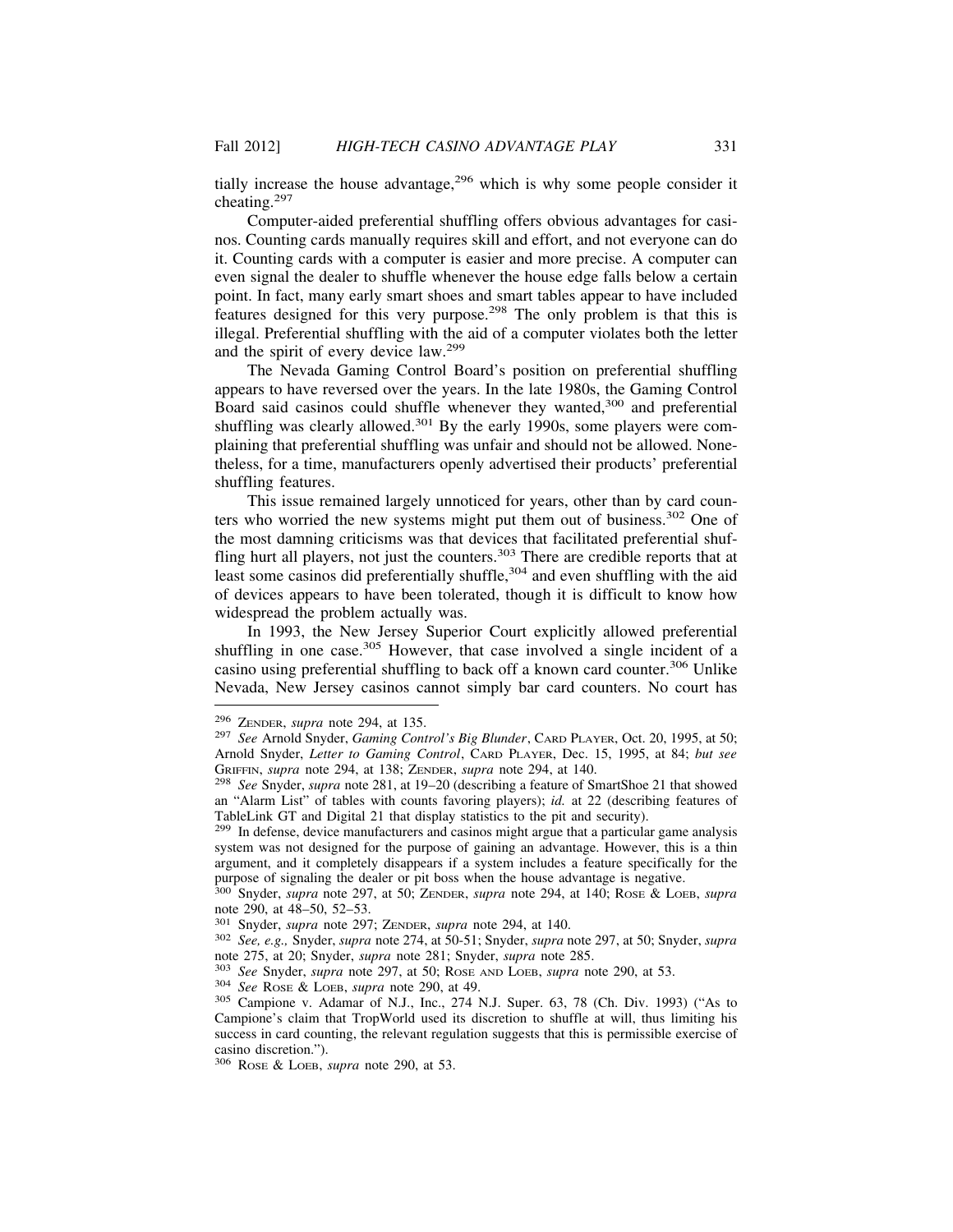addressed the larger issue of whether preferential shuffling would be allowed as a general policy to improve the house advantage. A few people have suggested the sensible compromise that preferential shuffling might be allowed, but only if casinos post signs alerting players to the policy.<sup>307</sup>

Today, the Nevada Gaming Control Board still does not have any written policy on preferential shuffling, but the Chairman has said preferential shuffling, with or without a device, is likely disallowed under Regulation 5.<sup>308</sup> Nonetheless, the lack of explicit guidelines specifying exactly what is and is not allowed has encouraged continued accusations and continued lawsuits.

#### *3. Smart Tables*

In October 2004, the MindPlay lawsuit brought the controversy over preferential shuffling into Nevada courts.<sup>309</sup> When John Allen sued the Eldorado Hotel and Bally Gaming over MindPlay,310 he alleged that the MindPlay had been used to count cards while he was playing and to signal the dealer when to preferentially shuffle.<sup>311</sup> However, unlike some other smart shoes and tables being marketed around the same time,<sup>312</sup> MindPlay was not designed to facilitate preferential shuffling.<sup>313</sup> Representatives of Bally's responded by claiming that it would have been impossible for the Eldorado to use the MindPlay system in the way described in the complaint. The judge apparently agreed and dismissed the suit in May 2005.<sup>314</sup> Allen chose not to appeal.<sup>315</sup>

Also in May 2005, the Gaming Control Board officially approved Mind-Play for use in casinos, subject to one restriction. Information about the count of the cards could only be available to users after an eight hand delay, which would guarantee that MindPlay could not be used for preferential shuffling.<sup>316</sup> Despite the favorable ruling, accusations of preferential shuffling still appeared in the press.317 Casinos also had trouble maintaining the MindPlay system, which was very large and complex.<sup>318</sup> Bally's discounted MindPlay's price,<sup>319</sup>

<sup>&</sup>lt;sup>307</sup> *See, e.g., ZENDER, supra* note 294, at 140.<br><sup>308</sup> Interview with Mark Lipparelli, *supra* note 271.<br><sup>309</sup> *See supra* Part I.B.2.<br><sup>310</sup> Complaint at 3, Allen v. Nev. State Gaming Control Bd. (D. Nev. Oct. 18, 2004) A493817), *available at* http://bj21.com/allen\_vs\_nevada/complaint.html; *see also* MindPlay Brochure, *available at* http://web.archive.org/web/20041119032916/http://www.mindplay. biz/pdf/mp21\_product.pdf.<br><sup>311</sup> Complaint at 3-4, *Allen* (No. A493817).

<sup>&</sup>lt;sup>312</sup> See Snyder, *supra* note 281, at 19-20 (describing a feature of SmartShoe21 that showed an "alarm list" of tables with counts favoring players); *id.* at 22 (describing features of TableLinkGT and Digital 21 that display statistics to the pit and security). 313 Interview with Mark Lipparelli, *supra* note 271.

<sup>&</sup>lt;sup>314</sup> Interview with Robert Nersesian, *supra* note 125 (according to Nersesian, Allen's attorney, the judge's assessment of the case's merits just before she threw it out was "that's insane!").<br> $315$   $Id$ 

<sup>315</sup> *Id.* <sup>316</sup> ChipLeeder, *supra* note 96. <sup>317</sup> Editorial, *Are Gamblers Being Fleeced?*, *supra* note 91; Kim Clark*, Against the Odds*, U.S. NEWS AND WORLD REPORT, May 15, 2005, http://www.usnews.com/usnews/biztech/ articles/050523/23casino\_print.htm; Marc Cooper, *Blackjack's Death Count*, L.A. WEEKLY, Dec. 8, 2005, http://www.laweekly.com/2005-12-08/news/blackjack-s-death-count/. <sup>318</sup> Interview with Mark Lipparelli, *supra* note 271.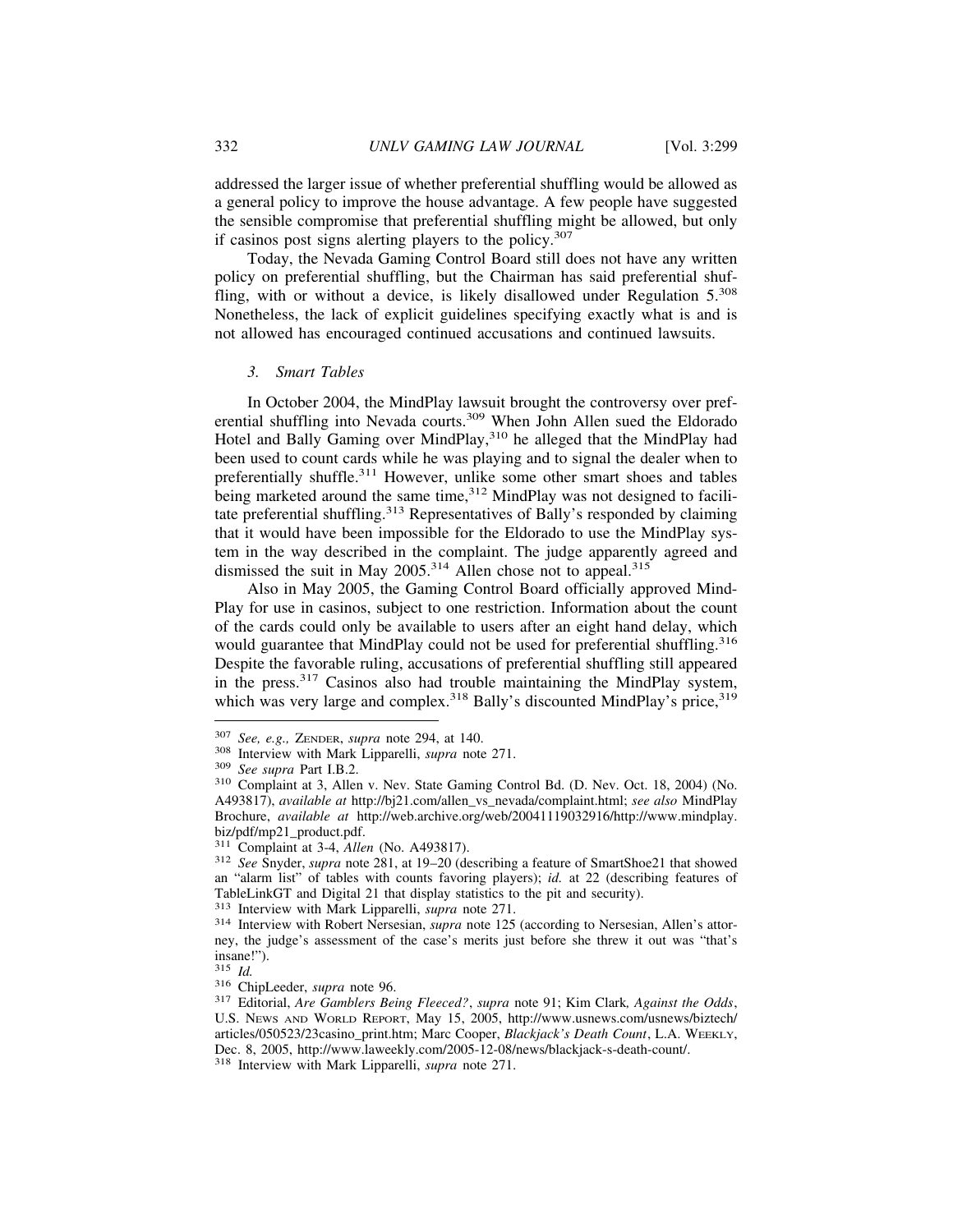then eventually discontinued it and removed it from the casinos it was installed in.<sup>320</sup>

Someday, smart tables will likely become common - at least, many companies appear to be betting on that premise. Newer card and bet tracking with system features similar to MindPlay are still available, $321$  and developers still appear to be actively working on new smart devices.<sup>322</sup> Therefore, it is important for future device laws to consider casinos' use of devices. The law must allow casinos to use devices productively, such as to catch cheaters or distribute player comps more efficiently. At the same time, the law must clearly prohibit casinos from using devices to take advantage of players, such as by preferentially shuffling. As devices become more complex, people will find more creative ways to use them. At the same time, lax enforcement against preferential shuffling and against advertisements for preferential shuffling features in new devices may lead to a general perception that preferential shuffling is allowed—regardless of whether that is actually true or not. The entire gaming industry relies on the public perception that games are fair, so it is important for the legislature and Gaming Control Board not only to prohibit practices like preferential shuffling, but to be *seen* prohibiting those practices in order to promote public confidence in the games.

# *4. Smart Games*

In addition to creating devices such as MindPlay to analyze existing games, manufacturers wanted to use new technologies to create entirely new and innovative games. Regrettably, Nevada's old device law also ended up discouraging companies from innovating by requiring some games to get additional approval, as in the Dealer Bluff Six Card Poker incident.<sup>323</sup> Even more unfortunate is that, on closer inspection, it appears the entire conflict could have been avoided, had NRS 465.075 been interpreted differently.

Dealer Bluff was primarily a table game, where a dealer and players each try to make the best five-card poker hand from six cards.<sup>324</sup> However, Dealer Bluff had two features that made it unique. First, the dealer would initiate the action, unlike most poker style games where the player initiates the action. $325$ Second, the game used an automatic card reader to read the dealer's hand then

<sup>319</sup> *See* MindPlay Flyer, *available at* http://web.archive.org/web/20060218014617/http:// www.ballysystems.com/tms/TMSpromo.pdf.

<sup>320</sup> John Grochowski, *Elevating the Pit*, CASINO JOURNAL (Aug. 19, 2009), *available at* http://www.casinojournal.com/Articles/Article\_Rotation/2009/08/19/ELEVATING-THE-

PIT; *The Machines . . . Are Watching*, POPULAR MECHANICS (Jan. 1, 2010), *available at* http://www.popularmechanics.co.za/print-version/the-machines-are-watching-2010-02-01.<br><sup>321</sup> See Grochowski, *supra* note 320; Kaplan, *supra* note 283.

<sup>&</sup>lt;sup>322</sup> *See*, *e.g.*, U.S. Patent No. 4,531,187 (filed Jul. 23, 1985); U.S. Patent No. 5,586,936 (filed Dec. 24, 1996); U.S. Patent No. 6,117,012 (filed Sep. 12, 2000); U.S. Patent No. 6,460,848 B1 (filed Oct 8, 2002); U.S. Patent No. 6,676,517 B2 (filed Jan. 13, 2004); U.S. Patent No. 6,857,961 B2 (filed Feb. 22, 2005); U.S. Patent No. 7,316,615 B2 (filed Jan. 8, 2008); U.S. Patent No. 7,736,236 B2 (filed Jun. 15, 2010); U.S. Patent No. 7,762,889 B2 (filed Jul. 27, 2010); U.S. Patent No. 7,901,285 B2 (filed Mar. 8, 2011). 323 See supra Part I.B.3.

<sup>&</sup>lt;sup>324</sup> May 20 Commission Transcript, *supra* note 101, at 4. <sup>325</sup> *See* Mar. 4 Board Transcript, *supra* note 99, at 5.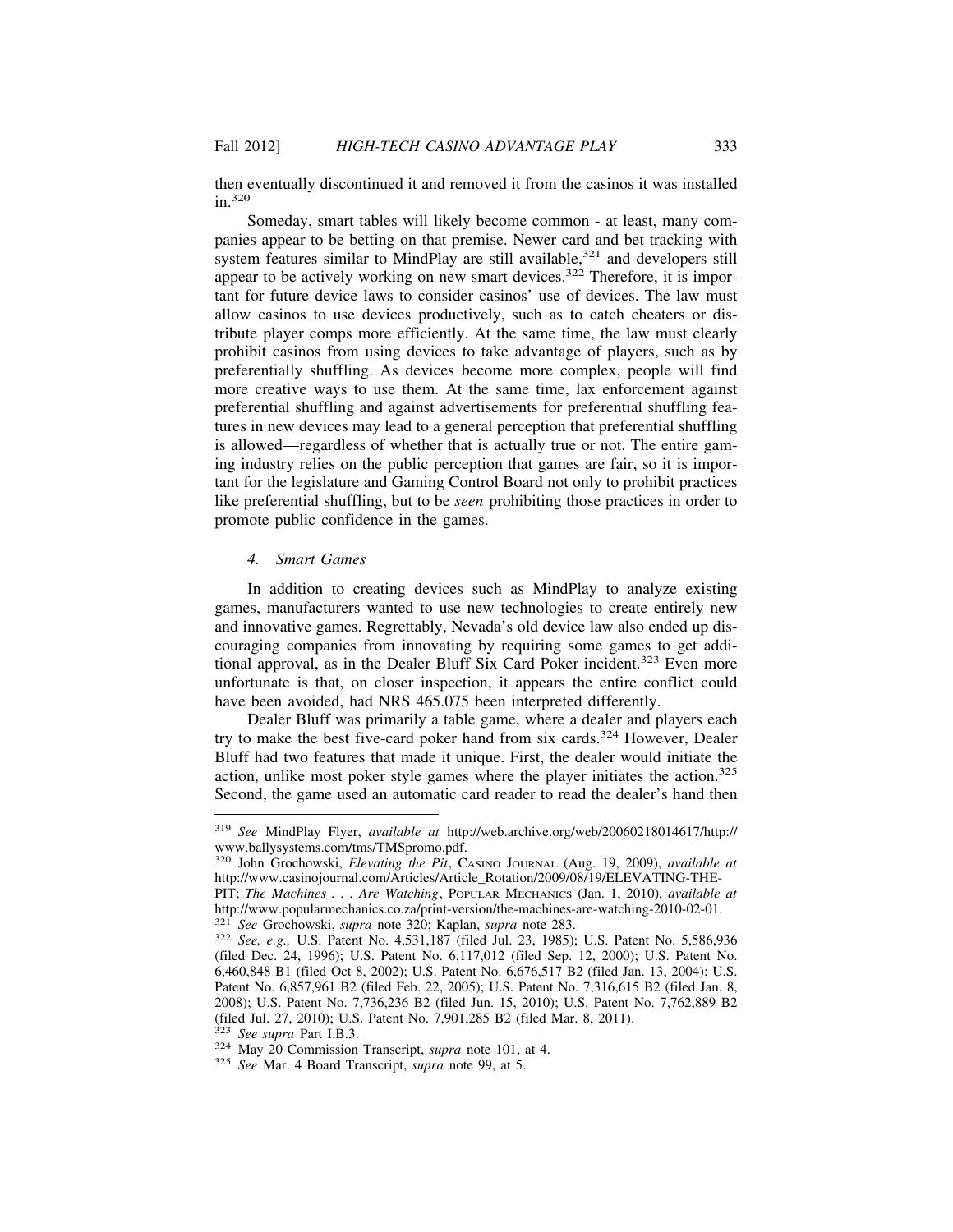signal the dealer how much to bet.<sup>326</sup> Usually these bets would be based on the strength of the dealer's hand, but as the game's name implies, the dealer would occasionally bluff.<sup>327</sup>

In an earlier version of the game, the dealer looked at his cards and made the decision of how much to bet and when to bluff without the aid of a device.328 However, this could lead to problems with dealers not bluffing randomly enough, players being able to read the dealer's bluff, or even dealerplayer collusion.329 Thus, Shuffle Master added the automatic card reader, which enabled the human dealer to follow the reader's instructions of how much to bet.330 This meant that when the dealer bluffed, even the dealer would not know, eliminating all the previous problems with dealers making the betting decisions.

Ironically, by adding the device to make the game fairer, Shuffle Master caused the game to receive *more* scrutiny than it would have if the game had not included the device. When the game went before the Gaming Control Board for approval, it had to be examined to determine if it violated NRS 465.075.331 The Board agreed the game was fair, because the rules were clearly posted and players knew exactly what was going on.332 Nonetheless, the game appeared to violate the language of NRS 465.075,333 even though it clearly did not violate the intent of the statute.<sup>334</sup>

The Board received an opinion on NRS 465.075 from the Attorney General,<sup>335</sup> but that did not help. The Attorney General said the language of NRS 465.075 was unambiguous and should be followed literally, with no reference to legislative intent. $3\overline{3}6$  So the Board sent the game to the Commission, where the Commissioner could have exercised his power to approve it anyway. However, the Commissioner was reluctant to make an exception, and said he did not want to do something contrary to the will of the legislature.<sup>337</sup>

Overall, the old version of NRS 465.075 made the approval process slower, more difficult, and did not appear to add any beneficial checks that were not already included in the regular approval process. The new version of NRS 465.075 avoids this problem by automatically exempting all devices approved by the Board or Commission. Unfortunately, the exemption is too

<sup>326</sup> *Id.*<br>
327 *Id.* at 5–7.<br>
328 *Id.* at 15.<br>
329 *Id.* at 16.<br>
331 *Id.* at 25.<br>
332 *Id.* at 15.<br>
333 There was some dispute on this point. *See* May 6 Board Transcript, *supra* note 101, at 23-24.<br><sup>334</sup> See Mar. 4 Board Transcript, *supra* note 99, at 30.

<sup>&</sup>lt;sup>335</sup> *See* May 6 Board Transcript, *supra* note 101, at 11.<br><sup>336</sup> *Id.* at 16 ("the Attorney General's Office ... advised that the language in the statute is unambiguous, and therefore, you don't look to the legislative intent at all. You are bound by the four corners of the statute.").

<sup>337</sup> *See* May 20 Commission Transcript, *supra* note 101, at 26 ("I think the idea is that that language *except as permitted by the Commission* should be used very, very, very sparingly because the legislature has said that it is unlawful to use devices like this.") (emphasis added).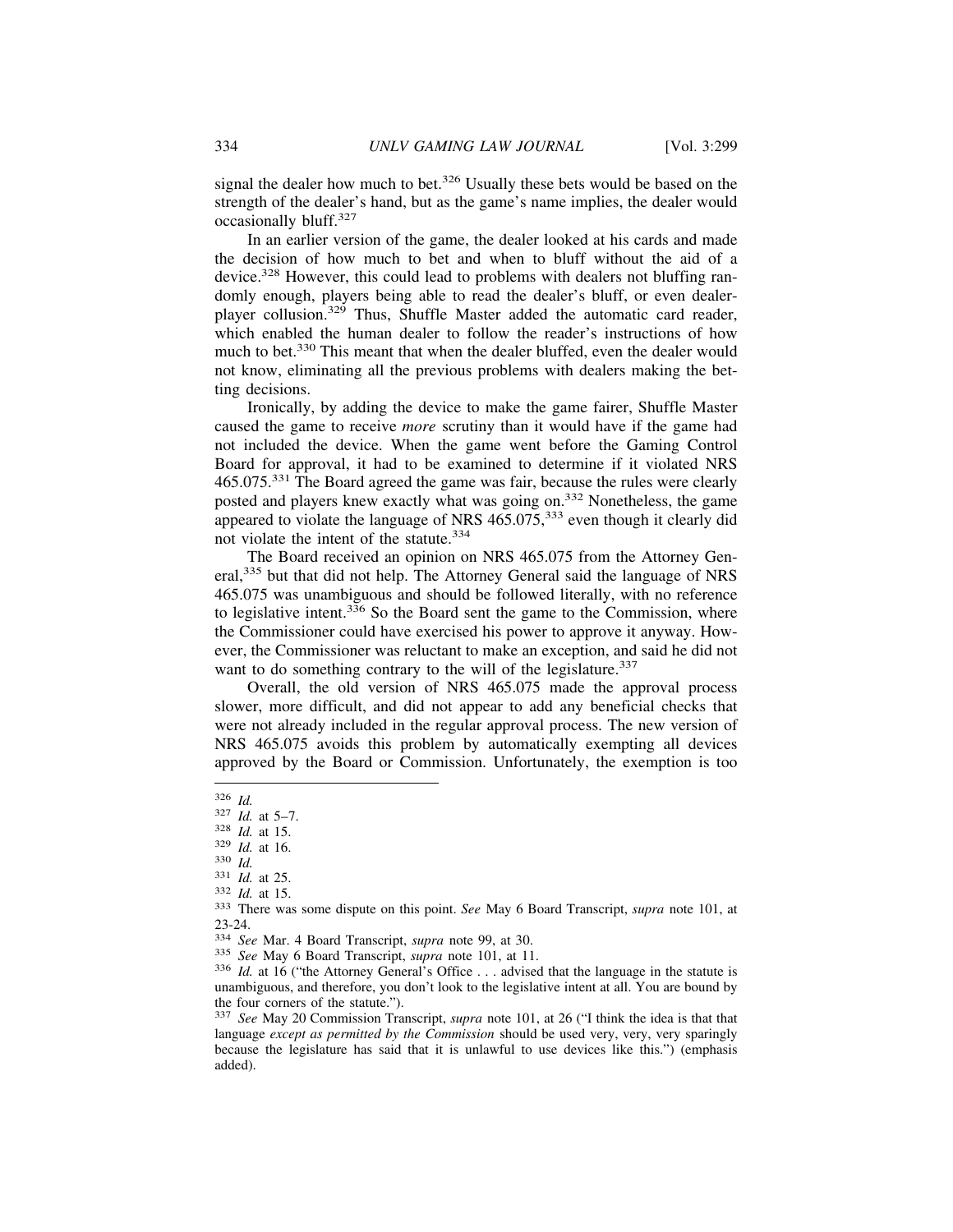broad, because it simultaneously exempts other devices that it should not. New games like Dealer Bluff should be allowed, and even encouraged, but they should not be allowed at the expense of also allowing harmful devices. Therefore, Nevada still needs a new solution, another amended NRS 465.075 that is less restrictive than the old version but more restrictive than the current one.

## *G. Summary*

The range of prohibited predictive devices has expanded tremendously, beyond the old-fashioned wearable computers for table games to devices for beating electronic games, devices for casual users, and even devices for casinos. At the same time, the range of similar devices that should be allowed has grown nearly as much, from practice and analysis software for players to player tracking and game analysis systems for casinos, and even some experimental new games that dynamically change during play. A modern device law must address all these devices, carefully establishing clear standards for exactly which devices are allowed and which are not.

#### III. MODEL DEVICE LAW

## *A. Objectives*

The purpose of the model device law is to address the issues covered in previous sections in such a way as to outlaw devices that provide unreasonable advantages, to ensure the games are as fair as possible, and to balance the legitimate desires of both players and casinos to use devices that do not provide unreasonable advantages.

#### *B. Model Law*

1. Use.

It is unlawful during the play of any casino game or slot machine in a licensed gaming establishment for any person to knowingly use, assist another person in using, or benefit from the use of a device for the purpose of obtaining an advantage in that game.

2. Possession with the intent to use.

It is unlawful at any time for any person to possess with the intent to use or to knowingly assist another person who possesses with the intent to use a device for the purpose of illegally obtaining an advantage in playing any casino game or slot machine in a licensed gaming establishment.

3. Definition of "device."

As used in this section, "device" means any computerized, electronic, electrical, mechanical or optical device which is designed, constructed, altered or programmed for use in obtaining an advantage in playing a casino game or slot machine, not including the devices listed in part 5 of this section.

4. Definition of "game."

As used in this section, "game" means a single game or a series of related games in which the events of earlier games directly affect the outcome of later games. This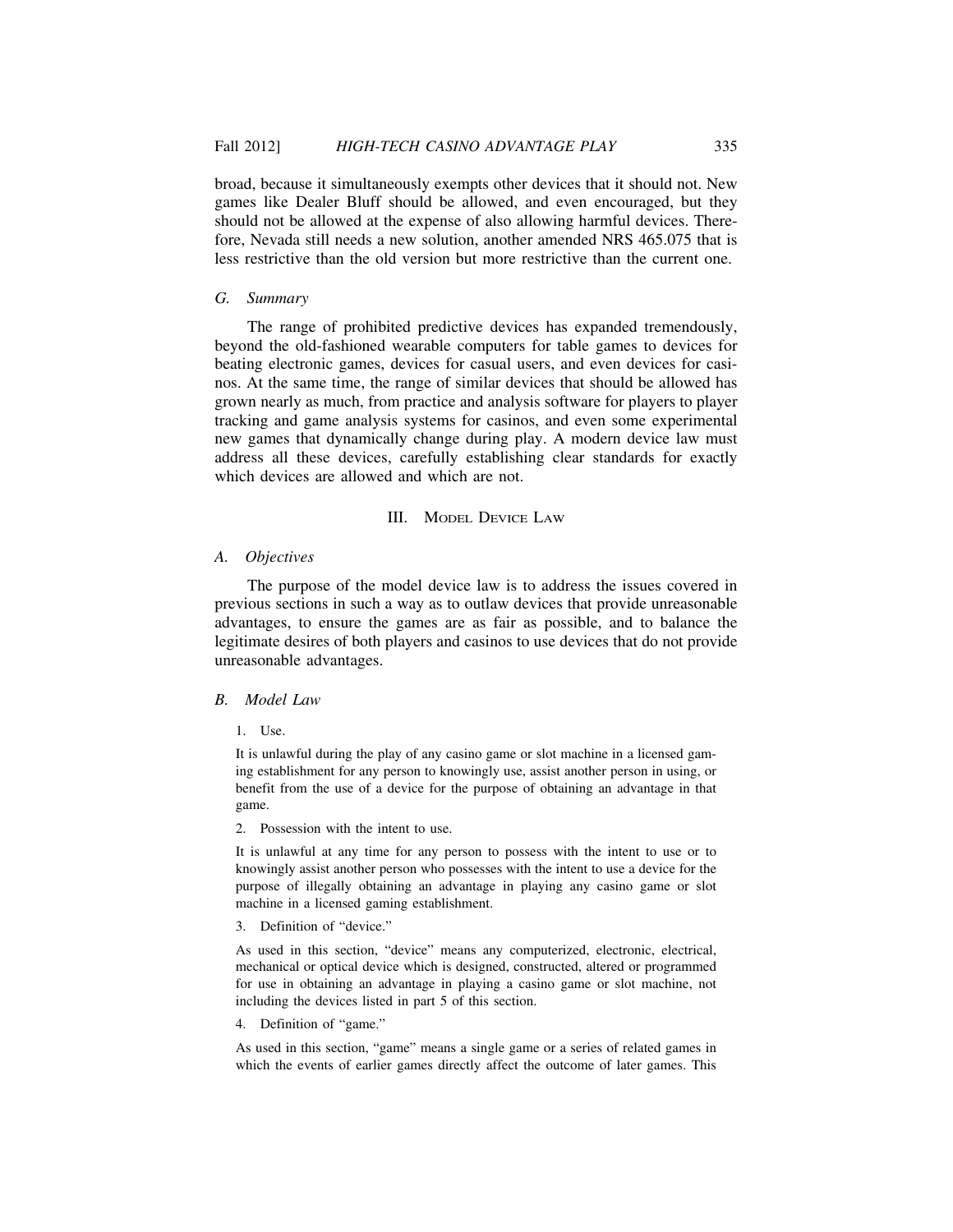includes, but is not limited to, a series of card games played from the same deck or shoe where that deck or shoe is not reshuffled between games.

5. Exceptions.

It shall not be a violation of this section to use the following devices:

- (a) Handwritten notes;
- (b) Pre-printed books or documents;

(c) Any device that is part of a game or gaming device approved by the Board or Commission, when used in the approved manner.

6. Penalties.

(a) A first-time violator of this section who has not previously been convicted of another gambling-related offense and who wagered less than \$[add appropriate dollar amount] while violating this section shall be guilty of a misdemeanor.

(b) All other violators of this section shall be guilty of a felony.

## *C. Analysis*

# *1. Use: intent, confederates, purpose, timing, location, types of games*

When someone uses a device, this model law applies the lower "knowingly" scienter standard to avoid arguments over whether a violator "intended" to gain an advantage.

This law also covers a device user's confederates. Someone who knowingly assists in using a device violates the law, as does someone who knowingly benefits from the use of a device. Also, by including people who knowingly benefit from the use of a device, this law covers passive confederates who are benefitting, but not actually assisting in the use of the device. It also covers cases where an autonomous device is installed and then runs on its own, such that no one really "uses" it, even though people who are aware of the device are able to gain an advantage from whatever the device does.

An illegal device must be used "for the purpose of obtaining an advantage" in playing a game. This was changed from the simpler "to gain an advantage" to cover cases where someone uses a device in an attempt to gain an advantage, but does not actually gain that advantage. For example, the device could malfunction or the natural fluctuations of the game could run against the player using the device despite that user's statistical edge. It should not be a defense for a device user to argue that they did not violate the statute because they did not actually get the advantage they were attempting to gain.

This law includes two references to the game being played which clarifies that, to violate the statute, the device must be used and the advantage must be gained within the same game. If a jurisdiction feels this construction is not clear enough, it can make the law even clearer by adding the sentence: "It is not a violation of this section to use a device before or after a game, including, but not limited to, using a device to practice before a game has started or to analyze performance after a game is over." This language avoids questions about whether practicing with training software is legal or whether a casino analyzing game data is legal. As long as the player does not practice and the casino does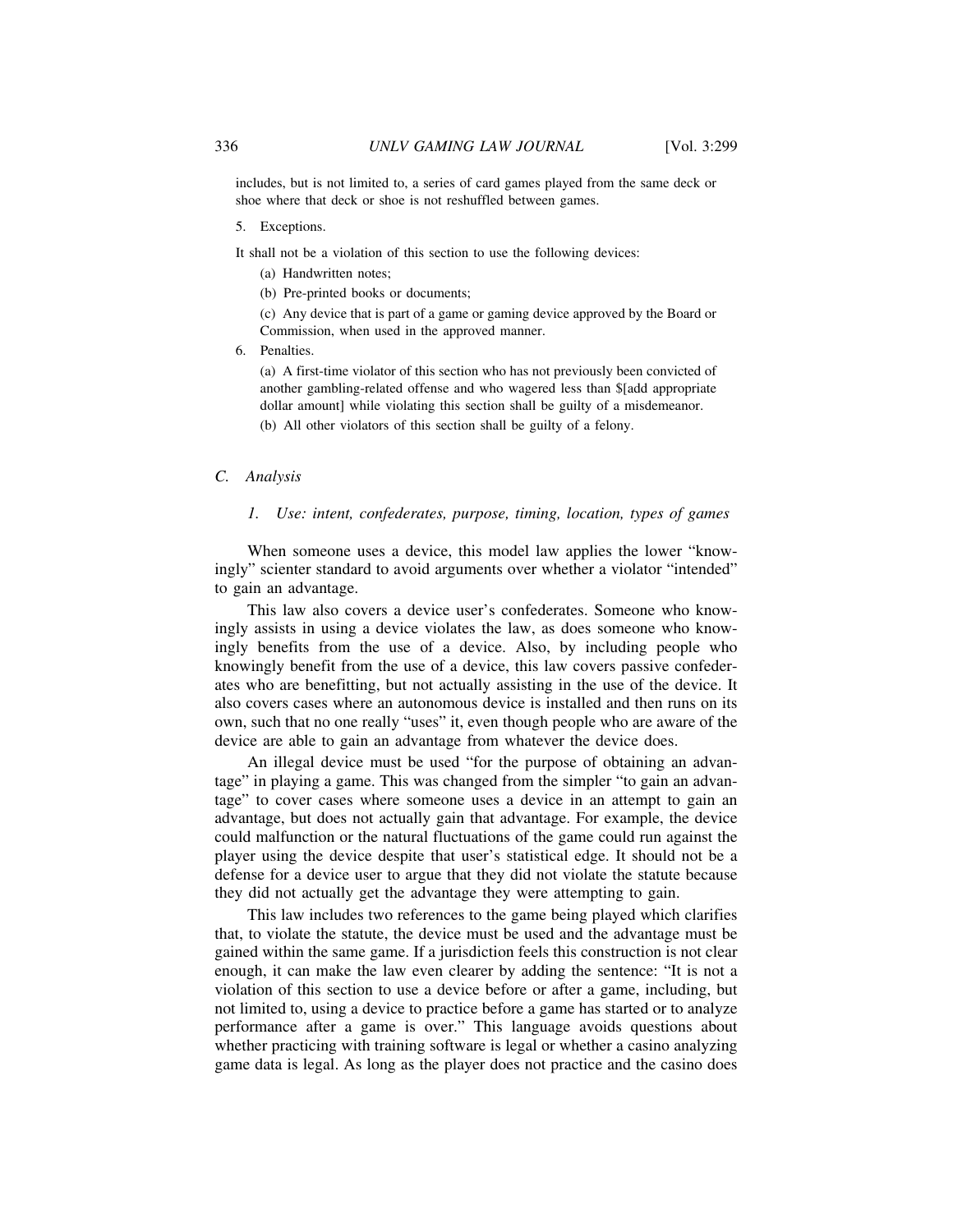not analyze its data while the game is going on, these actions will not violate the statute.<sup>338</sup>

When a device is used, this law does not restrict the location of the players, their confederates, or even the device. Device users should not be able to escape prosecution just by moving themselves, their confederates, or their device to a different location. Instead, this law says only that the advantage must be in a game in a licensed gaming establishment.<sup>339</sup>

This law applies to "any casino game or slot machine in a licensed gaming establishment." This is narrower than the current Nevada law, which says "any game in a licensed gaming establishment." The restriction has been deliberately added to avoid being potentially overbroad<sup>340</sup> and to remove any ambiguity about race and sports games. Device laws should not apply to race and sports games because the bettors are not personally involved in the game, and even if they use a computer in an attempt to predict the outcome of a game (as many race and sports bettors do), that will not affect the outcome of the game. Also, many race and sports bettors play from home, where it is not possible to prevent them from using predictive software in their computers. Thus, preventing similar devices, such as laptops, will not discourage players from using the software, it will only discourage them from coming to the casino.

Under the "any game" standard, it could be argued that race and sports games are still excluded because a bettor is not "playing" the game. However, it could be argued that that betting itself is a form of "playing" a game.<sup>341</sup> Rather than try to resolve this argument, this law simply includes only casino games and slot machines. Depending on the definition of the terms "casino game" and "slot machine" in a particular jurisdiction, these terms may need to be adjusted to cover the appropriate games.

## *2. Possession with the intent to use: intent, confederates, timing*

This law applies the higher "intentionally" scienter standard when someone possesses a device but has not yet used it. This standard covers anyone who intends to use that device illegally, and also protects anyone who possesses a

<sup>338</sup> Actually, a casino could legally analyze data during a game, as long as that doing so could not give the casino an advantage in that game—because those actions would not be "for the purpose of obtaining an advantage in that game." Alternately, a casino could analyze data in so as to gain an advantage in future games, as long as they analyzed that data entirely before the game in which they gained the advantage—because those actions would not be "during the play" of the game. The only time a casino would violate the statute would be if they analyzed data during the play of a particular game in such a way as to gain an advantage in that game.

<sup>339</sup> It is outside the scope of this paper to address the issue of how to prosecute users or confederates who are physically located outside the jurisdiction covered by the device law, As long as an individual knowingly acts to gain an advantage in a game at a licensed casino within the jurisdiction, that a is sufficient to criminally prosecute that person.

<sup>340</sup> Would "any game a licensed gaming establishment" include children playing marbles in the lobby? That language doesn't say "any licensed game" or even "any gambling game," so according to the pain language, it appears it would cover marbles. Then, if one child uses her marble (arguably a "mechanical device") to win the game, under a literal reading of the current Nevada law she may have committed a felony.

<sup>&</sup>lt;sup>341</sup> When someone "plays the horses" we do not assume they are a jockey or an owner, but just a bettor.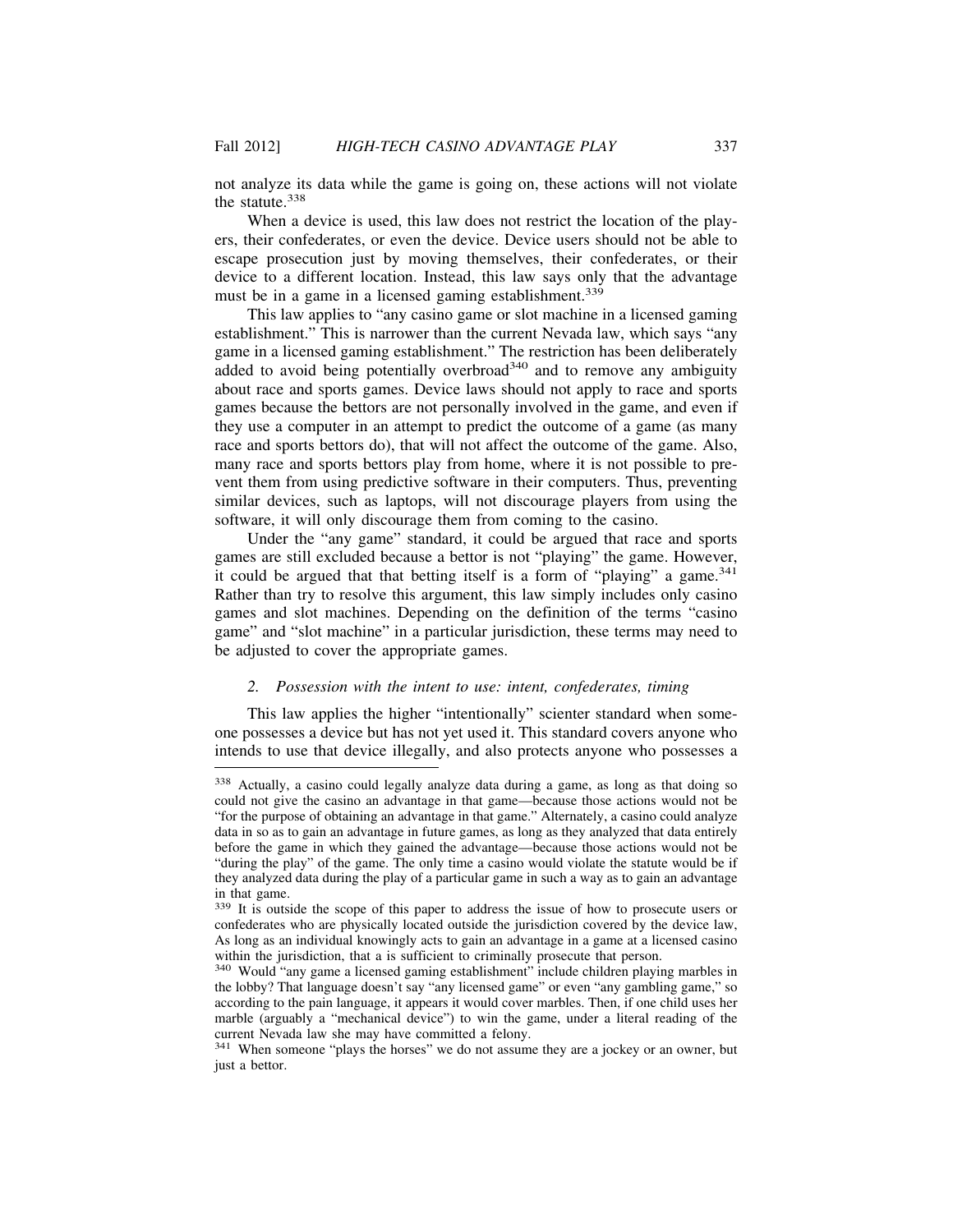device they know *could* be used illegally, but who has no intention of using it that way.342 However, confederates of the device user must only "knowingly" assist in using the device. Also, by requiring that confederates must "assist another person who possesses with the intent to use," this law clarifies that it only covers current confederates of someone who already possesses the device, and not device suppliers.<sup>343</sup> A jurisdiction may certainly want to prohibit the supply of devices, but it should do so with a different statute. A separate statute is necessary to properly cover issues related to supplying, such as where the supplier is located and whether or not the supplier must know if the device is being purchased with the intent to use it illegally.

Possessing a device is illegal anytime, as long as that person intends to use the device illegally. It is important that the intended use be illegal, so as to avoid criminalizing the mere possession of devices that would otherwise be legal to use. If there is any question about whether the timing of the intended use is illegal, that use should be analyzed as in Section 1, above.

# *3. Definition of "device": type of device, purpose of device*

Although defining "device" broadly, so as to cover currently unknown or potential future devices,  $344$  may seem tempting, listing only the types of currently known or suspected devices that the jurisdiction wants to prohibit is wiser. This avoids making the definition unclear or overbroad. If a new type of device becomes relevant in the future, the statute can be amended to include it. The types of devices described by both the current New Jersey and Nevada laws provide a good example—a "computerized, electronic, electrical or mechanical device." This statute only slightly changes that list by adding "optical." This change is not in anticipation of fiber optic computers, but in recognition that mirrors and lenses have long been used to gain advantages in gambling games.<sup>345</sup> Many uses of these optical devices are already made illegal by cheating or fraud statutes,<sup>346</sup> however, including optical devices in this law should cause no problems and will provide additional security against advantage players using optical devices.

<sup>342</sup> This would include, among other situations, a law enforcement agent who possesses a device in order to give a demonstration on how it is used, or a scientist who possesses a device so as to study it and better understand how it works. A tourist with a blackjack computer in his suitcase would be a tougher call, but at a certain point, perhaps when that tourist conceals the computer under his clothes and heads toward the casino floor, intent can be inferred.

<sup>&</sup>lt;sup>343</sup> The current Nevada statute instead says "assist another person in . . . possession with the intent to use," which is less clear and implies that it might cover suppliers.

<sup>344</sup> Forward looking categories of devices which are impractical right now might include "biological," "molecular," or "robotic."

<sup>&</sup>lt;sup>345</sup> Optical devices have been used by both players and casinos. Players have used mirrors to view a dealer's hole card. ROSE AND LOEB, *supra* note 290, at 86. Casinos have used prisms to peek at the top card in a shoe so they can deal seconds. ZENDER, *supra* note 294, at 46-47.

<sup>346</sup> *See* Lyons v. State, 775 P.2d 219, 221 (Nev. 1989) (noting illegal devices under the Nevada cheating statute, NEV. REV. STAT. § 465.015 (2011), include "[m]irrors, . . . electronic equipment, magnets, tools or other devices [that] alter the play of the game.").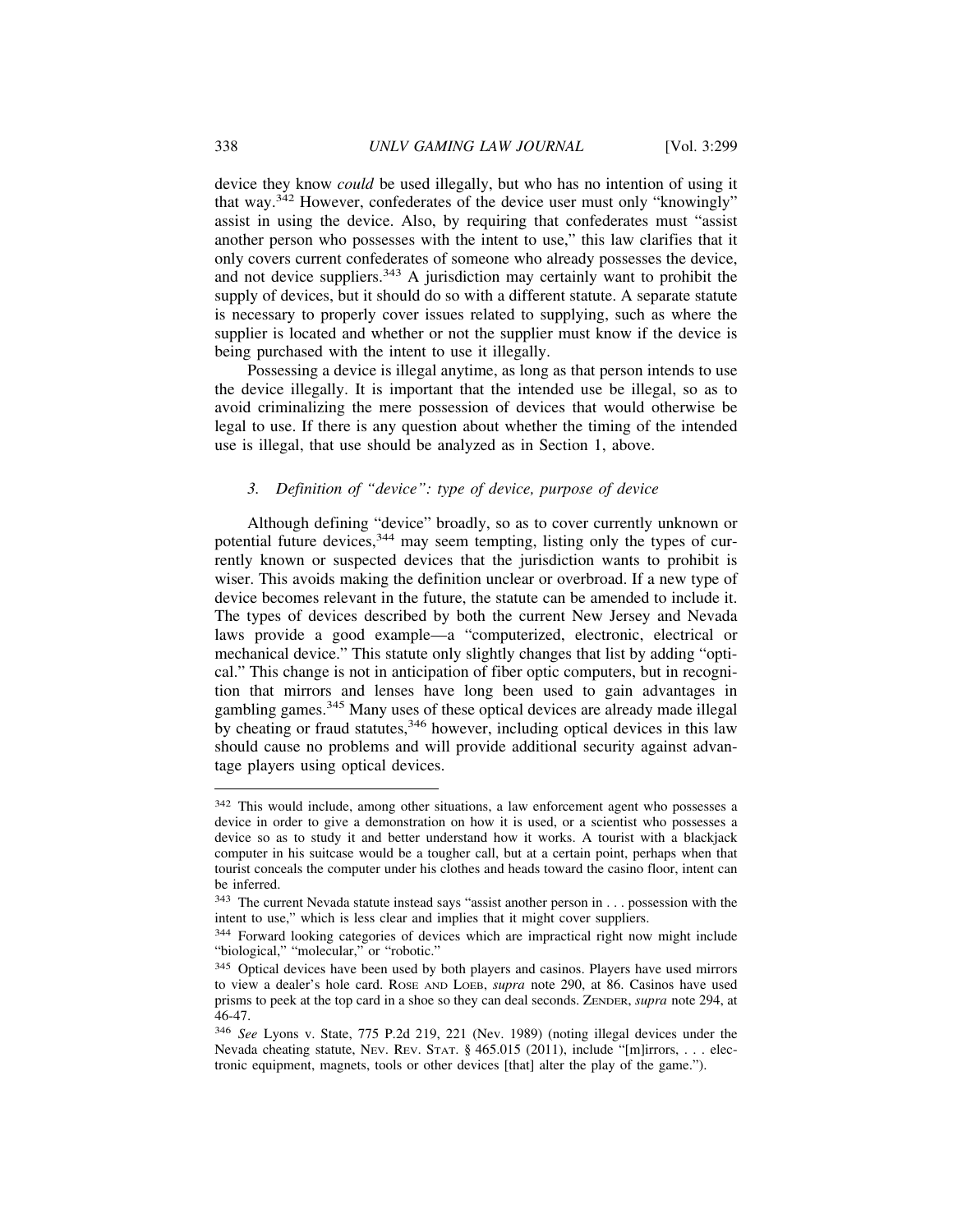In order to avoid criminalizing ordinary devices,  $347$  both Nevada and New Jersey further narrow their descriptions by specifying that the device must be "designed, constructed, altered or programmed to obtain an advantage"348 or "designed, constructed, or programmed specifically for use in obtaining an advantage."349 As discussed, the first construction is better because it avoids arguments about whether the device actually obtained an advantage. At the same time, Nevada was wise to add "altered," which enables the law to cover some situations where ordinary devices are used in unusual ways.<sup>350</sup> This law combines the best language from each of these statutes. Finally, separating the definition of "device" into a separate section avoids repetition and makes the first two sections more readable.<sup>351</sup>

# *4. Definition of "game": predicting sequential games, preferential shuffling*

As described above,  $352$  this law requires that a player must use the device in the same game in which that player gains an advantage, so as to avoid unintentionally criminalizing devices appropriately used before or after a game. However, that narrow definition also introduces a potential loophole a device user could exploit to inappropriately predict the outcome of a game.

Recall the Atlantic City keno game predicted by Ron Harris in 1995.353 In that case, Harris used the results of previous games to predict the outcome of a future game. Under the law in force in New Jersey, Harris could have completely turned off his computer before McNeal filled out the keno slips, and then accurately argued that he did not use his device during the game in which he gained an advantage.<sup>354</sup> Obviously, the law should not allow this. To close this loophole, this section expands the definition of "game" to include a series

<sup>&</sup>lt;sup>347</sup> An example of ordinary devices at risk of being criminalized would be assistive devices like wheelchairs or eyeglasses—both of which certainly give the player an advantage they would not have without the devices.<br><sup>348</sup> Nev. Rev. STAT. § 465.075 (2011).

<sup>&</sup>lt;sup>349</sup> N.J. Stat. Ann. § 5:12-113.1 (West 2011). <sup>350</sup> Using ordinary devices in ordinary ways will still be legal, such as clocking a roulette wheel with a sensitive listening device or a very precise stopwatch, but this should not pose a serious threat, and criminalizing the ordinary use of devices would risk making the law overbroad.

<sup>&</sup>lt;sup>351</sup> Separating the definition does lead to one unintended side effect, which is that the game the device is constructed for the purpose of gaining an advantage in, per § 2, need not be the same as the game the device is actually used in, per § 1. It is likely no situation would ever occur where this would matter, but in the unlikely event that an advantage player used a device designed to gain an advantage in one type of game in an attempt to gain an advantage in a different type of game, that act would still be illegal under this law. NEV. REV. STAT.  $\frac{\$}{352}$  Supra Section III.C.1.

<sup>&</sup>lt;sup>353</sup> *Supra* Section II.D.<br><sup>354</sup> A few of the video poker prediction devices could fall through the same loophole. All those devices made their predictions before the beginning of the game in which the advantage was used. However, most continued to run during the next game in order to beep or buzz to alert the player when to press the button on the machine, and those would still be covered. However, the device that synchronized with a stopwatch would not, because it also could have been turned off before the game was played, since it was the stopwatch, not the device, that told the player when to press the button.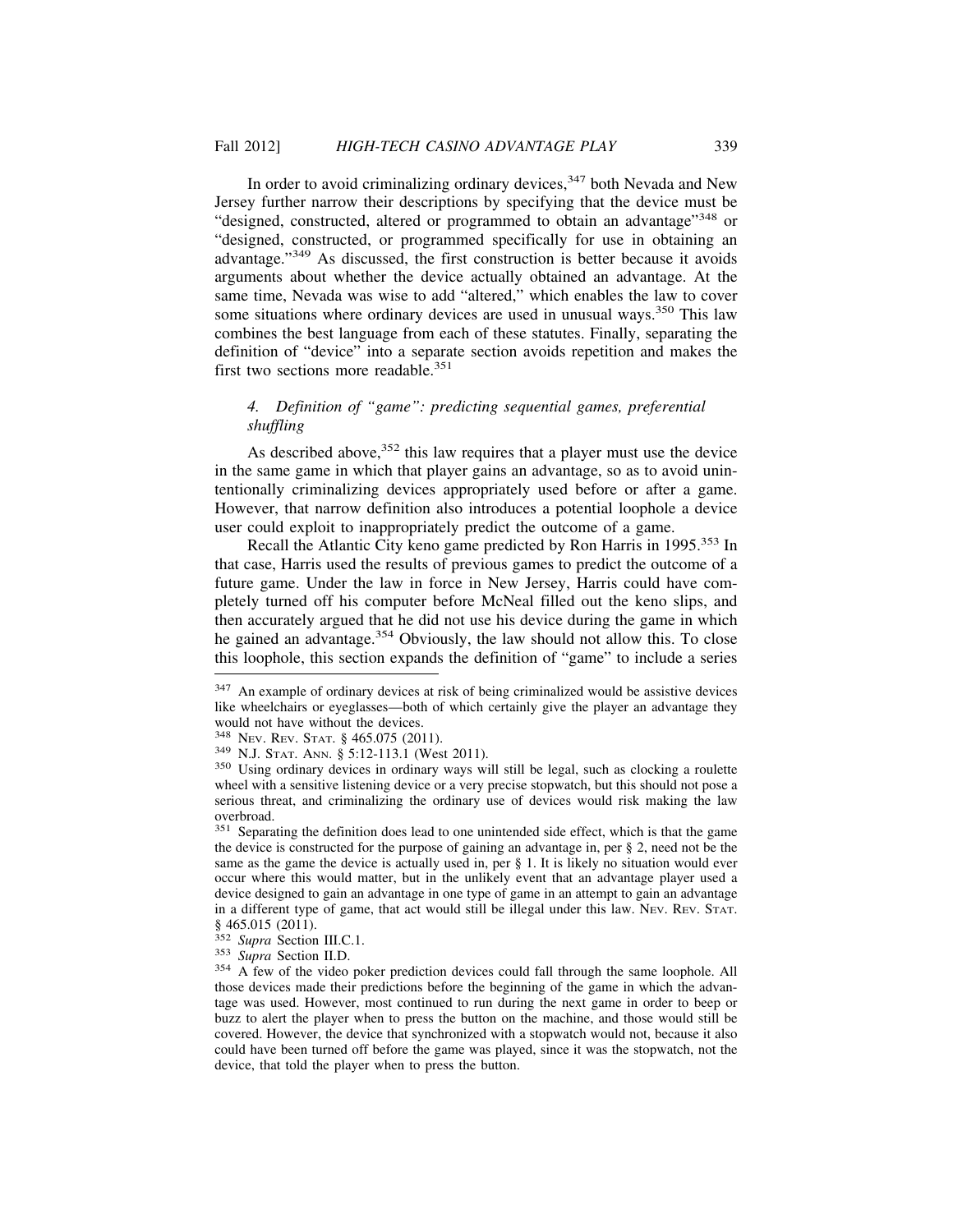of related games. Under this expanded definition of "game," if the device user can use the results of previous games to predict the outcome of a subsequent game, those related games are considered one "game" and the use of the device is illegal.

Additionally, expanding the definition of game in this way prohibits casinos from preferentially shuffling based on information provided by devices, because each series of games dealt from of a single deck or shoe of cards is considered a single "game" for the purpose of the law.355 If a casino uses a device to track the cards played and to signal a casino employee to shuffle early when the remaining cards would provide a disadvantage to the casino,  $356$  the device is enabling the casino to gain an advantage in the game.<sup>357</sup> Such a device is illegal under this law.<sup>358</sup>

# *5. Exceptions: handwritten and printed documents, Board and Commission approved devices*

The requirement that a device be "designed, constructed, altered or programmed for use in obtaining an advantage" might appear to automatically exclude ordinary devices like pencils, paper, and books. However, because this law includes "altered," a weak argument could be made that when someone takes notes with a pencil, that person is altering the paper in order to obtain an advantage. To avoid an argument like this, handwritten notes are simply exempted.

Similarly, books about how to win at games are quite clearly designed and constructed for assisting readers in gaining an advantage. Accordingly, if a court accepted them as mechanical devices, they too would be illegal. Similarly, blackjack basic strategy cards have been regarded as devices in the past.359 So again, to avoid all of these arguments about whether books, cards and other printed material are or are not devices, the law simply exempts them. If a casino does not want players using strategy cards or making notes at a particular game, the casino can simply make a house rule that those activities are not allowed, and bar anyone who breaks the rule from gambling. Making writing or reading into a felony would be disproportionate and pointless.<sup>360</sup>

<sup>355</sup> This is assuming the casino's device is not shuffle-tracking, or otherwise monitoring where the cards will be after the shuffle. If the device does do this, the "game" will not end with the shuffle, and will last for as long as the device is able to continue tracking to predicting the locations of the cards.

<sup>356</sup> Technically, someone could argue about whether "avoiding a disadvantage" is the same as "gaining an advantage," but the results are the same in the long run; the casino will win more. Therefore, it seems unlikely a court would allow this distinction.

<sup>&</sup>lt;sup>357</sup> Note that the device is gaining the advantage in the game which is ended early by the cards being shuffled, not in the following game.

<sup>&</sup>lt;sup>358</sup> Note that this law does not make it illegal to use player strategy analysis to identify and bar card counters. His law also does not make it illegal for a casino to preferentially shuffle without the aid of a device. If a jurisdiction wished to prohibit or regulate either of these activities, it would need to do so through other statutes or gaming commission regulations. <sup>359</sup> Interview with Robert Nersesian, *supra* note 125.

<sup>360</sup> It might also be unconstitutional under the 1st Amendment of the U.S. Constitution.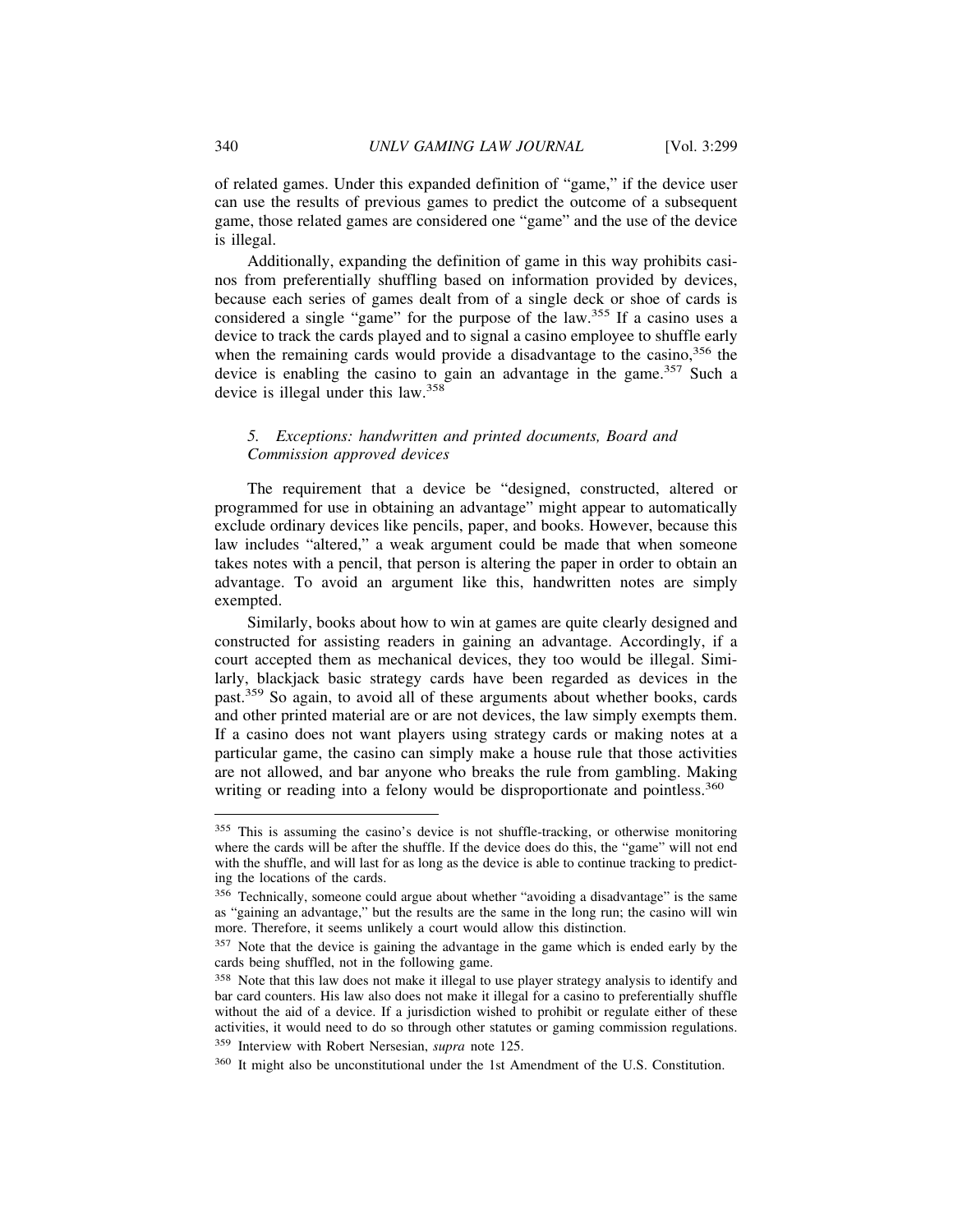Finally, when devices or games have been individually examined and approved by the Gaming Commission (or equivalent regulatory agency in the jurisdiction), this law will not apply. This serves two functions.

First, this exemption avoids problems with trying to apply this law to devices that have already been approved or that are in the process of being approved.361 Any device that successfully passes the approval process will already have been examined in much more detail than this law requires.<sup>362</sup> Furthermore, this exemption only applies when those devices are used as approved. If an approved device is used in an unapproved way to gain an advantage, the user would still be subject to prosecution under this law.

Second, this exemption replaces the previous "as permitted by the Commission" exemption, avoiding situations where the Commission might be either too lenient or too strict. The Commission is unlikely to ever accidentally give out an unwise exemption, because it must put every device through the full approval process. Similarly, the Commission is unlikely to withhold approval of a worthy device because the Commission's job is to approve devices. The detailed approval process allows the Commission to approve devices without fear that it might contradict the will of the legislature.

## *6. Penalties*

Part 4 of this law is not written to be used verbatim, but is instead designed to be adapted to the specific misdemeanors and felonies appropriate for the jurisdiction in which the statute is enacted.<sup>363</sup> A first time offender will only be convicted of a misdemeanor, unless that person has prior convictions for gambling offenses or wagers more than a certain dollar amount. A repeat offender or a first-timer betting a large enough amount of money will be convicted of a felony. This is similar to the two-tiered system in the current New Jersey law. This tiered system will cause most foolish people using smartphone apps to only be charged with misdemeanors, but still cause serious players trying to win large sums of money to be charged with felonies.

## *D. Potential Modifications*

# *1. Restore ability for Commission to approve any device*

Part 5(c) automatically exempts any approved game or gaming device. However, if the Commission wants the additional authority to grant exemptions to devices which have not gone through the official approval process, a part

<sup>361</sup> Such as Dealer Bluff Six Card Poker. *See* Part II.F.4. <sup>362</sup> In Nevada, this would include all gaming devices (i.e., slot machines) approved under to Nev. Gaming Comm'n Reg. 14.030 and also all games (i.e., table games) approved under Nev. Gaming Comm'n Reg. 14.230. However, this would *not* include associated equipment approved under Nev. Gaming Comm'n Reg. 14.260, because the associated equipment approval process is not as through. If a piece of associated equipment looks like it might violate NEV. REV. STAT. § 465.075 (2011), it should either be changed so that it clearly does not, or, if it has a legitimate purpose for the feature that conflicts with NEV. REV. STAT. § 465.075 (2011), the device can instead go through the longer process to become approved as a gaming device.

<sup>&</sup>lt;sup>363</sup> In some jurisdictions this section would be omitted completely because the penalties would be listed in a different statute.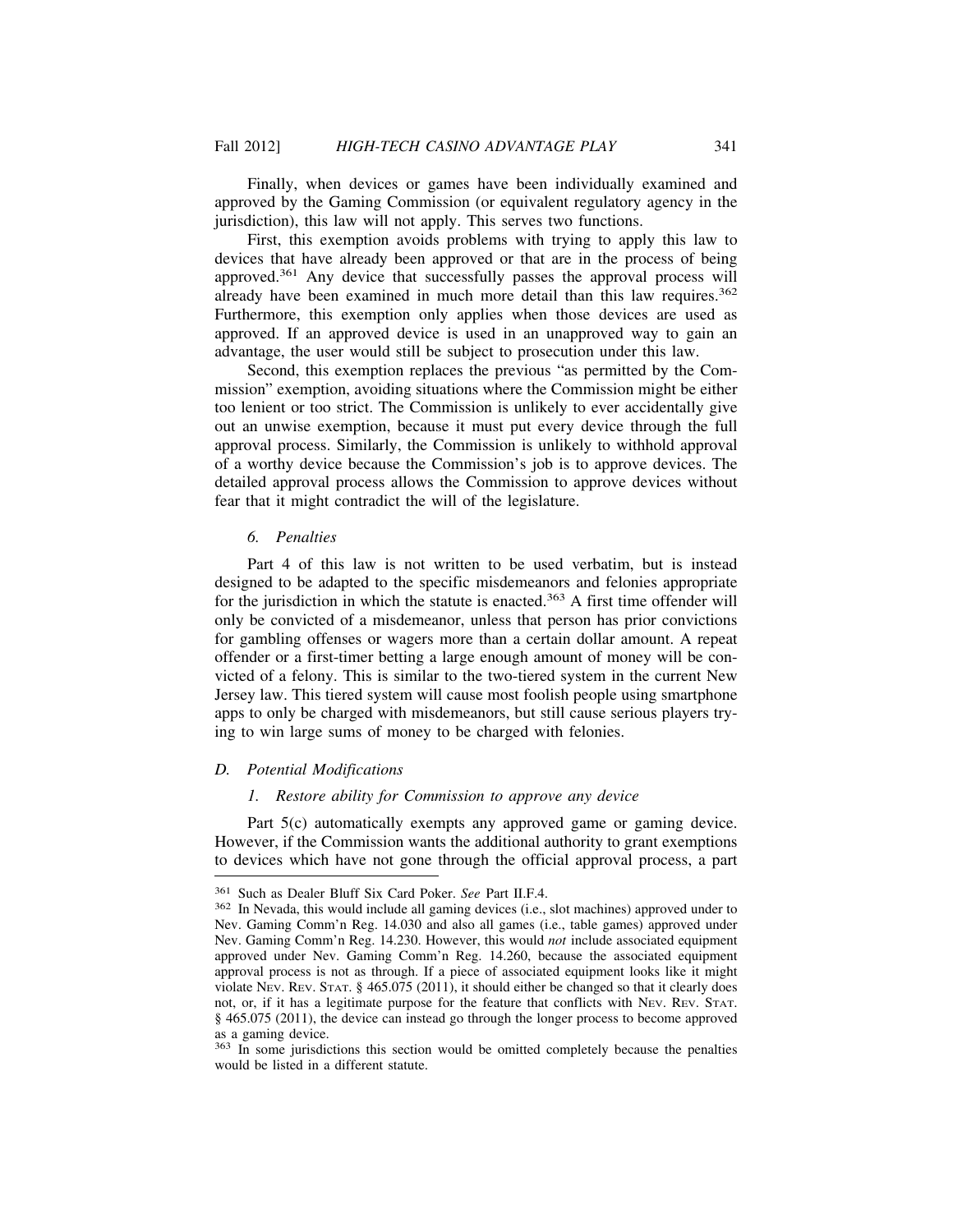5(d) could be added to restore the language from part 1(d) of the current Nevada statute, "5(d). any device or type of device otherwise permitted by the Commission." This would give the Commission the flexibility in special situations to quickly approve a device without going through the long approval process.

# *2. Add examples from Nevada's device law*

Although Nevada completely overhauled the rest of the device law in 2011, it left the four examples from the 1985 version nearly untouched. These four examples prohibit a device which:

A. Projects the outcome of the game;

B. Keeps track of cards played or cards prepared for play;

C. Analyzes the probability of the occurrence of an event relating to a game; or

D. Analyzes the strategy for playing or betting to be used in the game.

These examples were the only thing resembling a definition of device in the original Nevada law and are undoubtedly the reason the Nevada Supreme Court upheld the conviction in Anderson. In a law that precisely defines which devices are covered, these examples are not necessary, though including them should not cause any problems, especially if they are prefaced with the language in the new Nevada law, "including, without limitation,"364 to make it clear that this list of examples is non-exhaustive.

## *3. Add Notice Requirement from New Jersey's Device Law*

New Jersey's device law includes the clause "[e]ach casino licensee shall post notice of this prohibition and the penalties of this section in a manner determined by the division,"<sup>365</sup> which is not in this model law. This requirement could be helpful, especially for casual device users like those using smartphones, because it could alert potential violators who are ignorant of the law. Ideally, alerting these potential violators would prevent them from breaking the law in the first place, which is a much better outcome than catching and prosecuting them after the fact.

Conversely, the notice requirement may not be effective, in which case, it would be a waste of time and resources. Patrons could easily miss notices, either because they were posted in obscure places or because so many notices for different things were posted together that the patrons simply ignored them all. Legislatures should decide whether to include a clause like this based on how effective they think it would be in their jurisdiction.

## *4. Remove references to table games*

Some jurisdictions do not offer table games such as blackjack or roulette and have only electronic devices such as video poker, slot machines, or video lottery terminals. These jurisdictions should make a few changes to the law to more accurately fit their situation. First, these jurisdictions should remove the language "[t]his includes, but is not limited to, a series of card games played

<sup>364</sup> *Id.* <sup>365</sup> N.J. STAT. ANN. § 5:12-113.1(c) (West 2011).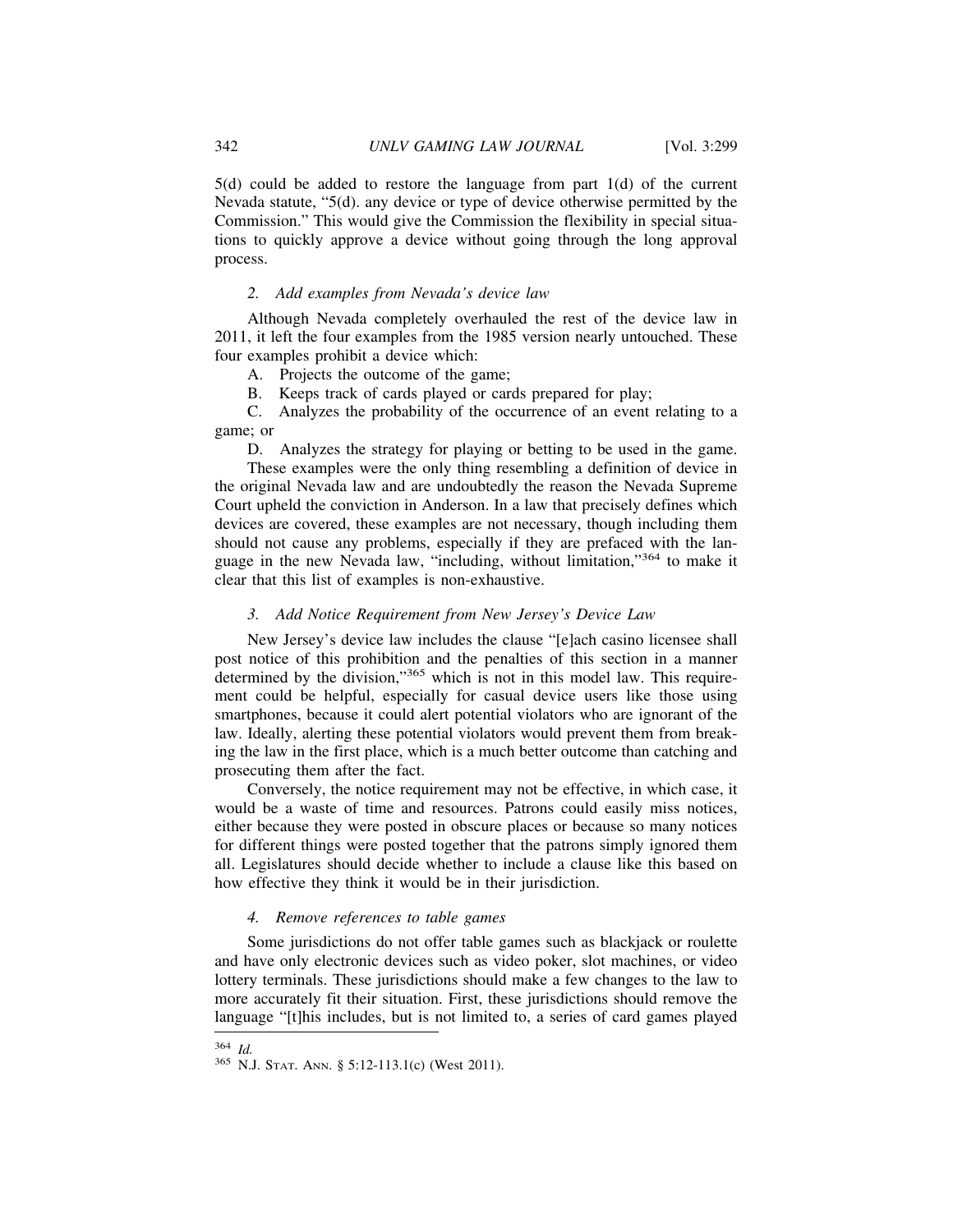from the same deck or shoe where that deck or shoe is not reshuffled between games," because it is meaningless in a jurisdiction without card games. Next, if the jurisdiction has chosen to include the four examples from the Nevada law, it should remove the second example, "[k]eeps track of cards played or cards prepared for play." Finally, as mentioned above, these jurisdictions should review the phrase "any casino game or slot machine" and adjust it to accurately describe the types of games available in that jurisdiction.

# *E. Summary*

This model law includes provisions to cover current issues device laws face. This law should be appropriate for all jurisdictions where gambling is legal and should require only small changes to the language to clarify the types of devices and specific penalties appropriate to that jurisdiction. Hopefully, this law will be comprehensive enough to work with minimal or no changes for many decades. By design, this law makes it easier to allow new technologies than to prohibit them. If a new technology needs to be allowed, such as for a new type of game casinos want to offer, the Commission can use its authority to approve it. However, if a new technological threat arises, the legislature must amend the law to prohibit that technology.

#### IV. FUTURE CONSIDERATIONS

## *A. Potential Threats From New Technologies*

As Niels Bohr said, "[p]rediction is very difficult, especially of the future."366 However, a few generalities can be made based on current trends. First, computers of all types will undoubtedly continue to get smaller, faster, and cheaper. This means players will be able to use devices that are practically undetectable. In the past, if authorities could catch a player and confiscate that player's device, they would have a very strong case. In the future, detecting devices will be more difficult, and a player may not even have the device on his person at all, because communicating remotely with devices outside the casino will be so much easier.

For example, a player might use a cell phone camera in his pocket combined with a Bluetooth hearing aid to send video of a game to a remote computer across a cellular network and receive back audio signals telling him how to play. Even if this payer was caught in the act and all his equipment was confiscated, authorities would have a difficult time making a case against him. His cell phone and Bluetooth hearing aid would both be legal because they were not created or modified for gaining an advantage. The computer that *was* created for that purpose was never in the casino, and without it, the player can claim that he made his bets on his own, and that claim would be very difficult to disprove.

If situations like this arise, one solution would be to expand the law to also outlaw the use of ordinary devices when used to gain an unfair advantage. However, it would be tricky to differentiate between an unfair advantage, such

<sup>366</sup> BASS, *supra* note 155, at 15.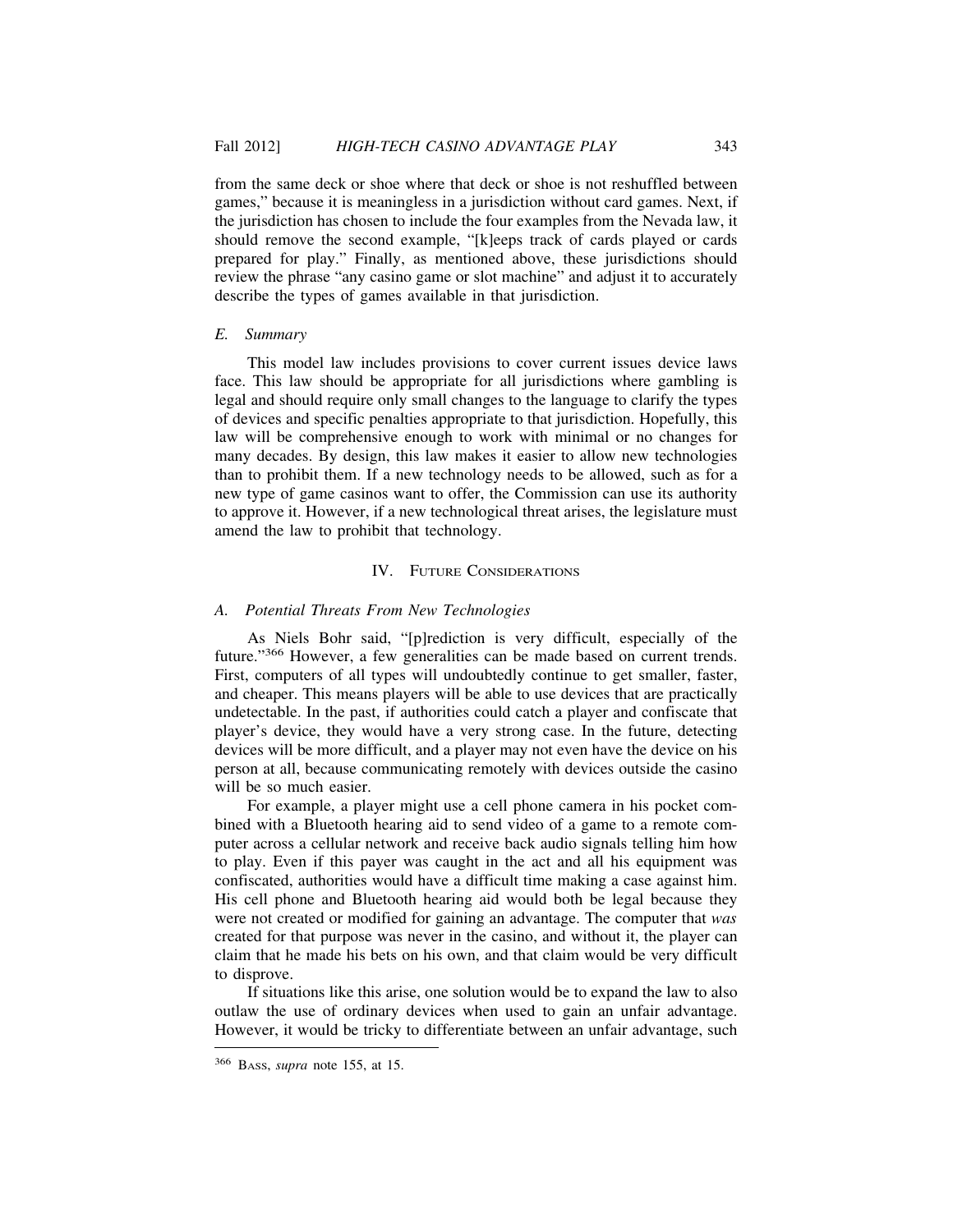as for the player using the camera described above, and a fair advantage, such as for a disabled person who needed to use similar technology just to see.

Another solution might come from advances in the player analysis systems described above. These systems are already used to catch cheaters, such as colluding dealers and players. A sophisticated enough system might be able to detect repeated plays made with such precision that the player must be using a device. The casino would likely be unable to legally prove the player used a device,<sup>367</sup> but the casino could at least bar the player by politely asking them not to play any more games.<sup>368</sup> In fact, in the case of any type of undetectable device, identifying and barring certain players may eventually become the only way to stop device users. If this practice becomes common, regulations would likely have to be put in place to allow casinos to protect themselves, while ensuring they did not go too far.

Other technologies, such as biotechnologies, could provide different problems, such as enhancing a person's natural abilities.<sup>369</sup> This would allow an individual to honestly argue he used no device as defined by the statute. However, it is likely that in the long run all effective technologies will eventually lead to the same result—undetectable devices. At that point, the device users become indistinguishable from other legal advantage players and must be identified and dealt with without the help of a device law.

#### *B. Device Laws and the Internet*

Most Internet gambling is currently illegal in the United States, but that is already starting to change. Many observers expect Internet gambling to expand greatly in the future. Website operators, regulators, and legislators are just starting to figure out how to deal with the most common type of programs for advantage playing on the Internet—bots. Bots go beyond merely assisting players and can play games entirely by themselves. Attempting to modify the existing device laws to cover the use of devices on the Internet would not make sense because bots are so completely different from any of the devices described in current device laws.

The Nevada Gaming Control Board has already begun addressing this problem by developing standards for online poker.370 Interestingly, these stan-

<sup>&</sup>lt;sup>367</sup> Even if the casino collected highly credible evidence of super-human playing strategy, the player could still be a savant. These extraordinary people can predict outcomes similar to a computer, but are very rare. A fictional example would be the main character in Rain Man, who could remember cards dealt in blackjack with superhuman precision. RAIN MAN (United Artists 1988). A real-world example is a savant who played roulette at Caesar's Palace in Las Vegas, watched the ball at and calculated it's trajectory quickly enough to accurately place bets, and won "multiple seven figures" from the casino. Interview with Robert Nersesian, *supra* note 125 (Mr. Nersesian said he had first hand knowledge of this incident, but declined to give the name of the player involved).

<sup>368</sup> This is true in Nevada. New Jersey prohibits casinos from barring legal advantage players, so in New Jersey the casino would still need to find additional evidence that the player was using a device.<br><sup>369</sup> See Kolber, *supra* note 31, at 312–314.

<sup>&</sup>lt;sup>370</sup> Technical Standards for Gaming Devices & Associated Equip., Nev. Gaming Control Bd. Standard. 6.190-7 (Jan. 27, 2012).

<sup>6.190</sup> Game operation and information requirements.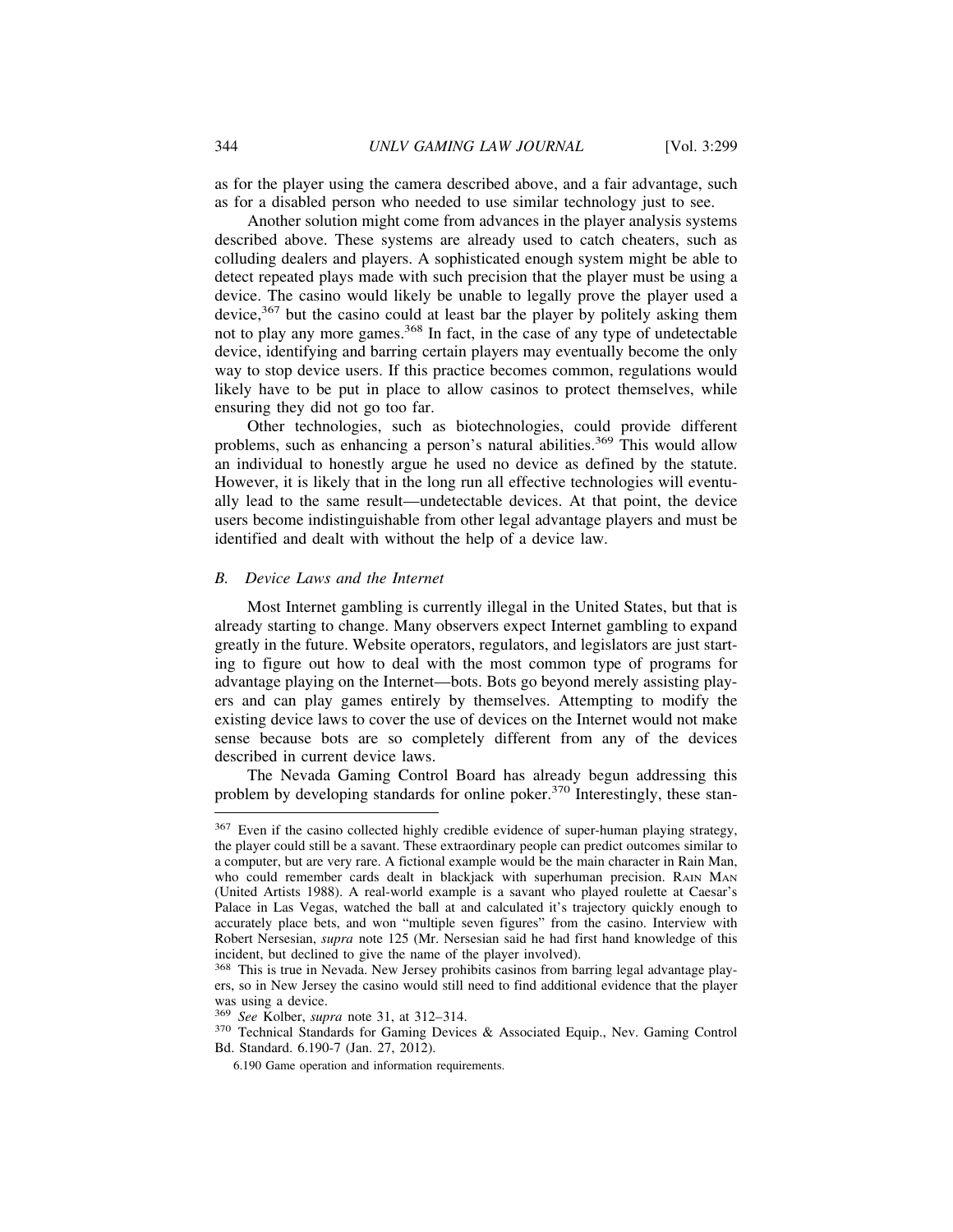dards do not explicitly prohibit the use of bots, or any other computer assisted advantage play. The regulation says operators must be *able* to detect and prevent certain actions, but does not say the operators must actually monitor or prevent anything. However, the regulations do suggest that operators will have the option of banning certain types of advantage players if they wish. This lack of restrictions is strange because this is exactly the situation where computer aided play would appear to pose the biggest threat.

Of course, even if bots become illegal, as they should, and even if the penalty for using them is very high, enforcing the law will still be so difficult that some players will likely continue to use bots anyway. One method currently designed to make the use of bots more difficult is to require users to perform tests that presumably only people can solve.<sup>371</sup> Unfortunately, these tests are only marginally effective. There are some cases where bots would have trouble operating alone, such as in an online poker game with a simultaneous chat session where players all talked to each other. However, even in these situations a live player could talk in the chat room, while simultaneously using a program to tell him how to play the game.

A different approach to this problem would be to require users to install anti-cheating software, similar to that currently used in some online video games. However, because most gambling games are so simple, users could just run the software on a separate computer and still use it to tell them how to play. Another approach would be for sites to analyze each player's strategy and identify the most skilled players. Then, for online poker or other player-vs.-player games, the site could at least place players of similar skill ratings in games together, so that no one would be at a disadvantage. This strategy would not get rid of bots, but might result in them receiving a skill rating that resulted in most bots playing in games against each other.

For house-banked games, the only real solution is to adjust the odds of the games so that they cannot be beaten, because it will likely be impossible to prevent bots from playing these games. As a side effect, this will help casinos in the real world, because they will be the only ones able to offer potentially beatable house-banked games.

<sup>7.</sup> Interactive gaming systems that offer games where authorized players play against each other (i.e. Poker) must be able to do the following:

<sup>(</sup>a) Provide a mechanism to reasonably detect and prevent player collusion, artificial player software, unfair advantages, and ability to influence the outcome of a game or tournament. This includes the ability to control multiple interactive gaming accounts simultaneously for the purposes of gaining an advantage in a game or tournament;

<sup>(</sup>b) Prevent authorized players from occupying more than one seat at any individual table; (c) Provide the operator's policy on using player collusion and artificial player software (bots);

<sup>(</sup>d) Provide authorized players with the option to join a table where all authorized players have been selected at random; and

<sup>(</sup>e) Inform authorized players of the length of time each player has been seated at a particular table; and .

<sup>(</sup>f) Clearly indicate to all authorized players at the table whether any players are playing with house money or are celebrity players.

<sup>371</sup> These are known as Turing tests (or more precisely, reverse Turing tests). A simple example of this type of test is the CAPTCHAs commonly used on websites.